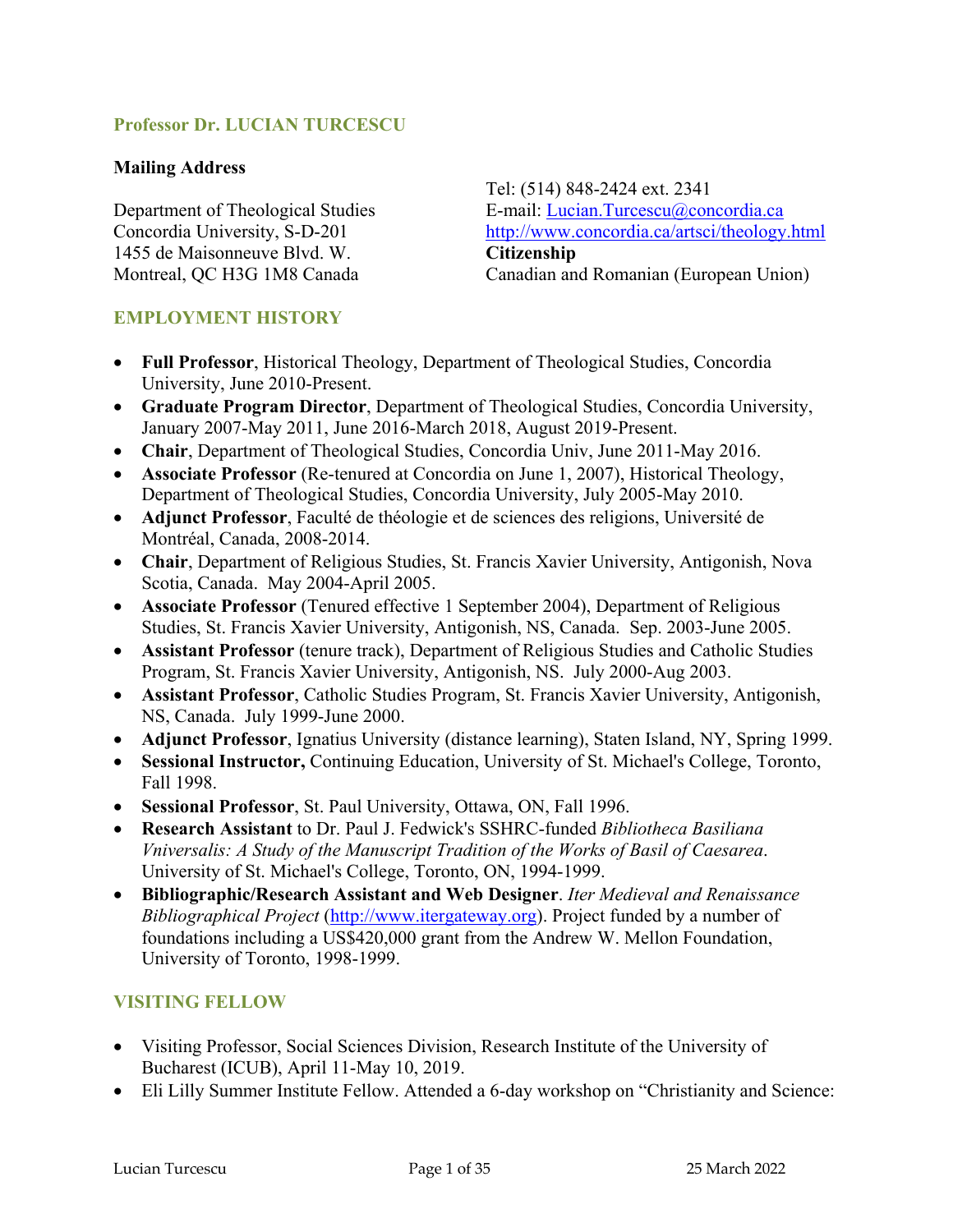Historical and Contemporary Interactions," Messiah College, Grantham, PA, USA, June 22- July 1, 1998.

# **ACADEMIC BACKGROUND**

**Ph.D.**, **Theology, University of St. Michael's College** (University of Toronto), Canada, 1999 *Dissertation*: "The Concept of Divine Persons in St. Gregory of Nyssa's Works"

**M.A. Equivalent, Faculty of Theology, University of Bucharest**, Romania, 1988-1992 *Thesis*: "The Christology of St. Cyril of Alexandria, followed by a translation from the Greek of his dialogue *On the Incarnation of the Only-Begotten*" (in Romanian)

# **PROFESSIONAL AND LEADERSHIP DEVELOPMENT**

- Mentor for Concordia University's Mentoring program for newly appointed Department Chairs and College Principals, 2014-15.
- Adobe CQ WCM software, introductory and advanced training workshops, 2014-15.
- "PhDs in Humanities Employability Section," Working Group organized by the School of Graduate Studies, Concordia University, 2013-14.
- "Financial Accountability and Policies." Workshop organized by the Centre for Academic Leadership, Concordia University, 13 February 2013.
- "Leadership Skills and Responsible Management." Workshop organized by the Centre for Academic Leadership, Concordia University, 14 March 2012.
- "Conflict Resolution for Managers." Workshop organized by the Human Resources Office, Concordia University, 22 September 2011.

# **EXPERT TESTIMONY**

- Expert Witness for the extradition request of a Romanian Roma citizen, J. Randal Montgomery Barrister and Solicitor, https://randalmontgomerylawoffice.wordpress.com, Toronto, ON, Canada, 2018.
- Expert Witness for the extradition request of a Romanian Roma citizen, Daley Byers Barristers & Solicitors, http://daleybyers.com, Toronto, ON, Canada, 2017-18. See Gabrielle Giroday, "Roma man allowed to stay in Canada, says federal AG: Romania fails in attempt to get man extradited," *Canadian Lawyer* (August 13, 2018) https://www.canadianlawyermag.com/legalfeeds/author/gabrielle-giroday/roma-manallowed-to-stay-in-canada-says-federal-ag-16083/
- Expert Witness for the asylum and deportation case of a Romanian citizen, Pope & Associates Immigration Attorneys, http://www.jpopelaw.com, Phoenix, AZ, USA, 2017-18.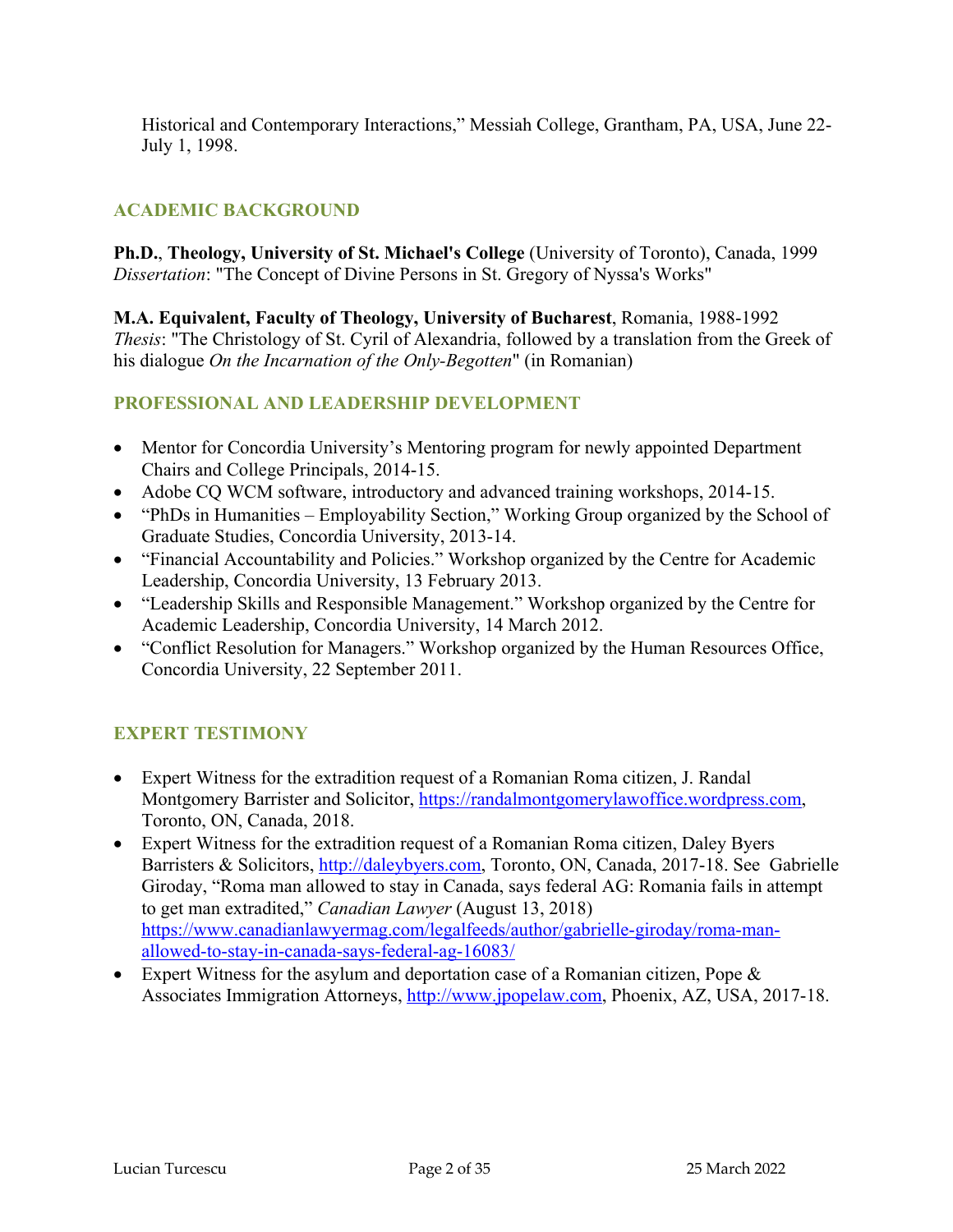### **RESEARCH**

#### **EXTERNAL FUNDING AND OTHER RESEARCH GRANTS**

#### **Social Sciences and Humanities Research Council of Canada (SSHRC)**

- Principal Investigator in SSHRC Insight Grant (#435-2014-0314) for a project on "Between" Devil's Confessors and God's Martyrs: Collaboration and Resistance of Religious Groups in Communist Romania," (Co-Investigator: Dr. Lavinia Stan, Political Science Department, St. Francis Xavier University, Canada), 2014-2019 (CAD\$203,832).
- Principal Investigator in SSHRC Institutional Grant Research Support for Academic Unit Heads administered competitively through the Faculty of Arts and Science, Concordia University, 2011-14 (CAD\$21,000).
- Co-investigator in a SSHRC Standard Research Grant (#410-2008-1916) for a project entitled "From Repression to Cooperation: Religion and Politics in Enlarged Europe" (principal investigator: Dr. Lavinia Stan, Political Science Department, St. Francis Xavier University), 2008-2012 (CAD\$98,035).
- SSHRC Aid to Research Workshops and Conferences in Canada Grant (#646-2005-1077) for organizing a workshop entitled "The Reception and Interpretation of the Bible in Late Antiquity," Concordia University, Montreal, 11-13 October 2006. 2006-7 (CAD\$23,000).
- Principal investigator in SSHRC Standard Research Grant (#410-2002-469) for a project on "Religion and Post-Communist Democratization in Romania" (co-investigator Dr. Lavinia Stan, Political Science Department, St. Francis Xavier University), 2002-2006 (CAD\$107,242).

#### **Concordia University**

- Special Individualized Program (SIP) Doctoral Research Assistantship for Andrew Staples, SIP Concordia University, 2009-10 (CAD\$3,000).
- Concordia Aid to Scholarly Activities Grant (General Research Funds), "Church, State and Democracy in Expanding Europe," 2007-8 (CAD\$1,500)
- Conference organizing funds for 2006 colloquium, Dean of Arts and Science, Concordia Univ., 2006-07 (CAD\$1,500).
- Conference organizing funds for 2006 colloquium, Loyola Jesuits of Montreal, Canada, 2006-07 (CAD\$3,000).

#### **Emory University (Atlanta, GA, USA)**

• Research grant to complete a Commentary on Dumitru Staniloae and prepare original source materials in English translation in *The Teachings of Modern Christianity on Law, Politics, and Human Nature*, 2 vols., eds. John Witte, Jr. and Frank Alexander (New York: Columbia Univ. Press, 2005) 1:685-711 and 2:537-558. 2002-03 (US\$3,000)

#### **St. Francis Xavier University**

• St. Francis Xavier University Council for Research (UCR) Grant, "The Concept of Divine Persons in Gregory of Nyssa: From Dissertation to Monograph," 2001-2002 (CAD\$3,000).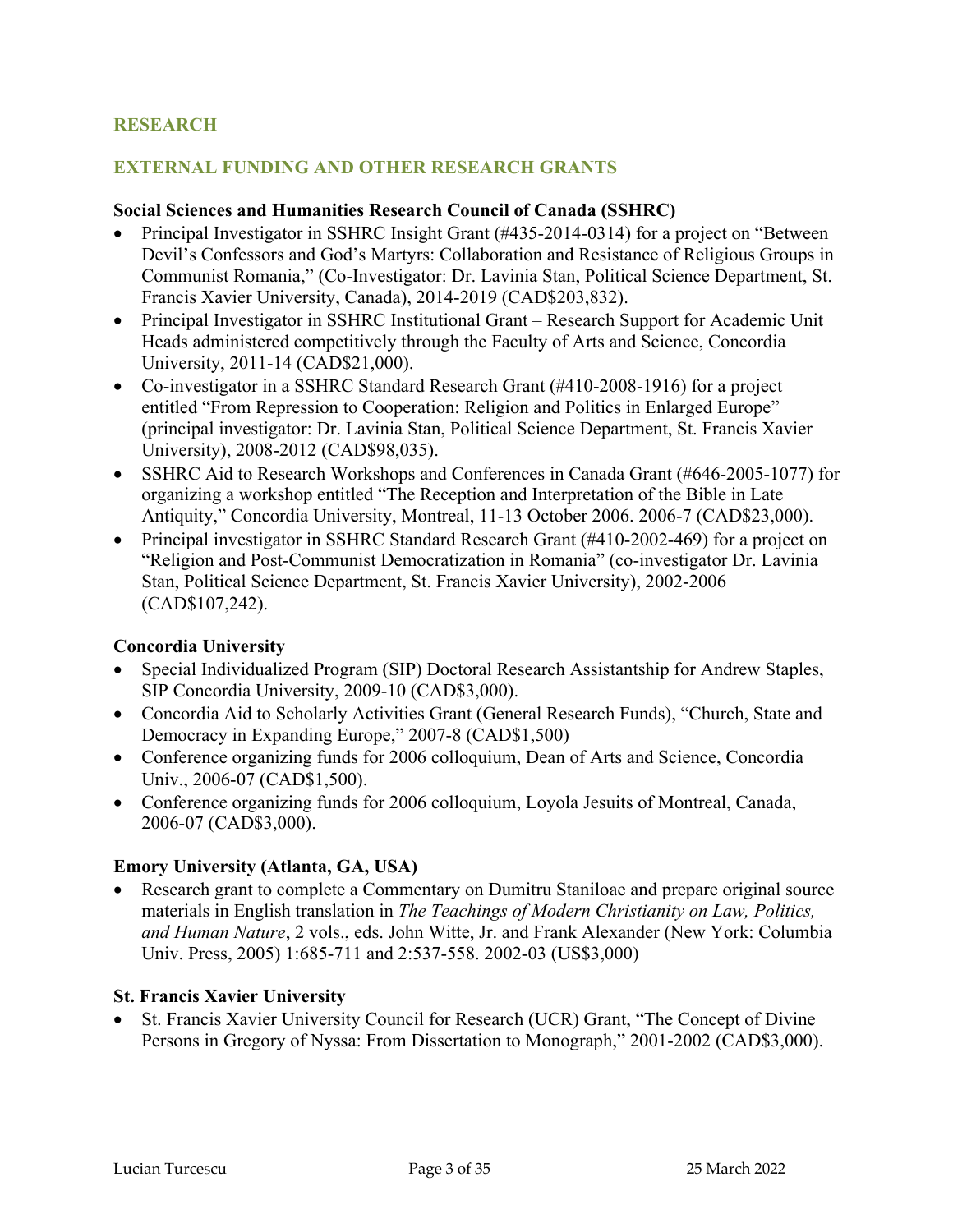### **AWARDS AND HONORS**

**Certificate of Excellence in Reviewing 2013**, awarded by *Women's Studies International Forum* and Elsevier Publishing. "Only awarded once a year to a small hand-picked selection of reviewers, as identified by our journal Editors and Editor-in-Chiefs, this accolade is recognition of your hard work and contribution to the publication of scientific and medical research."

**Dean of Arts and Science Award for Distinguished Scholarship**, Concordia University, 2009- 10. The award is meant to "recognize not only the extremely high caliber of research produced over an extended period of time, but also the sheer volume of productivity which has earned the author innumerable awards and grants, and has brought both national and international recognition to the Faculty of Arts and Science of Concordia University." (CAD\$500).

#### **High Merit due to the Excellent Performance of Duties**, Concordia University, 2009.

**Contributor** to two volumes that received the **Choice Outstanding Academic Titles Award for 2006** (L. Turcescu, "Dumitru Staniloae," Commentary and Original Source materials in English translation in *The Teachings of Modern Christianity on Law, Politics, and Human Nature*, 2 vols., eds. John Witte, Jr. and Frank Alexander (New York: Columbia Univ. Press, 2005) 1:685-711 and 2:537-558)

#### **Concordia University**

• Start-up research grant for new faculty members, Concordia University, 2005-6 (\$15,000)

#### **St. Francis Xavier University**

- University Research, Publication, or Teaching Award (URPTA), 1999-2004 (\$11,500)
- St. Francis Xavier Academic Computing Internships, 2000-2004. (\$6,000).

#### **University of Toronto**

- Ontario Graduate Scholarship, 1994-1995, 1996-1997 (\$24,000)
- Faculty of Theology (St. Michael's) graduate scholarship, 1993-1996 (\$4,500)

#### **University of Bucharest, Romania**

• Faculty of Theology (Bucharest) Bursary, 1988-1992.

#### **SABBATICAL LEAVES**

- July 1, 2018-June 30, 2019
- January 1-June 30, 2015.

#### **PUBLICATIONS**

#### **Books and edited journal issues**

- 1. Lucian Turcescu and Lavinia Stan, editors, *Churches, Memory and Justice in Postcommunism* (Palgrave Macmillan, 2021). (**refereed**)
- 2. Lucian Turcescu and Lavinia Stan, editors, *Church Reckoning with Communism in Post-*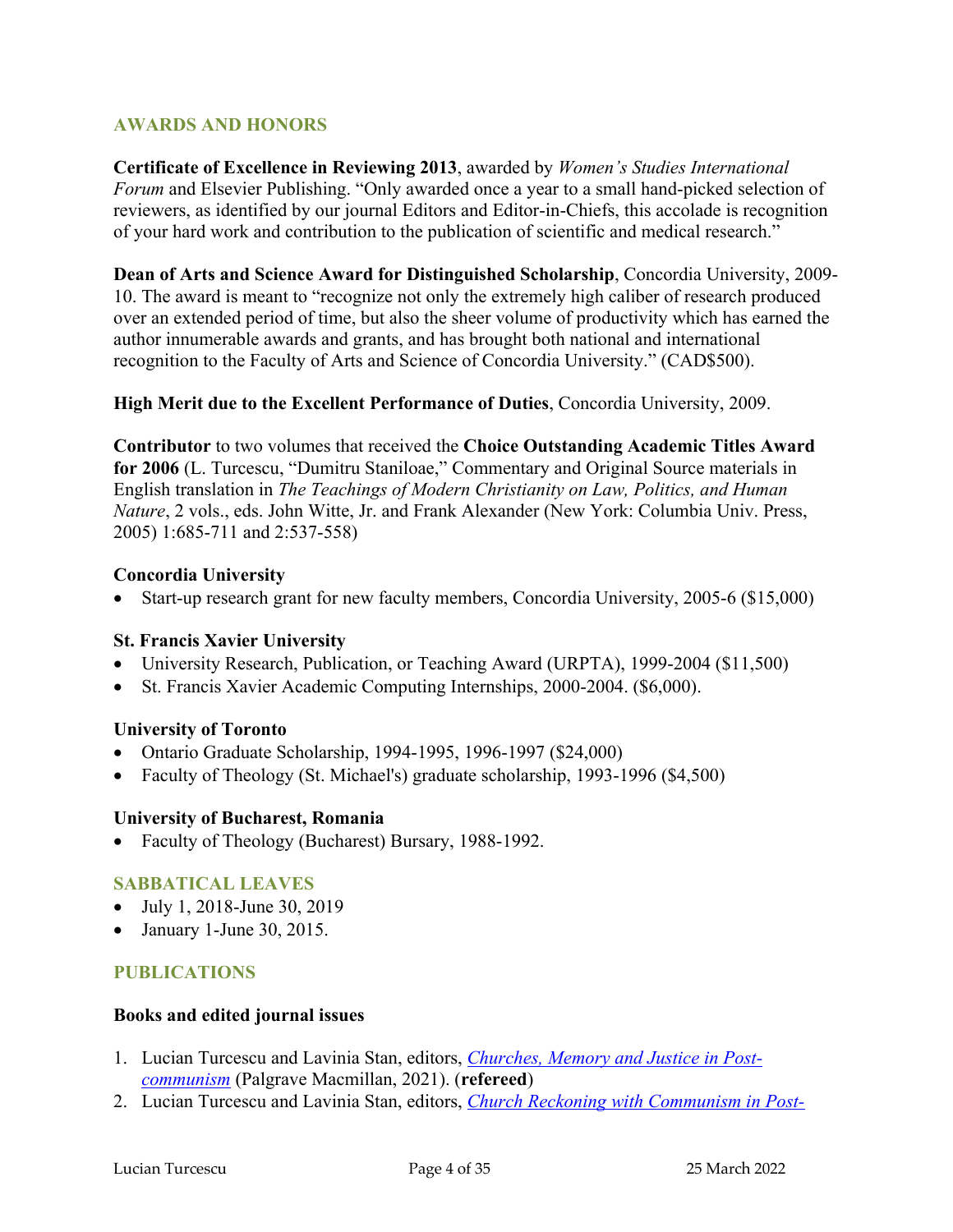*1989 Romania* (Lanham, MD: Lexington Books, an imprint of Rowman & Littlefield, 2021). (**refereed**)

- 3. Lavinia Stan and Lucian Turcescu, editors, *Justice, Memory and Redress in Romania: New Insights* (Newcastle, UK: Cambridge Scholars Publishing, 2017) xiii+358 pp (**refereed**).
- 4. Lucian Turcescu and Barbara Theriault, editors, "From Today's Observation Post: Collaboration and Resistance under Communism" *Eurostudia* vol. 10, no. 1 (2015) (**open access**). (**refereed**)
- 5. Lavinia Stan and Lucian Turcescu (equal participation), *Church, State and Democracy in Expanding Europe* (New York: Oxford University Press, 2011; also included in the Oxford Scholarship Online) xiii+287 pp. (**refereed**)
- 6. Lavinia Stan and Lucian Turcescu, editors and translators, *1989-2009: Incredibila aventura a democratiei dupa comunism* [*The Incredible Adventure of Democracy after Communism*] (Iasi: Editura Institutul European, 2010) (in Romanian) (interviews conducted with western specialists on Eastern Europe on the  $20<sup>th</sup>$  anniversary of the collapse of communism in Eastern Europe in 1989), 394 pp.
- 7. Lorenzo DiTommaso and Lucian Turcescu, editors, *The Reception and Interpretation of the Bible in Late Antiquity: Proceedings of the Montreal Colloquium in Honour of Charles Kannengiesser, 11-13 October 2006* (Leiden: E. J. Brill, 2008), xxviii+608 pp. (**refereed**)
- 8. Lavinia Stan and Lucian Turcescu, *Religion and Politics in Post-communist Romania* (New York: Oxford University Press, 2007; also included in the Oxford Scholarship Online), xvi+270 pp. (**refereed**)
	- **Romanian translation** published as L. Stan and L. Turcescu, *Religie si politica in Romania postcomunista* (Bucharest: Curtea Veche, 2010), 429 pp.
- 9. Lucian Turcescu, *Gregory of Nyssa and the Concept of Divine Persons* (New York: Oxford University Press, 2005; also included in Oxford Scholarship Online), xi+171 pp. (**refereed**)
- 10. Lucian Turcescu, editor, *Dumitru Staniloae: Tradition and Modernity in Theology* (Iasi, Romania: Center for Romanian Studies, 2002), 260 pp.

# **Articles/Chapters/Encyclopedia Entries in Refereed Publications**

- 1. L. Turcescu, "A Woman's Lonely Voice in the Romanian Orthodox Church: Introducing Anca Manolache" in Susan Ashbrook Harvey, Ashley Purpura, and Thomas Arentzen, eds., *Women and Gender in Orthodox Christianity* (Fordham University Press, forthcoming) (submitted).
- 2. L. Stan and L. Turcescu, "Gheorghe Calciu-Dumitreasa, the Forgotten Anticommunist Dissident," in Frank Cibulka and Zachary T. Irwin, eds., *Liberals, Conservatives and Mavericks in the Christian Churches of Eastern Europe since 1980: Festschrift for Sabrina Ramet* (Vienna: Central European University Press, forthcoming in 2022).
- 3. L. Turcescu, "The Romanian Orthodox Church Rewriting Its History" in Lucian Turcescu and Lavinia Stan, editors, *Churches, Memory and Justice in Post-communism* (Palgrave Macmillan, 2021) 93-112.
- 4. L. Turcescu, "Collaboration with the Communists in the Orthodox Theological Institutes," in Lucian Turcescu and Lavinia Stan, eds., *Church Reckoning with Communism in Post-1989 Romania* (Lanham, MD: Lexington Books, an imprint of Rowman & Littlefield, 2021) 49- 68.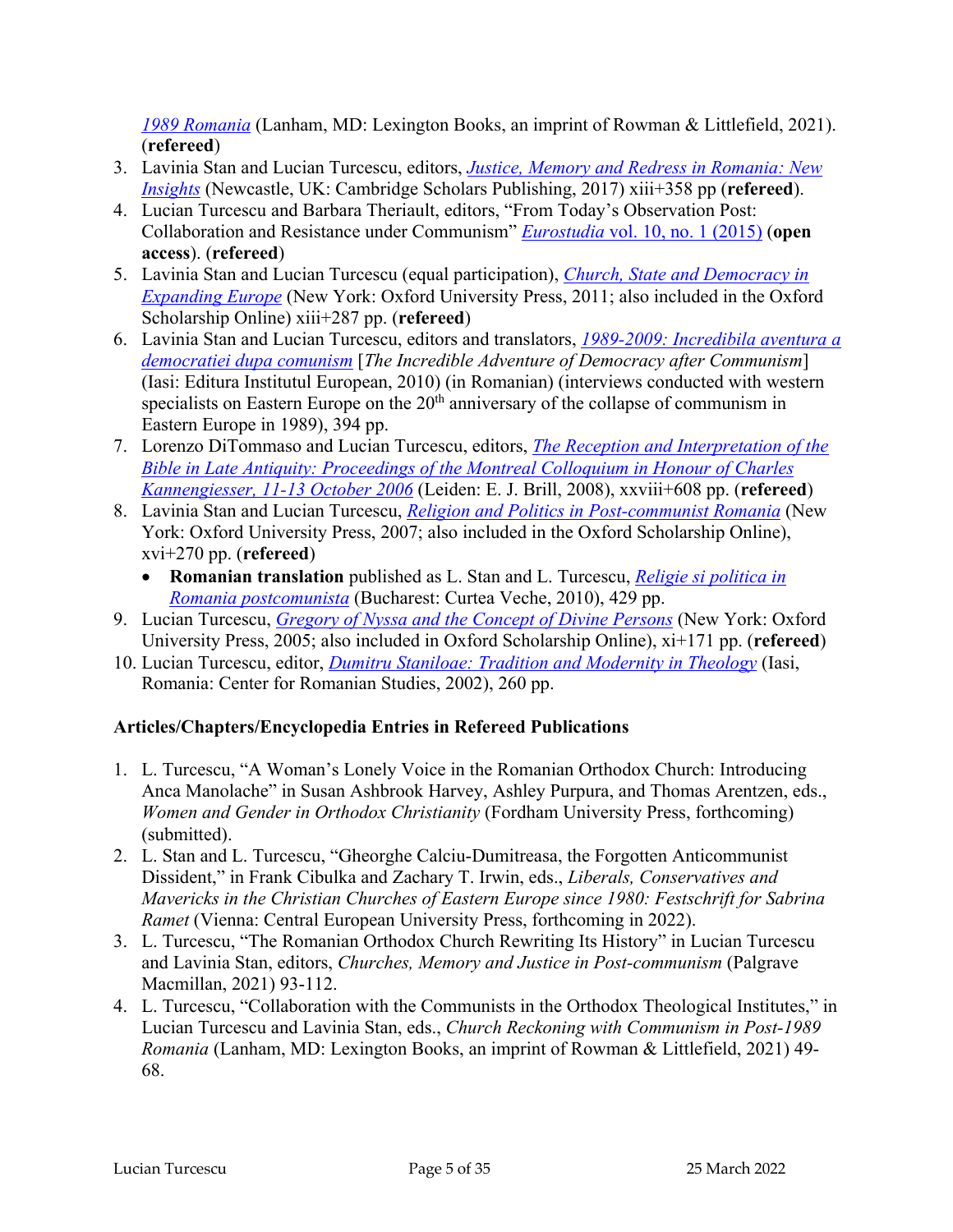- 5. L. Turcescu and L. Stan, "Religion and Europe after the Fall of the Iron Curtain," in Lucian Leustean and Grace Davie, *The Oxford Handbook of Religion and Europe* (Oxford University Press, 2021) 233-250.
- 6. L. Stan and L. Turcescu, "The Romanian Orthodox Church and its Financial Dealings in Post-Communism," *Journal of Romanian Studies* 3:1 (2021) 43-64.
- 7. L. Turcescu, "Romania: Between Freethought, Atheism and Religion" in Tomáš Bubík, Atko Remmel, and David Václavík, eds., *Freethought and Atheism in Central and Eastern Europe: The Development of Secularity and Non-Religion* (Abingdon, UK: Routledge, 2020) 207-232.
- 8. L. Turcescu and L. Stan, "Conservative Orthodoxy in Romania" in Sabrina P. Ramet, ed., *Orthodox Churches and Politics in Southeastern Europe: Nationalism, Conservatism, and Intolerance* (London: Palgrave Macmillan, 2019) 41-51.
- 9. L. Turcescu, "Fascists, Communists, Bishops, and Spies: Romanian Orthodox Churches in North America" in Paul Mojzes, ed., *North American Churches and the Cold War* (Grand Rapids, MI: Eerdmans, 2018) 342-360.
- 10. L. Turcescu and L. Stan, "Collaboration and Resistance: Some Definitional Difficulties" in L. Stan and L. Turcescu, eds., *Justice, Memory and Redress in Romania: New Insights* (Cambridge Scholars Publishing, 2017), 24-44.
- 11. L. Stan and L. Turcescu, "Conclusion" in L. Stan and L. Turcescu, eds., *Justice, Memory and Redress in Romania: New Insights* (Cambridge Scholars Publishing, 2017), 282-293.
- 12. L. Turcescu and L. Stan, "Church Collaboration and Resistance under Communism Revisited: The Case of Patriarch Justinian Marina (1948-1977)," *Eurostudia* 10, no. 1 (2015) http://www.erudit.org/revue/euro/2015/v10/n1/index.html, 75-103 (**open access**).
- 13. Barbara Thériault et L. Turcescu, "Introduction: Resistance and Collaboration from Today's Observation Post" *Eurostudia* 10, no. 1 (2015), http://www.erudit.org/revue/euro/2015/v10/n1/index.html, v-x (**open access**).
- 14. A. Gregg Roeber (revised by L. Stan and L. Turcescu), "Christianity: Eastern Orthodoxy," *Worldmark Encyclopedia of Religious Practices*, 2nd ed., edited by Thomas Riggs (Detroit: Thomas Gale, 2014) 1:223-237.
- 15. L. Leustean (revised by L. Stan and L. Turcescu), "Romania," *Worldmark Encyclopedia of Religious Practices*, 2nd ed., edited by Thomas Riggs (Detroit: Thomas Gale, 2014) 4:33-42.
- 16. L. Turcescu and L. Stan, "The Romanian Orthodox Church," in *Eastern Christianity and Politics in the Twenty-First Century*, ed. L. Leustean (New York: Routledge, 2014), 23-37.
- 17. L. Stan and L. Turcescu, "The Orthodox Churches and Democratization in Romania and Bulgaria," in *Religion and Politics in Post-Socialist Central and Southeastern Europe: Challenges since 1989*, ed. Sabrina P. Ramet (Palgrave Mcmillan Press, 2014), 263-285.
- 18. L. Turcescu, "Eastern Orthodox Constructions of 'the West' in the Post-Communist Political Discourse: The Cases of the Romanian and Russian Orthodox Churches," in G. Demacopoulos and A. Papanikolaou, eds., *Orthodox Constructions of the West* (New York: Fordham University Press, 2013) 211-228 and notes.
- 19. L. Stan and L. Turcescu, "The Romanian Orthodox Church: From Nation-Building Actor to Partner of the State," *Kirchliche Zeitgeschichte. Internationale Zeitschrift fur Theologie und Geschichtswissenschaft / Contemporary Church History. International Journal for Theology and History* 25, no. 2 (2012): 401-417.
- 20. L. Stan and L. Turcescu, "Church and State under Real Socialism," in *Les doctrines internationalistes durant les années du communisme réel en Europe* / *Internationlist*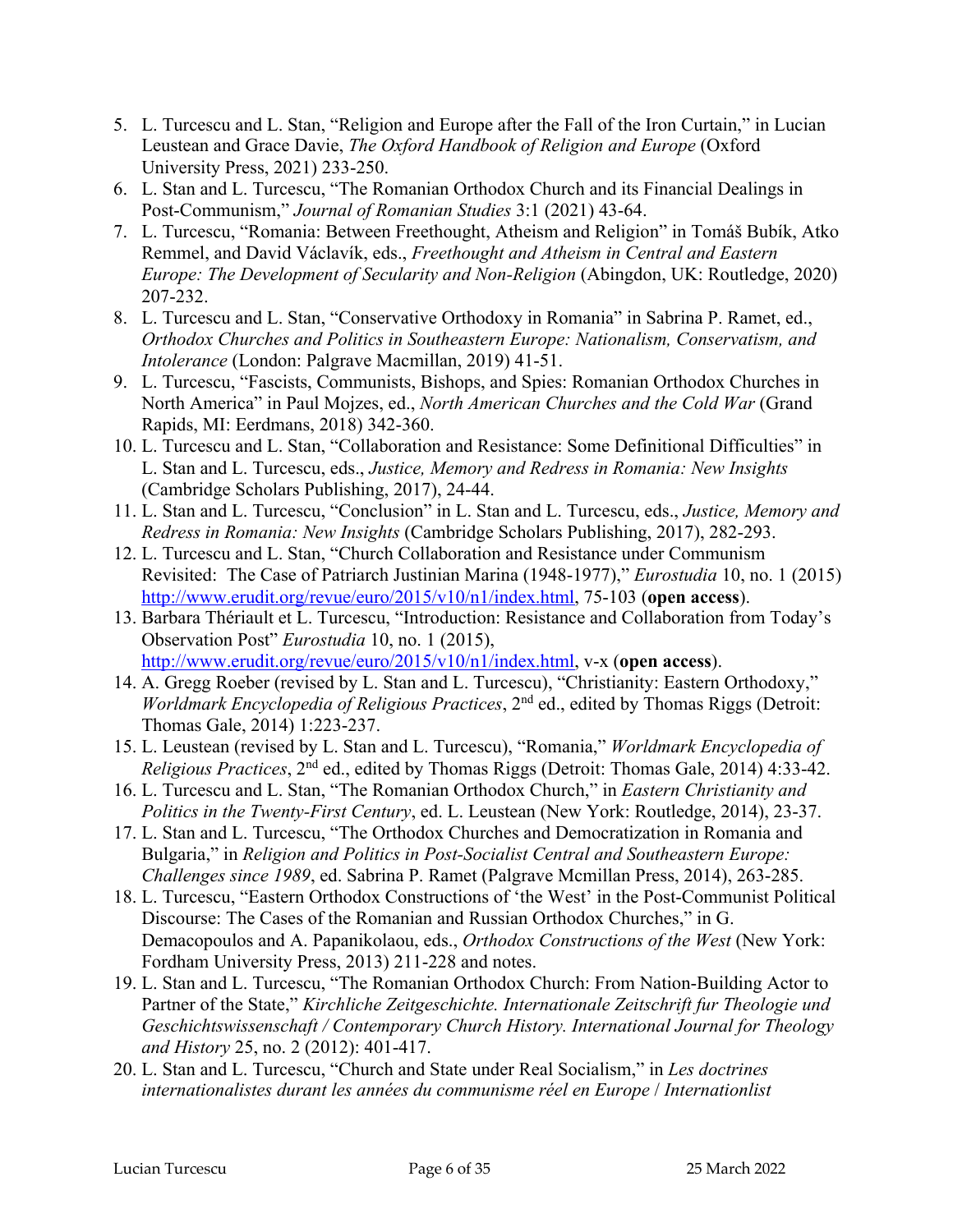*doctrines during the years of real communism in Europe*, eds. Emmanuele Jouannet and Iulia A. Motoc (Paris: CNRS - Centre National de la Recherche Scientifique and Société de Législation Comparée, 2012) 75-96.

- 21. L. Stan and L. Turcescu, "Religion and Politics in Romania: From Public Affairs to Church-State Relations," *Journal of Global Initiatives* 6, no. 2 (2011) 97-108.
- 22. L. Stan and L. Turcescu, "Romanian Positions on Orthodoxy and the European Union," in *Postcolonialism / Postcommunism. Intersections and Overlaps*, eds. M. Bottez, M.-S. Alexandru and B. Stefanescu (Bucharest: University of Bucharest Press, 2011) 165-180.
- 23. L. Stan and L. Turcescu, "The Romanian Orthodox Church and the Government" in Ronald King and Paul Sum, eds., *Romania under Basescu: Aspirations, Achievements, and Frustrations during His First Presidential Term* (Lanham, MD: Lexington, 2011) 203-219.
- 24. L. Turcescu, "Sobornicity," 475-476 and "Staniloae, Dumitru," 487 in I. McFarland, D. Fergusson, K. Kilby, and I. Torrance, eds., *The Cambridge Dictionary of Christian Theology* (Cambridge: Cambridge University Press, 2011). (500 words each).
- 25. L. Turcescu, "Devotion versus Theology? Some Mariological Issues of Interest to Patristicians and Ecumenists," in Cristian Badilita, ed., *Patristique et oecuménisme: thèmes, contexts, personnages* (Paris: Beauchesne, 2010) 147-158.
- 26. L. Turcescu and L. Stan, "The Romanian Orthodox Church and Democratisation: Twenty Years Later," *International Journal for the Study of the Christian Church* 10, Nos. 2–3, (May–August 2010): 144–159.
- 27. L. Turcescu and L. Stan, "Religion and Politics in Post-Communist Romania" in Ines Angeli Murzaku, ed., *Quo vadis eastern Europe? Religion, State and Society after Communism*, (Ravenna: Angelo Longo Editore, 2009) 221-235.
- 28. L. Turcescu, "Divine Persons in Gregory of Nyssa and Gregory of Nazianzus," in Matthieu Cassin and Helen Grelier., eds., *Grégoire de Nysse: La Bible dans la construction de son discours. Actes du colloque de Paris, 9-10 février 2007* (Paris: Études augustiniennes, 2008) 287-299.
- 29. L. Turcescu, "Biblical Hermeneutics in Gregory of Nyssa's *De opificio hominis*," in L. DiTommaso and L. Turcescu, eds., *The Reception and Interpretation of the Bible in Late Antiquity*, (Leiden: E. J. Brill, 2008) 511-526.
- 30. L. Turcescu and L. Stan, "The Romanian Greek Catholic Church after 1989" in Stephanie Mahieu and Vlad Naumescu, eds., *Churches In-Between: Greek Catholic Churches in Post-Socialist Europe* (Berlin: LIT Verlag, 2008) 99-109.
- 31. L. Turcescu, "Dumitru Staniloae," Commentary and Original Source materials in English translation in *The Teachings of Modern Orthodoxy on Law, Politics, and Human Nature*, eds. John Witte, Jr. and Frank Alexander (New York: Columbia Univ. Press, 2007) 295-342.
- 32. L. Stan and L. Turcescu, "Politics, National Symbols and the Romanian Orthodox Cathedral," *Europe-Asia Studies* 58, no. 7 (November 2006): 1119-1139.
- 33. L. Turcescu, "Hypostasis," "Persona," and "Prosopon" in Lucas F. Mateo-Seco and Giulio Maspero, eds., *Diccionario de San Gregorio de Nisa* (Spanish edition: Burgos: Monte Carmelo, 2006), pp. 512-518, 724-733, 761-764; *Gregorio di Nissa Dizionario* (Italian edition: Rome: Città Nuova, 2006), 314-318, 452-457, 476-478; *The Brill Dictionary Gregory of Nyssa* (English edition: Leiden: Brill, 2010), 403-7, 591-96, 652-54.
- 34. L. Stan and L. Turcescu, "Pulpits, Ballots, and Party Cards: Religion and Elections in Romania," *Religion, State and Society* 33, no. 4 (December 2005): 347-366.
- 35. L. Stan and L. Turcescu, "The Devil's Confessors: Priests, Communists, Spies and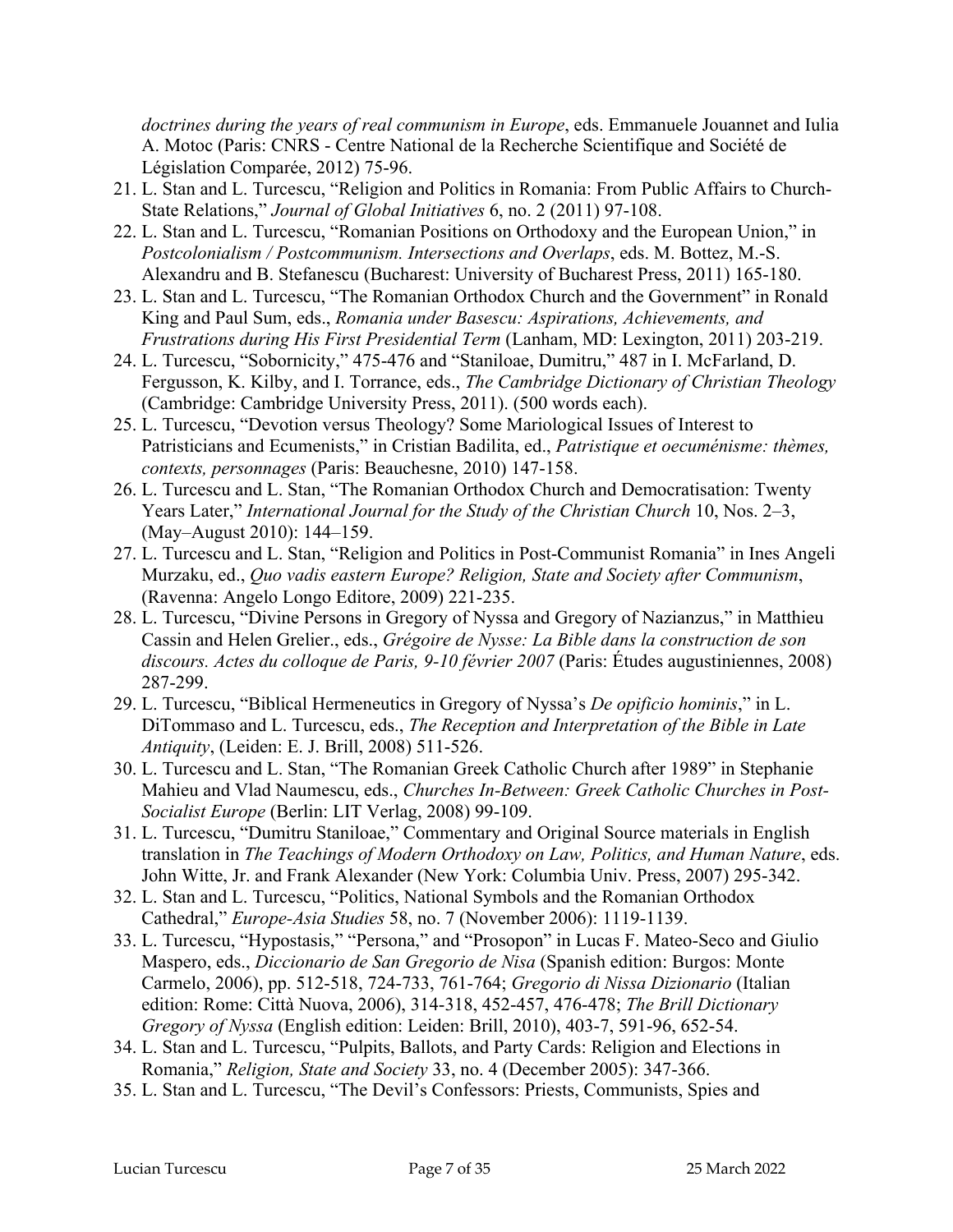Informers," *East European Politics and Society* 19, no. 4 (November 2005): 655-685.

36. L. Turcescu, "Dumitru Staniloae," Commentary and Original Source materials in English translation in *The Teachings of Modern Christianity on Law, Politics, and Human Nature*, 2 vols., eds. John Witte, Jr. and Frank Alexander (New York: Columbia Univ. Press, 2005) 1:685-711 and 2:537-558. The two volumes received the **Choice Outstanding Academic Titles Award for 2006**.

**Romanian translation** published as "Părintele Dumitru Stăniloae despre lege, politică și natură umană," *Studii Teologice*, 3rd series, 9:2 (April-June 2013): 115-140.

- 37. L. Stan and L. Turcescu, "Religious Education in Romania," *Communist and Post-Communist Studies* 38, no. 3 (September 2005): 381-401. (Romanian translation in *Altera* 12 (2007): 39-62)
- 38. L. Stan and L. Turcescu, "Religion, Politics and Sexuality in Romania," *Europe-Asia Studies* 57, no. 2 (March 2005): 291-310. **Reprinted in Jason H. Prior and Carole M. Cusack, eds.,** *Religion, Sexuality and Spirituality* **(Routledge, 2016).**
- 39. L. Stan and L. Turcescu, "Politicians, Intellectuals, and Academic Integrity in Romania," *Problems of Post-Communism* 51, no. 4 (July/August 2004): 12-24.
- 40. L. Stan and L. Turcescu, "Church-State Conflict in Moldova: The Bessarabian Metropolitanate," *Communist and Post-Communist Studies* 36, no. 4 (Dec. 2003): 443-465.
- 41. L. Turcescu, "'Person' versus 'Individual', and Other Modern Misreadings of Gregory of Nyssa" *Modern Theology* 18, no. 4 (October 2002): 527-539. The whole issue of *Modern Theology* was republished as a book, Sarah Coakley, ed., *Rethinking Gregory of Nyssa* (Oxford: Blackwell, 2003) 97-110. Article also included in Cristian Badilita and Charles Kannengiesser, eds., *Les Pères de l'Eglise dans le monde d'aujourd'hui* (Paris: Beauchesne, 2006) 311-326.
- 42. L. Turcescu, "Soteriological Issues in the 1999 Lutheran-Catholic Joint Declaration on Justification: An Orthodox Perspective" *Journal of Ecumenical Studies* 28, no. 1 (Winter 2001): 64-72.
- 43. L. Stan and L. Turcescu, "The Romanian Orthodox Church and Post-Communist Democratization," *Europe-Asia Studie*s 52, no. 8 (December 2000): 1467-1488.
- 44. L. Turcescu, "'Blessed Are the Peacemakers, for They Will Be Called Sons of God': Does Gregory of Nyssa Have a Theology of Adoption?" in Hubertus R. Drobner and Albert Viciano, eds., *Gregory of Nyssa, Homilies on the Beatitudes. An English Translation with Supporting Commentaries and Studies*, (Leiden: E. J. Brill, 2000) 397-406.
- 45. L. Turcescu, "*Prosopon* and *Hypostasis* in Basil of Caesarea's *Against Eunomius* and the Epistles," *Vigiliae Christianae* 51, no. 4 (1997): 374-395.
- 46. L. Turcescu, "The Concept of Divine Persons in Gregory of Nyssa's *To His Brother Peter, On the Differences Between* Ousia *and* Hypostasis," *Greek Orthodox Theological Review* 42, nos. 1-2 (1997): 63-82.
- 47. L. Turcescu, "Sfântul Grigore Palama şi teologia trinitară," *Studii Teologice* nr. 4-6 (1995): 310-322.
- 48. L. Turcescu, "Eastern Orthodox Reactions to the Ministry Section of the Lima Document," *Journal of Ecumenical Studies* 33, no. 3 (Summer 1996): 330-343.
- 49. L. Turcescu, "The Christology of St. Cyril of Alexandria," (in Romanian) *Studii teologice* (Bucharest) 46, nos. 4-6 (1994): 49-70.

### **Chapters in contributed volumes, other publications** (non-refereed)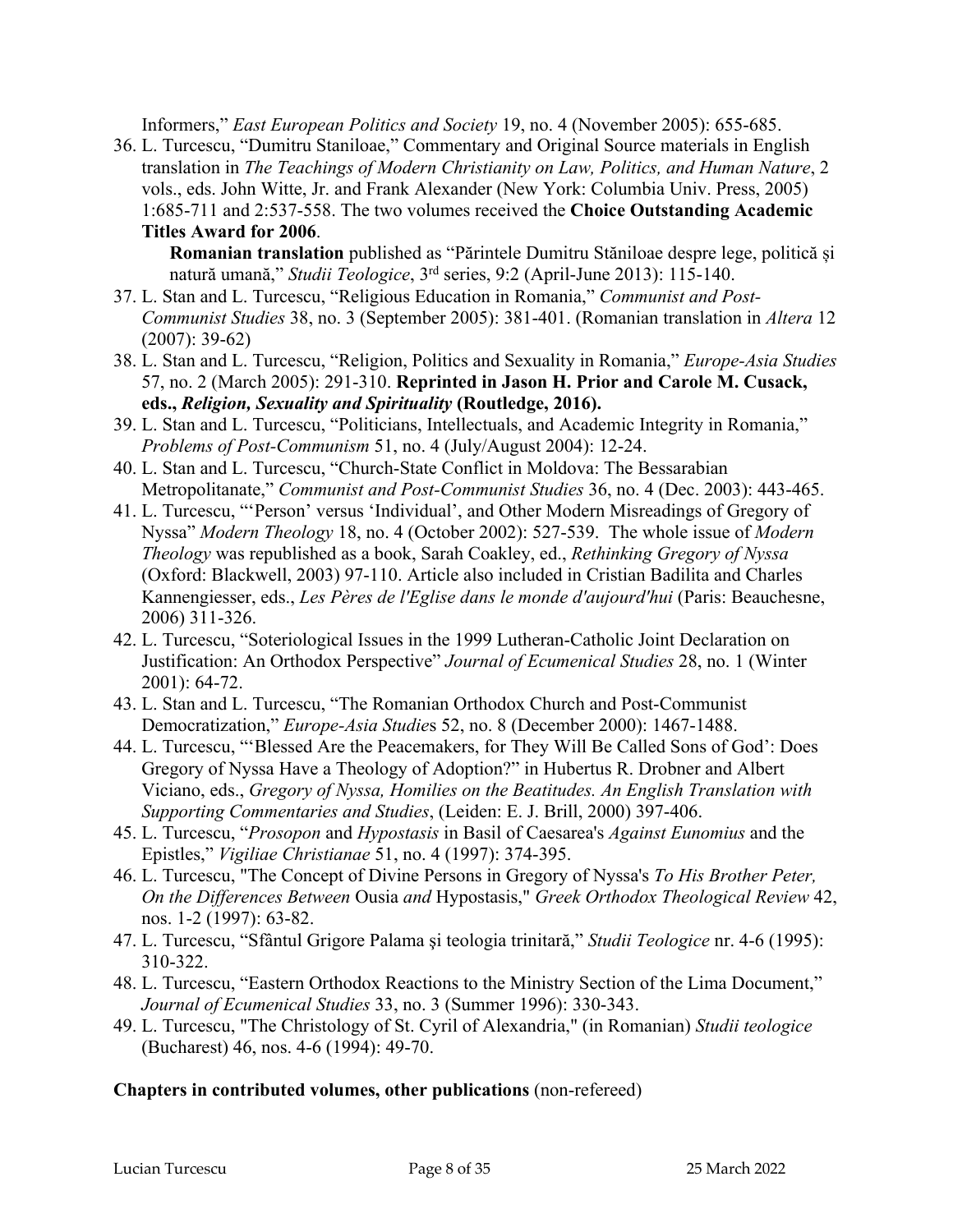- 1. "Preface" to Alexandru Arion, *Întâlniri cu realitatea: repere pentru dialogul contemporan dintre teologie și cultură* [Encounters with reality: reference points for the contemporary dialogue between theology and culture] (Târgoviște: Cetatea de Scaun, 2018), 13-20.
- 2. Interview on Ecumenism given to Ovidiu D. Druhora, "Protestantism si Ortodoxie pe continentul american: Dihotomie si Dialog Ecumenic," (PhD dissertation, University of Bucharest, 2016) pp. 281-283.
- 3. L. Stan and L. Turcescu, "Sentimentul… resentimentului" (in Romanian) in Vladimir Tismaneanu, ed., *Anatomia Resentimentului* (Bucharest: Curtea Veche, 2010) 93-98.
- 4. L. Turcescu and L. Stan, "Religious Freedom in Eastern Europe" in William Sweet, ed., *Freedom of Religion* (Bangalore: Dharmaram, 2010) 252-67.
- 5. L. Stan and L. Turcescu, "Secularization or 'Twin Tolerations'? Redefining Church-State Relations in Post-Communism," in *Religion and Politics in Multicultural Europe: Perspectives and Challenges*, ed. Alar Kilp (Tartu, Estonia: Tartu University Press, 2010), 172-193.
- 6. L. Turcescu, "O tempora, o mores: Raspuns lui Radu Carp" (in Romanian) *Idei in dialog* (April 2008).
- 7. L. Stan and L. Turcescu, "Gâlceava înțelepților cu standardele universitare," *Revista 22* vol. 15, no. 846 (26 May-1 June 2006).
- 8. L. Turcescu and L. Stan, "Alegeri patriarhale o analiza," *Adevarul literar si artistic*, no 888 (12 September 2007): 8-10.
- 9. L. Turcescu, "Eucharistic Ecclesiology or Open Sobornicity?" in L. Turcescu, ed., *Dumitru Staniloae: Tradition and Modernity in Theology* (Center for Romanian Studies, 2002) 83- 103. Romanian translation by Ioan Istrati in *Teologie si viata*, 12 (Sep-Dec 2002): 216-231.
- 10. L. Turcescu, "Introduction" in L. Turcescu, ed., *Dumitru Staniloae: Tradition and Modernity in Theology* (Iasi, Romania: Center for Romanian Studies, 2002) 7-14.
- 11. L. Turcescu, "Karl Barth and Cyril of Alexandria: Short Comparative Analysis of their Christologies," *Studia Universitatis Babes-Bolyai Theologia Orthodoxa* 42, nos. 1-2 (1997): 177-195.

# **CONFERENCE PRESENTATIONS**

#### **Invited presentations and responses**

- 1. "Orthodoxy and Democracy in Romanian Theology," Politics, Theology and Culture in Orthodox Theology in a Global Age, Westfälische Wilhelms-Universität, Münster and the Volos Academy of Theological Studies, Volos, Greece, Feb 6-9, 2020.
- 2. "The Romanian Orthodox Church's Re-emerging Identity after 1989," Wounded Identities in Eastern Europe. Religious and Political Identification, The Centre for Biblical Studies of the Babeș-Bolyai University, Cluj, Romania, Dec 6-7, 2019.
- 3. "The Orthodox Church between Secularization, Religious Pluralism and Democracy in Romania," Theological Symposium of the Romanian Orthodox Metropolia of the Americas, Montreal, November 16, 2019.
- 4. "Religion After the Fall of the Iron Curtain," McGill University's Newman Center, Nov 15, 2019.
- 5. "Secularization, Religious Pluralism, and Social Modernity," (in Romanian) The Institute for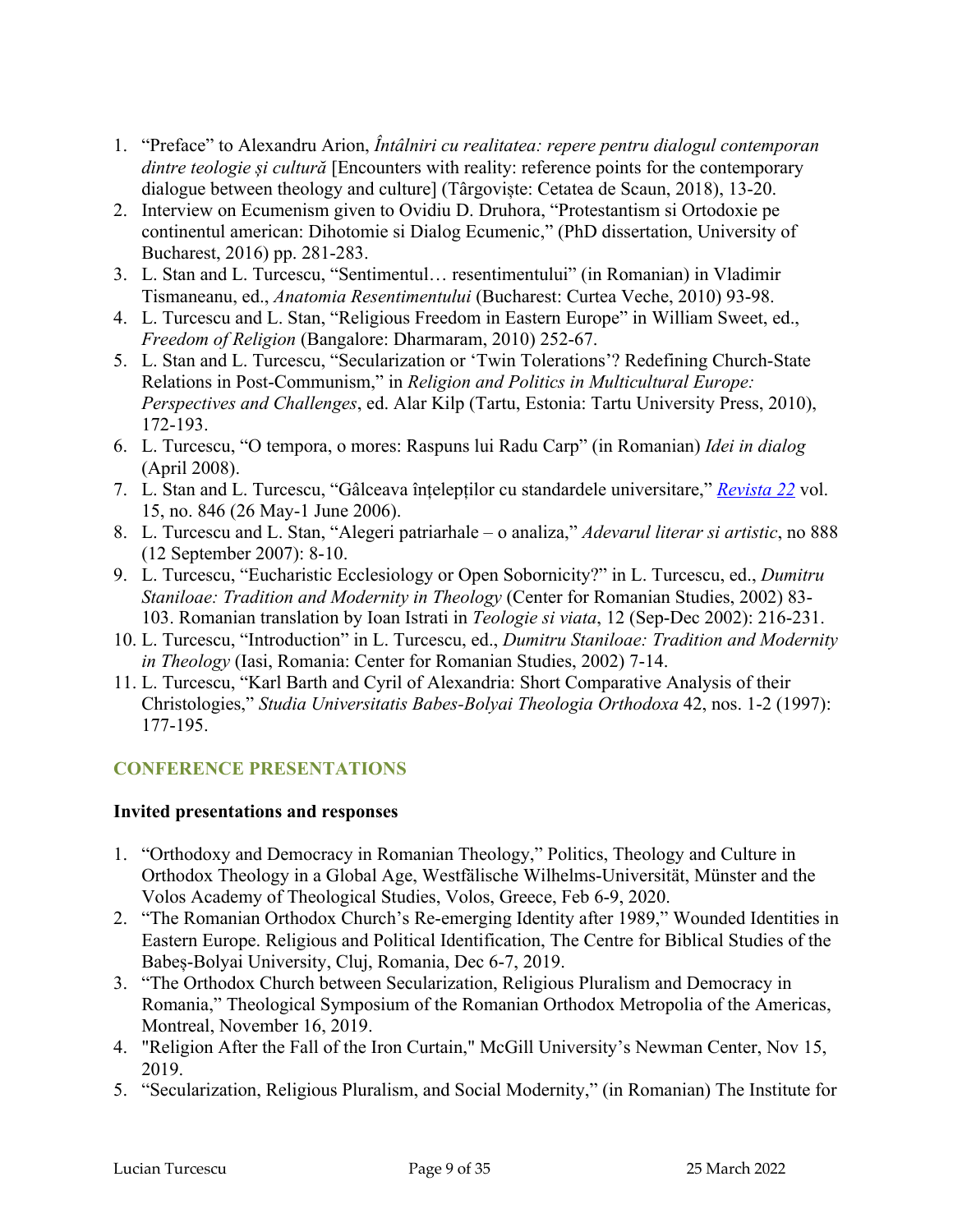the Research of the Quality of Life, Romanian Academy, May 6, 2019.

- 6. "Religious Education, Legislation, and Contemporary Society," Dimitrie Cantemir University, Bucharest, Romania, April 23, 2019.
- 7. "Religion, Democracy, and Human Rights," the Academy of Economic Studies, Bucharest, Romania, April 17, 2019.
- 8. Panelist in a panel on "Religion and Politics in the Twenty-First Century," The Research Institute of the University of Bucharest, Social Sciences Division, Bucharest, Romania, April 12, 2019.

https://www.youtube.com/watch?v=R9CxM4Wpwfo&list=PLFcTLKwG4Ry6JlYajqmWcM GmmuqZKCUKG&fbclid=IwAR17bJ1k\_gDbotXfKLP9PtgutVXJNBs5oN6thB0gEtw5xxEe yNgcMYUlziM

- 9. "Religion and Europe after the Fall of the Iron Curtain," Keynote speaker at the Sixth Symposium on "Theology in the Public Square," Center for Philosophy and Theology in Trebinje, Bosnia and Herzegovina, February 7-9, 2019. https://www.youtube.com/watch?v=14VFzq5GOZw
- 10. "Teaching Undergraduate Students about Religion, Democracy, and Human Rights" at a conference on "Mapping the Theology and Religion Curriculum: Teaching and Human Rights," The Centre for Biblical Studies of the Babeș-Bolyai University, Cluj, Romania, December 6-7, 2018.
- 11. "The Human Person as Man and Woman: Dumitru Staniloae in Dialogue with Anca Manolache" Conference entitled "Dumitru Staniloae: The 'Patriarch' of Orthodox Theology," organized by the Timișoara Metropolitanate, Romania, Oct. 1-4, 2018.
- 12. "Anca Manolache: A Rather Lonely Voice in the Romanian Orthodox Church," at "Gender in Orthodox Christianity," Fifth International Seminar on New Directions in Orthodox Thought organized by the Oslo Coalition on Religious Freedom and Belief and the Norwegian Center for Human Rights, University of Oslo, Norway, December 15-16, 2017.
- 13. "Romanian Orthodoxy and Human Rights," at the Interdisciplinary Conference, "Religion and Human Rights – Friends or Foes?" The Centre for Biblical Studies of the Babeș-Bolyai University, December 7-8, 2017, Cluj, Romania.
- 14. "Les icônes, une tradition folklorique et religieuse chez les Roumains: leur historique, leurs symboles, les genres d'icônes" Regroupement Iconographes-Iconophiles du Québec biannual meeting, Montreal. May 20, 2017.
- 15. Chair and Discussant at "Gender and Sexuality in Orthodox Christianity: Same-Sex Relations and Orientation," Fourth International Seminar on New Directions in Orthodox Thought organized by the Oslo Coalition on Religious Freedom and Belief and the Norwegian Center for Human Rights, University of Oslo, Norway, December 9-10, 2016.
- 16. "Resistance OR Collaboration of Churches in Communist Romania?" The Vanier College's 4th Annual Symposium on the Humanities on Doubt, Montreal, Feb 5, 2016.
- 17. "L'éducation religieuse dans les écoles publiques en Europe de l'Est," at a colloquium entitled "Evangile, foi chrétienne et institutions – passé, présent, avenir," organized by the Archevêché roumain orthodoxe des Amériques, Faculté de théologie et sciences religieuses de l'Université Laval, and the Canadian Centre for Ecumenism, Université Laval, Quebec, March 21, 2015.
- 18. "Secularization, Politics, and Inter-Religious Relations in Post-Communist Eastern Europe: the Case of Romania," The Challenges of Ecumenism in Today's World*,* conference by the Canadian Centre for Ecumenism, Montreal, October 24-25, 2014.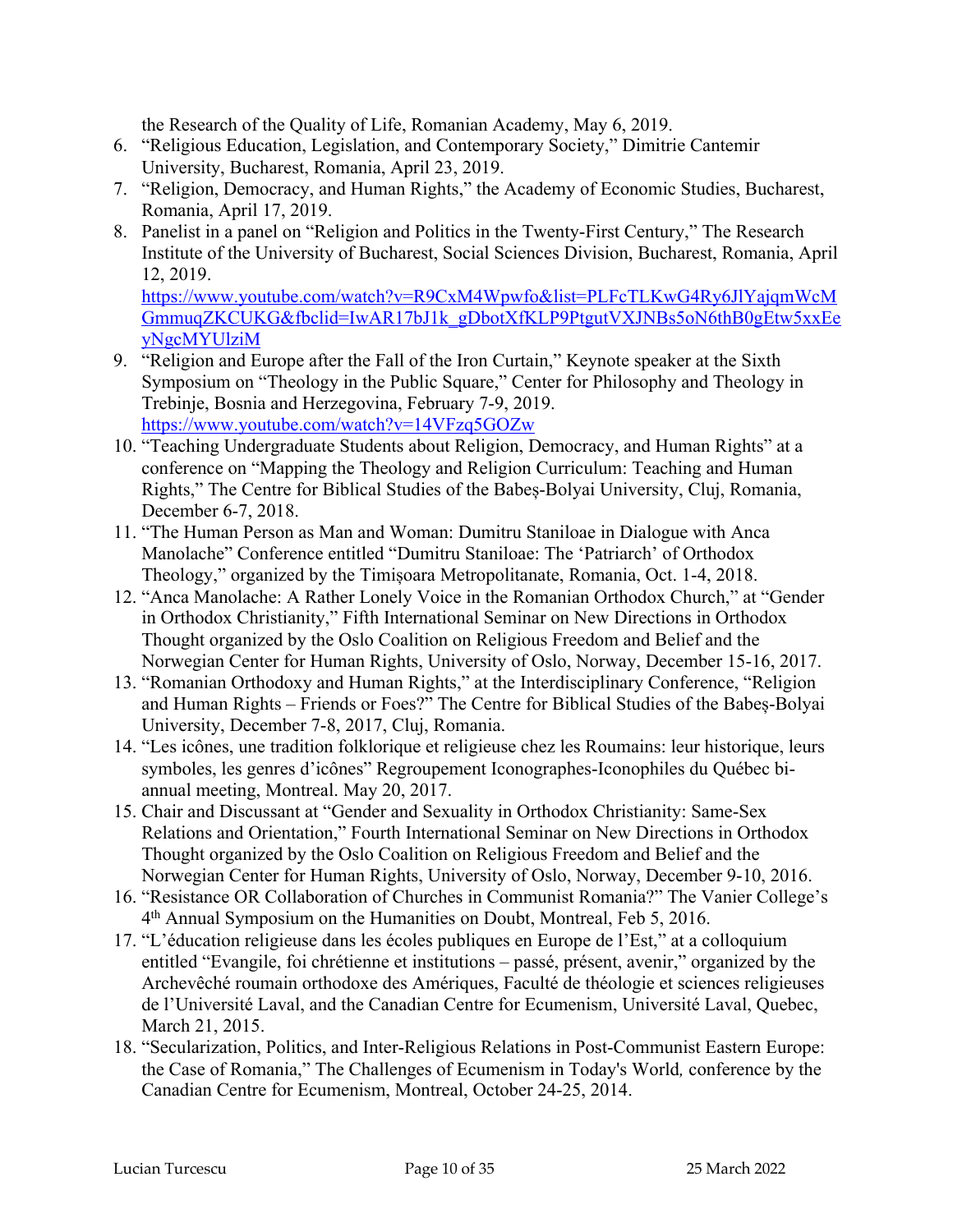- 19. "Mitul secularizării și relațiile stat-Biserică in Europa de Est astăzi," Babes-Bolyai University, Cluj, and Ovidius University, Constanta, Romania, May 5, 2014.
- 20. "Conceptul de persoană la Părinții Capadocieni și astăzi," Babes-Bolyai University, Cluj, and Ovidius University, Constanta, Romania, May 5, 2014.
- 21. "Revisiting John Macmurray's Personalism in the 21<sup>st</sup> Century," The Forthnightly Philosophy and Theology Seminar, McGill University, Montreal, February 11, 2014.
- 22. Keynote address, "Between Separation and Establishment: Church-State Relations in Eastern Europe," delivered at the "Young Researchers Conference" organized by the Havighurst Center for Russian and Post-Soviet Studies, University of Miami, Oxford, OH. USA, February 14-17, 2013.
- 23. Panelist at "Religion, Identity, and Secularism," organized jointly by the Inter-cultural Dialogue Institute of Montreal and the Theological Studies Department, Concordia University, Montreal, May 17, 2012. http://montreal.interculturaldialog.com/en/recentupcoming-events/conference-religion-identite-laicite-2/
- 24. "On Personhood in the Cappadocians and John Zizioulas," presentation at the Logos 2012: Interdisciplinary Workshop in Philosophical Theology, Workshop organized by the Center for Philosophy of Religion, Notre Dame University, IN, USA, May 3-5, 2012.
- 25. Book launch followed by discussion of Lavinia Stan and Lucian Turcescu, *Church, State, and Democracy in Expanding Europe* (Oxford University Press, 2011). The launch was cosponsored by the Centre canadien d'études allemandes et européennes (Université de Montréal) and the European Union Centre of Excellence (Université de Montréal and McGill University), December 12, 2011.
- 26. Keynote speaker on the Romanian Orthodox Church's relations with the Romanian state and its external relations. Presented at "Faith in Europe: The Churches' European Relations Network," London, UK, July 14, 2011. (Summary here: http://www.faithineurope.org.uk/turcescu.pdf)
- 27. "Eastern Orthodox Constructions of 'the West' in the Post-Communist Political Discourse: Romania and Russia," the Solon and Marianna Patterson Triennial Conference for the Historical and Theological Examination of the Orthodox/Catholic Dialogue, Fordham University, New York, June 28-30, 2010.
- 28. Book launch of the Romanian translation of my book L. Stan and L. Turcescu, *Religie si politica in Romania postcomunista* (Bucharest: Curtea Veche, 2010), Bookfest – Fifth International Book fair, Bucharest, Romania, June 12, 2010. (Event attended by Ms. Debra Price, political counselor at the Canadian Embassy in Bucharest)
- 29. Respondent to discussion of my book by Jean-Michel Roessli: L. DiTommaso and L. Turcescu, eds., *The Reception and Interpretation of the Bible in Late Antiquity*, the Annual Meeting of the Canadian Society of Patristic Studies, Concordia University, Montreal, May 30-June 1, 2010.
- 30. Discussant on a panel entitled "What Does 'God' Mean? Religious Lives and Changing Language in Poland and Russia," American Academy for the Advancement of Slavic Studies, Boston, MA, November 12-15, 2009.
- 31. Discussant of a paper entitled "The Ascent of the Doctrine of Deification: How Once Despised Archaism became an Ecumenical Desideratum" (by Paul Gavrilyuk) delivered at Logos 2009: Interdisciplinary Workshop in Philosophical Theology, Workshop organized by the Center for Philosophy of Religion, Notre Dame University, IN, USA, May 28-30, 2009.
- 32. "Devotion versus Theology? Some Mariological Issues of Interest to Patristicians and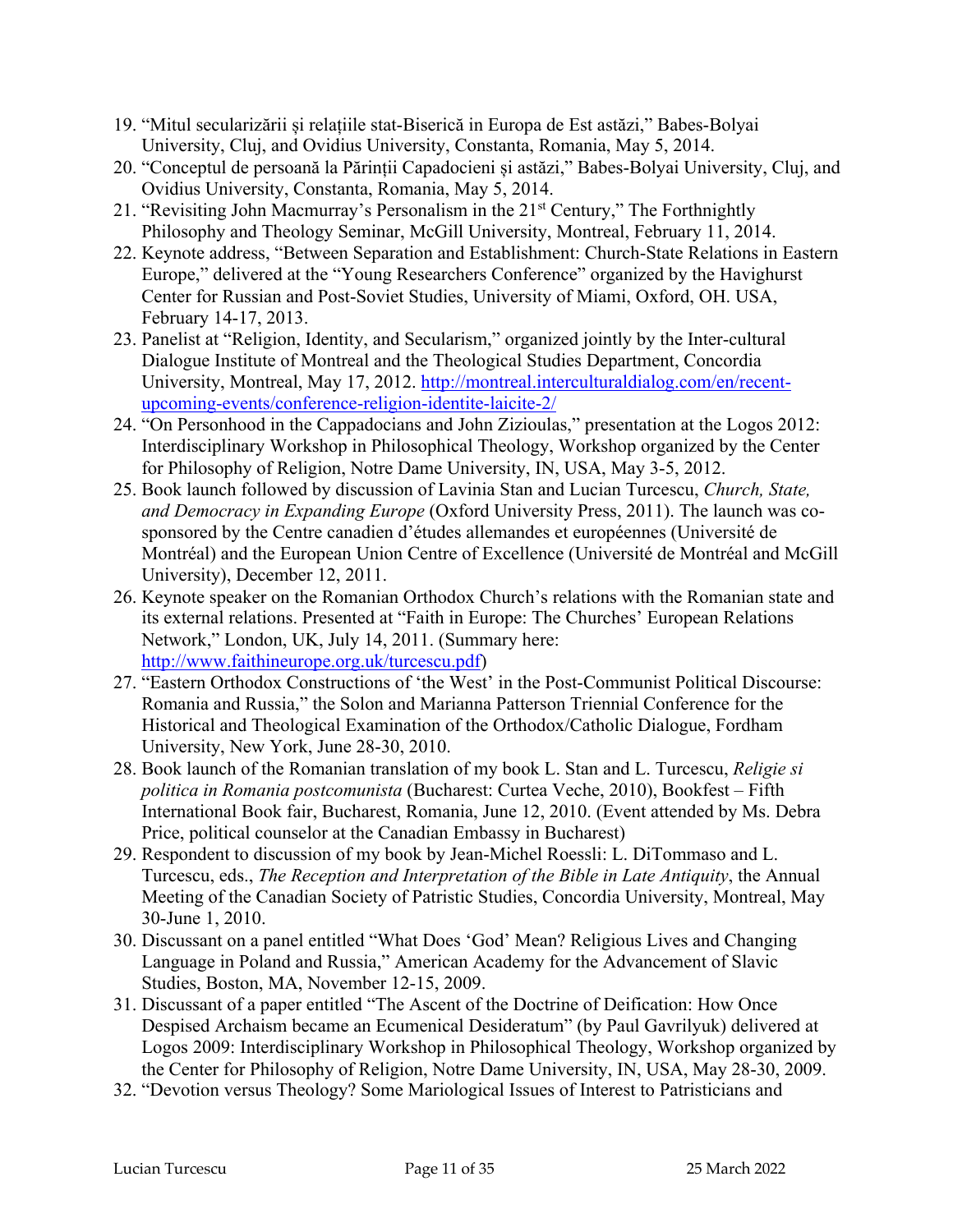Ecumenists," Colloque international sur Patristique et œcuménisme: Thèmes, contextes, personages, Constanta, Romania, October 17-19, 2008.

- 33. Book launch followed by discussion of my book, *Religion and Politics in Post-communist Romania* (Oxford University Press, 2007), Centre for Interdisciplinary Studies in Society and Culture, Concordia University, Montreal, March 30, 2008.
- 34. "Gregory of Nyssa's biblical hermeneutics in *De opificio hominis*," International colloquium on "L'usage de l'Ecriture: la place de la Bible dans l'elaboration des oeuvres de Gregoire de Nysse," Université Paris IV Sorbonne, Paris, France, Feb 9-10, 2007.
- 35. Respondent to discussion of my book by Paul-Hubert Poirier (Laval University), *Gregory of Nyssa and the Concept of Divine Persons* (Oxford University Press, 2005), the Annual Meeting of the Canadian Society of Patristic Studies, York University, Toronto, May 28-30, 2006. Invited by the members present at the society's Annual General Meeting in 2005.
- 36. Book discussant of Dr. Charles Kannengiesser, *Handbook of Patristic Exegesis: The Bible in Ancient Christianity* (Leiden: E. J. Brill, 2004), Annual meeting of the Canadian Society of Patristic Studies, York University, Toronto, May 28-30, 2006.
- 37. "Secularization or 'Twin Tolerations'?: Redefining Church-State Relations in Post-Communism" (with Dr. Lavinia Stan, equal participation), Keston Institute, Oxford University, Oxford, UK, March 2, 2006.
- 38. "Anthropological Considerations on Religious Education in Romania," Eastern Christianities in Anthropological Perspective Workshop, Max Planck Institute for Social Anthropology, Leipzig University, Germany, Sep 22-25, 2005.
- 39. "Person vs. individual and other modern misreadings of the Fathers," Symposium on "Les Pères de l'Eglise dans le monde d'aujourd'hui," New Europe College, Bucharest, Romania, October 7-8, 2004.
- 40. "Catholic Studies in the 21st century," Catholic Studies Conference, St. Thomas University, Fredericton, NB, Sep. 30, 2002.
- 41. "Angels, Computer Viruses, and UFOs: Apocalyptic Expectations at the Turn of the Millennium." Faculty of Arts Lecture, St. Francis Xavier Univ, Nov. 16, 2001.
- 42. "Soteriological Issues in the 1999 Lutheran-Catholic Joint Declaration on Justification." Annual meeting of the North American Academy of Ecumenists, Eckerd College, St. Petersburg, FL, Sep. 28-30, 2001.
- 43. "Devotion versus Theology? Some Mariological Issues." A response to Dr. F. Jelly's "Yves Congar's Theological Anthropology and his Doctrine of Salvation." Annual Meeting of the Catholic Theological Society of America, Ottawa, ON, June 11-14, 1998.

### **Presentations at professional associations/workshops** (paper proposals accepted by a selection committee)

- 1. "Populism and the Romanian Orthodox Church," Populism, Religion and Gender Tensions and Entanglements, Universita degli Studi di Bergamo, Italy, Dec 4-5, 2019.
- 2. "The Romanian Orthodox Church: Suffering, Collaboration, Victimization," Theology in the City: Resilience and Hope in an Age of Fear, Concordia University, Montreal, 26 Oct-1 Nov, 2019.
- 3. "Resistance and Collaboration at the Theological Institutes under Communism," Society for Romanian Studies Conference, Academy of Economic Studies, Bucharest, Romania, June 25-30, 2018.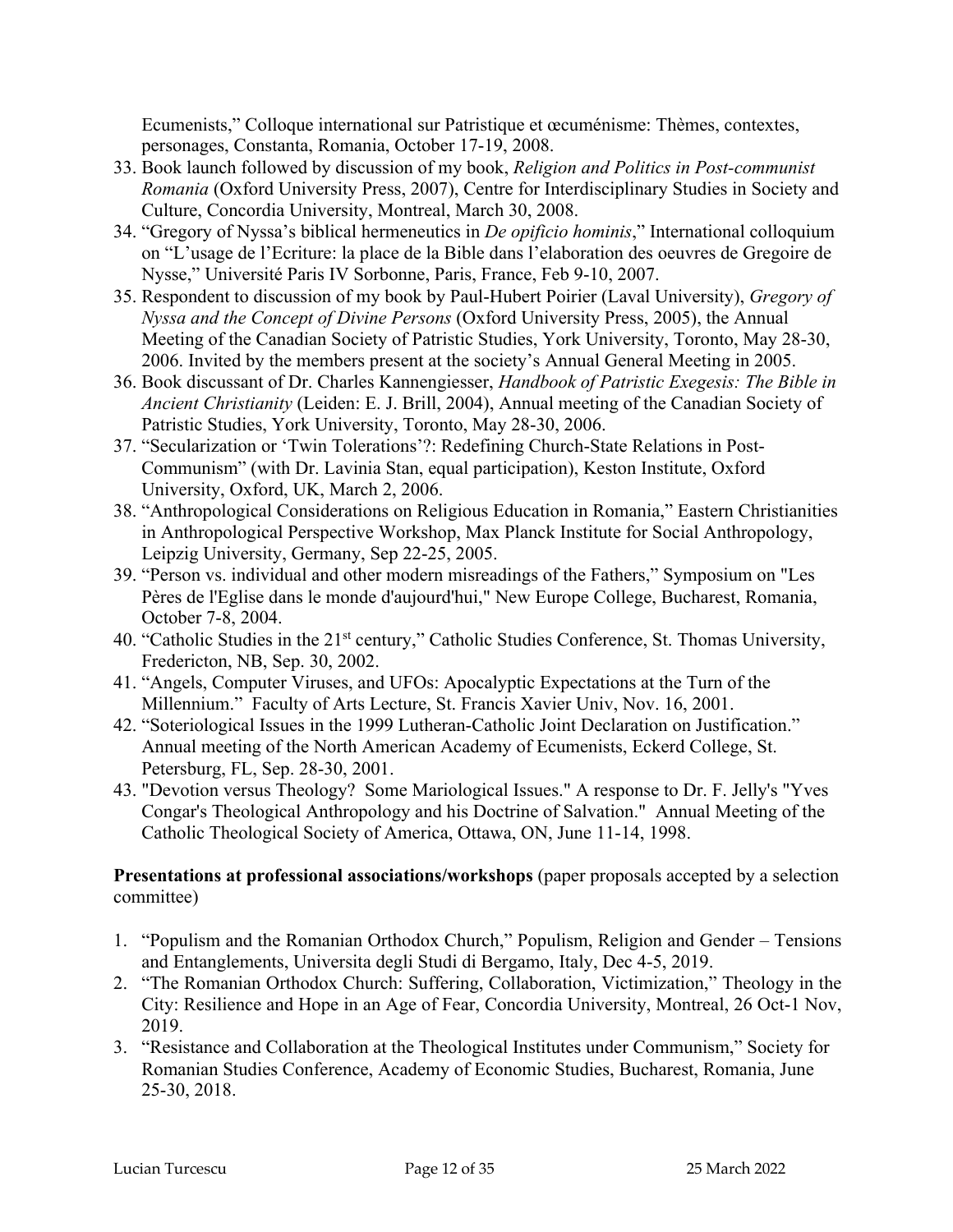- 4. "Conservative Orthodoxy in Romania," 49th Annual Convention of the Association for Slavic, Eastern European and Eurasian Studies, Chicago, USA, Nov 9-12, 2017.
- 5. "Resistance and Collaboration of the Romanian Orthodox Church under Communism and Its Instrumentalization after 1989," Doctoral seminar at the School of Law and Government, Dublin City University, Dublin, Ireland, March 2, 2016.
- 6. "Definitions of Collaboration and Resistance: A Survey," Panel on Churches with and Against Dictatorship, Society for Romanian Studies, Bucharest, Romania, June 17-19, 2015.
- 7. "Post-communist Debates about the Romanian Orthodox Church's Collaboration and Resistance under Communism," workshop organized by Le Centre canadien d'études allemandes et européennes, Université de Montreal, February 27, 2015.
- 8. "Two Models of Relations between the Romanian Orthodox Church and the State," Symposium on Family, Philanthropy, and Social Ethics: The State-Church Partnership on Social Assistance, Faculty of Orthodox Theology, Alba Iulia, Romania, May 6-8, 2011.
- 9. "Romanian Positions on Orthodoxy and the European Union," Postcolonialism / Postcommunism: Intersections and Overlaps conference, Center for Canadian Studies, the University of Bucharest, Romania, April 23-24, 2010.
- 10. "Church-State Relations in Poland: Formal Pluralism and Informal Church Establishment?" Council for European Studies Annual Conference, Montreal, QC, April 15-17, 2010.
- 11. "The Romanian Orthodox Church and Post-Communist Democratization: Two Models of Church-State Relations," Annual Meeting of the American Academy of Religion, Montreal, QC, November 7-10, 2009.
- 12. "Images of Salvation in Gregory of Nyssa," for the Symposium "The Cappadocians: Theology and Spirituality for the 21<sup>st</sup> Century," event sponsored by the Romanian Orthodox Archdiocese of the Americas and the Department of Theological Studies at Concordia, Concordia University, Montreal, February 7, 2009.
- 13. "Religion, Elections and Party Politics: The Romanian Case", Canadian Association of Slavists annual meeting, U of British Columbia, Vancouver, May 31-June 2, 2008.
- 14. "The Concept of Persons in Gregory of Nyssa and Gregory of Nazianzus," Oxford International Patristic Conference, Oxford, UK, August 6-9, 2007.
- 15. "Gregory of Nyssa's Double Creation Theory," Annual Meeting Canadian Society of Patristic Studies, University of Saskatchewan, Saskatoon, SK, May 26-28, 2007.
- 16. "Religious Euro-skeptics: The Orthodox Churches and European Union Integration," the European Union Studies Association conference, Montreal, May 17-19, 2007.
- 17. "Biblical Hermeneutics in Gregory of Nyssa," International colloquium on "The Reception and Interpretation of the Bible in Late Antiquity," Concordia University, Montreal, October 11-13, 2006.
- 18. "Dumitru Staniloae on Law and Human Nature," Annual Meeting of the American Academy of Religion, Philadelphia, PA, November 19-22, 2005.
- 19. "Religious Education in Romania," Symposium on Church and State in Eastern Europe, organized jointly by the Centre for Post-Communist Studies (St. Francis Xavier University, Canada) and the Metropolitanate of Moldavia and Bukovina, Iasi, Romania, Oct 5-9, 2005.
- 20. "The Romanian Orthodox Church's Role in Post-Communism," Europe—Our Common Home? Seventh World Congress of the International Council for Central and East European Studies, Berlin, Germany, July 25-30, 2005.
- 21. "Plotinus and Gregory of Nyssa on Divine Will." Annual Meeting Canadian Society of Patristic Studies, University of Western Ontario, London, ON, May 29-31, 2005.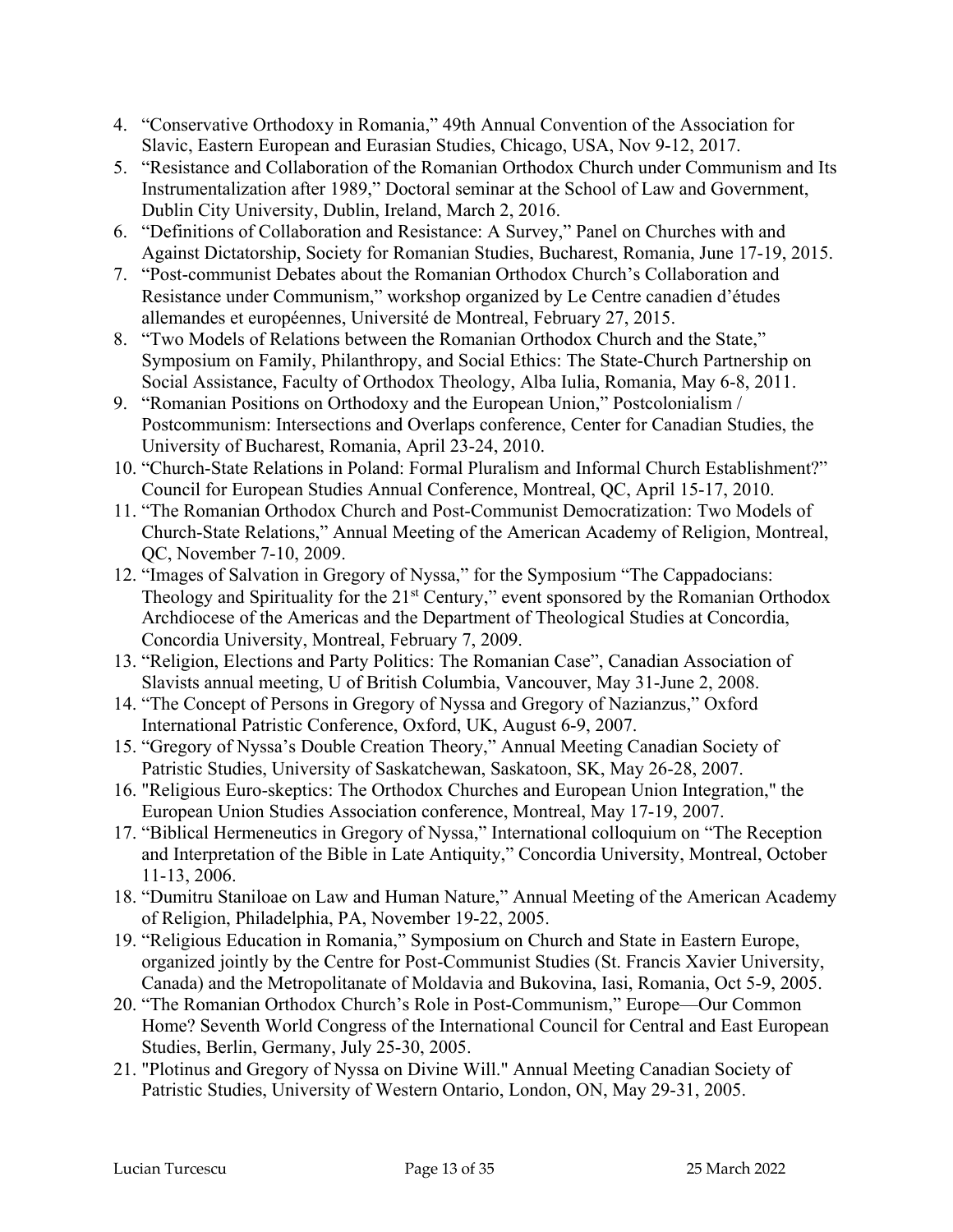- 22. "Cinderella Goes to Market: The Religious Situation in Post-communist Romania," Religious Movements, Conflicts and Democracy: International Perspectives Conference organized by the Center for Studies on New Religions, Baylor University, Waco, TX, June 18-21, 2004.
- 23. "Gregory of Nyssa's *De differentia usiae et hypostaseos* revisited." Annual Meeting Canadian Society of Patristic Studies, Univ of Manitoba, Winnipeg, May 31, 2004.
- 24. "Church-State Conflict in Moldova: the Bessarabian Metropolitanate" (co-authored with Dr. Lavinia Stan, Dalhousie University). 28<sup>th</sup> Congress of the Romanian American Academy of Arts and Sciences, "Constantin Brancusi" University of Targu Jiu, Romania, June 3–8, 2003.
- 25. "Religion and Democratization in Romania: A Research Project" (with Dr. Lavinia Stan, Dalhousie University). International Society for the Study of European Ideas, Aberystwyth, UK, July 22-25, 2002.
- 26. "The Person of the Holy Spirit in Gregory of Nyssa's *Adversus Macedonianos*." Annual Meeting of the Canadian Society of Patristic Studies, University of Toronto, May 29, 2002.
- 27. "Person vs. Individual and other Modern Misreadings of Gregory of Nyssa." Annual Meeting of the Canadian Society of Patristic Studies, Universite Laval, Quebec, May 27-29, 2001.
- 28. "Did Gregory Palamas Screw Up the Trinitarian Theology?" Thirty-sixth International Congress on Medieval Studies, Western Michigan University, Kalamazoo, May 3-6, 2001.
- 29. "The 1999 Joint Declaration on Justification and Catholic Reactions to It." Panel on "A Historical Breakthrough in Catholic-Protestant Relations: Joint Declaration on the Doctrine of Justification," St. Francis Xavier University, Antigonish, NS, November 9, 2000.
- 30. "Romanian Orthodox Church and Post-Communist Democratization." Meeting of the International Society for the Study of European Ideas, Bergen, Norway, August 14-18, 2000.
- 31. "Gregory of Nyssa's *Ad Graecos* revisited." Annual Meeting of the Canadian Society of Patristic Studies, University of Alberta, Edmonton, AB, May 25-27, 2000.
- 32. "The Political Theology of the Romanian Orthodox Church." Annual Meeting of the American Academy of Religion, Boston, MA, November 18-21, 1999.
- 33. "Gregory of Nyssa's Feminine Language in Reference to God." Annual Meeting of the Canadian Society of Patristic Studies, Bishop's University, QC, June 3-5, 1999.
- 34. "D. Staniloae's Critique of Communion Ecclesiology." Symposium marking the commemoration of five years since D. Staniloae's death. New York, Dec 6, 1998.
- 35. "Gregory of Nyssa and Natural Theology." Paper delivered as a Lilly Fellow at a workshop entitled "Christianity and Science: Historical and Contemporary Interactions," Messiah College, Grantham, PA, June 22-July 1, 1998.
- 36. "*Prosopon* and *Hypostasis* in Basil of Caesarea's Letters 236 and 214." Annual Meeting Canadian Society of Patristic Studies, Memorial Univ., St. John's, NF, June 2-4, 1997.
- 37. "Gregory of Nyssa's Understanding of Divine Persons in *Ad Graecos (ex communibus notionibus)*." Annual Meeting of the North American Patristic Society, Loyola University, Chicago, IL, May 29 -31, 1997.
- 38. "Philosophy and Trinitarian Theology in Gregory of Nyssa's *To Ablabius. On Not Three Gods*." Eastern International Region Meeting of the American Academy of Religion, D'Youville College, Buffalo, NY, April 4-5, 1997.
- 39. "*Prosopon* and *Hypostasis* in Basil of Caesarea's *Against Eunomius* and *Epistle* 125." Annual Meeting of the Canadian Association of Eastern Christian Studies, Brock University, St. Catharines, ON, May 27-29, 1996.
- 40. "The Concept of Divine Persons in Gregory of Nyssa's *Ad Petrum fratrem De differentia*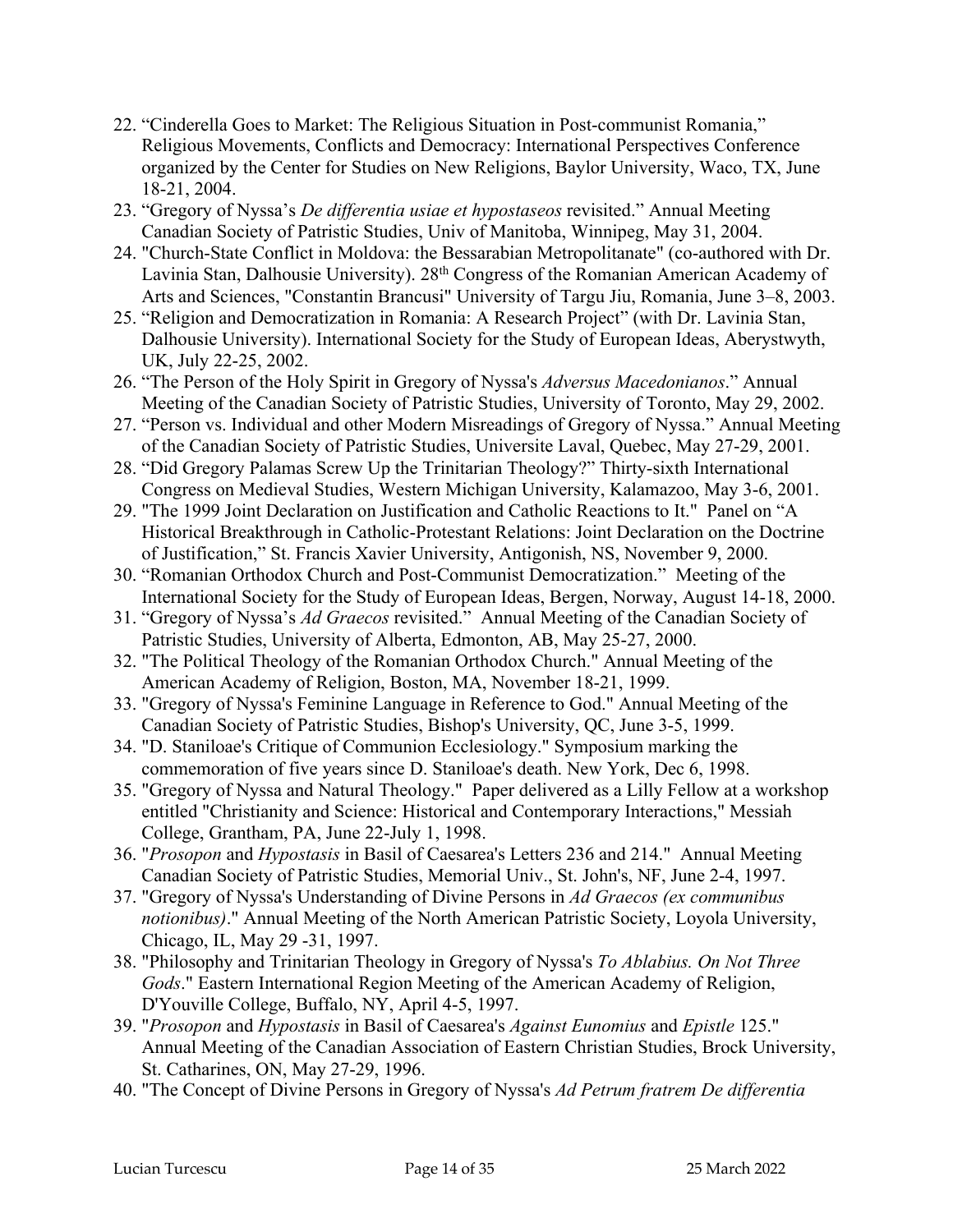*usiae et hypostaseos*." Annual Meeting of the North American Patristic Society, Loyola University, Chicago, IL, May 30 - June 1, 1996.

- 41. "Eucharistic Ecclesiology or Open Sobornicity? The Position of Romanian Theologian Dumitru Staniloae." Annual Meeting of the American Academy of Religion, Philadelphia, PA, November 18-21, 1995.
- 42. "God in the *Theological Orations* of St. Gregory of Nazianzus." Upper Midwest Regional Conference of the American Academy of Religion/Society of Biblical Literature, Luther Seminary, St. Paul, MN, April 21-22, 1995.

#### **Conferences/Symposia/Workshop organizer**

- 1. Workshop of the Council for Theological Education in Montreal for Deans and Chairs of Theology Departments from Montreal Institutions, Concordia University, Feb 16, 2016.
- 2. "Resistance and Collaboration under Communism in Eastern Europe," co-organizer with Dr. Barbara Theriault, daylong workshop sponsored by Le Centre canadien d'études allemandes et européennes and SSHRC, Université de Montreal, February 27, 2015.
- 3. "The Cappadocians: Theology and Spirituality for the 21st Century," event sponsored by the Romanian Orthodox Archdiocese of the Americas and the Department of Theological Studies at Concordia (presenters: Dr. Pamela Bright, Dr. Charles Kannengiesser, Dr. Lucian Turcescu, Concordia University, Dr. Bogdan Bucur, Duquesne University, Pittsburgh, US, Dragos Giulea, Marquette University, US), Concordia University, February 7, 2009.
- 4. "The Reception and Interpretation of the Bible in Late Antiquity" (co-organizer with Dr. L. DiTommaso), Concordia University, Montreal, October 11-13, 2006 (workshop funded by a \$23,000 SSHRC grant plus other contributions for a total of \$31,000).
- 5. International Symposium on Church and State in Eastern Europe, organized jointly by the Centre for Post-Communist Studies (St. Francis Xavier University, Canada) and the Metropolitanate of Moldavia and Bukovina, Iasi, Romania, Oct 5-8, 2005.
- 6. "Religion and Politics: New Perspectives," (with Dr. Lavinia Stan of Dalhousie University) International Society for the Study of European Ideas, Aberystwyth, UK, July 22-25, 2002.
- 7. "A Historical Breakthrough in Catholic-Protestant Relations: The Agreed Statement on Justification," (panelists: Dr. Martin Rumscheidt, The Atlantic School of Theology, Halifax, NS; Dr. Lucian Turcescu). St. Francis Xavier University, Antigonish, NS, Nov. 9, 2000.
- 8. "Hellenism and Christianity in Fourth-Century Cappadocia" (panelists: Dr. Paul J. Fedwick, Jean-François Racine, Lucian Turcescu). Annual Meeting of the American Academy of Religion-Eastern International Region, University of Toronto, ON, April 17-18, 1998.
- 9. "Eucharistic Ecclesiology in Contemporary Orthodox Theology and Its Ecumenical Implications" (panelists: Dr. John H. Erickson, Jaroslav Z. Skira, Lucian Turcescu). Annual Meeting of the American Academy of Religion, Philadelphia, PA, November 18-21, 1995.

### **Media presence**

- 1. Interview with Michael Swan, "Russian Orthodox support of war 'heresy'," *The Catholic Registry* (March 24, 2022) https://www.catholicregister.org/item/34178-russian-orthodoxsupport-of-war-heresy.
- 2. Interview with Jean Ernest Pierre (en français), La radio CPAM 1410 à Montréal (21 March 2022).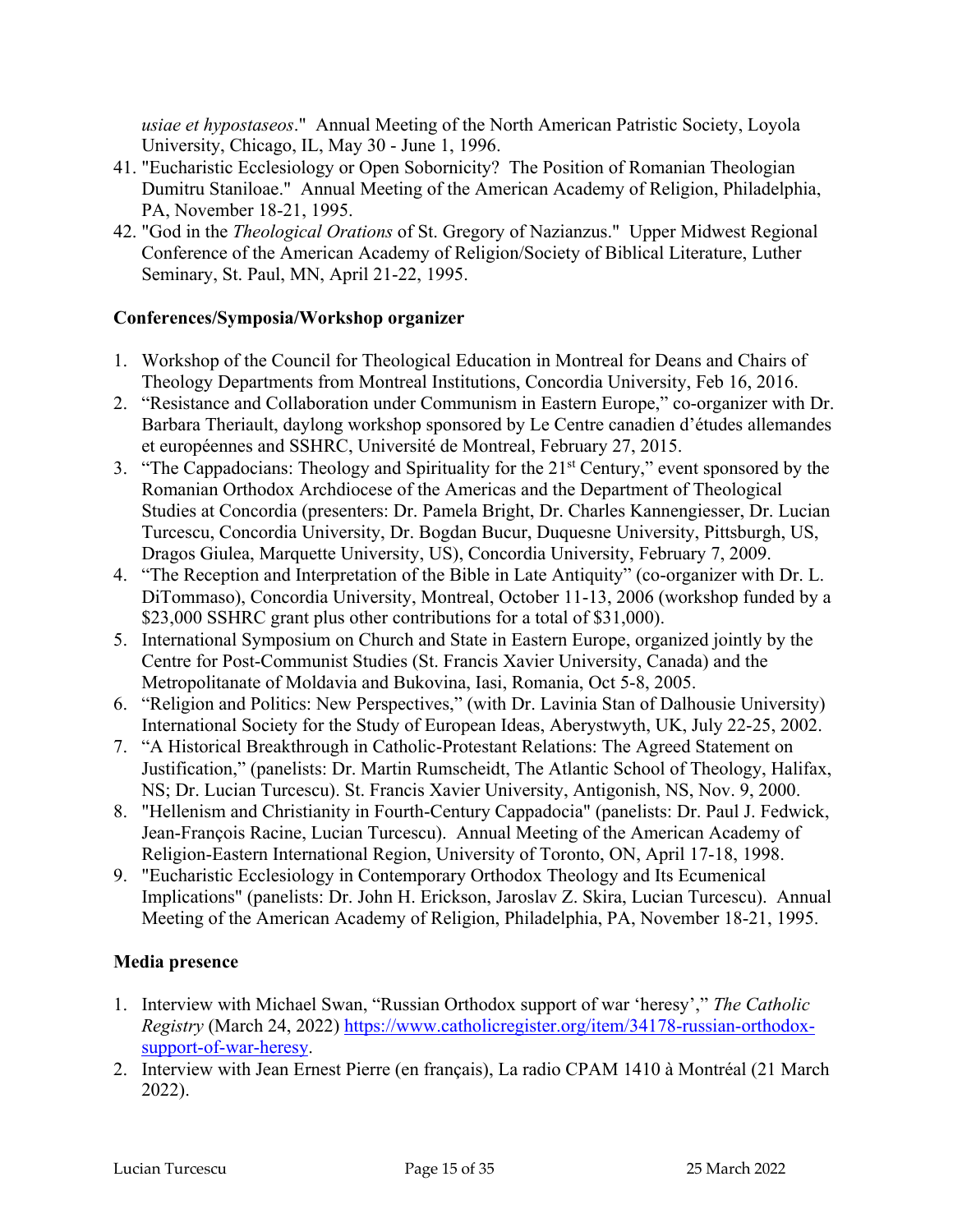- 3. Interview with Mathieu Perreault, "Guerre en Ukraine: Les orthodoxes divisés" *La Presse* (March 20, 2022) https://www.lapresse.ca/actualites/2022-03-20/guerre-en-ukraine/lesorthodoxes-divises.php.
- 4. Interview with Emilie Dubreuil, "Un patriarche va-t-en-guerre qui divise l'église orthodoxe," Radio Canada (March 18, 2022) https://ici.radio-canada.ca/nouvelle/1869884/patriarcheguerre-eglise-orthodoxe-moscou-ukraine4pwdxjVNkQ60AW1KJU.
- 5. "Despre secularizare și rolul religiei în chestiuni publice," *Ziarul Lumina* (19 November 2019) https://ziarullumina.ro/societate/despre-secularizare-si-rolul-religiei-in-chestiunilepublice-149776.html.
- 6. Interview (in Romanian) with Corina Negrea, "Idei în nocturnă Diaspora," Radio Romania Cultural, https://radioromaniacultural.ro/azi-la-radio-romania-cultural-idei-in-nocturnadiaspora-13/ Part II, May 30, 2019.
- 7. Interview (in Romanian) with Corina Negrea, "Idei în nocturnă Diaspora," Radio Romania Cultural, https://radioromaniacultural.ro/azi-la-radio-romania-cultural-idei-in-nocturnadiaspora-12/ Part I, May 23, 2019.
- 8. Andrei Victor Dochia, "Jurnal," *Universul Credinței*, Romanian Television TVR 1, https://www.youtube.com/watch?v=7VyZIkxUq4A&feature=youtu.be&fbclid=IwAR3bLola FZIhyBg2i7G3MojpAY8g9hH73aINKkV2rcFZj\_uQUh7zv2xvY98 (starting at 30 min) May 12, 2019.
- 9. Andrei Butu, "Conferință despre fenomenul secularizării," *Ziarul Lumina* (May 8, 2019) https://ziarullumina.ro/actualitate-religioasa/stiri/conferinta-despre-fenomenul-secularizarii-143923.html.
- 10. "Conferința Secularizare, pluralism religios și modernitate socială," *Trinitas TV* https://www.youtube.com/watch?time\_continue=3&v=FSocd-MyN1c, May 6, 2019.
- 11. "A Woman's Lonely Voice in the Romanian Orthodox Church: Introducing Anca Manolache," *Orthodoxy in Dialogue* https://orthodoxyindialogue.com/2018/05/24/awomans-lonely-voice-in-the-romanian-orthodox-church-introducing-anca-manolache-bylucian-turcescu, May 24, 2018.
- 12. Interview "45 pentru 45" given to Ionuț Biliuță of the Society of Romanian Studies, http://www.lapunkt.ro/2018/03/45-pentru-45-interviu-cu-lucian-turcescu (March 9, 2018).
- 13. "Korruption, Zivilgesellschaft und Kirche in Rumänien," *Religion und Gesellschaft in Ost und West* (thematic issue entitled "Kirchen in der pluralistischen Gesellschaft") https://www.g2w.eu (1/2018). English version available here https://www.academia.edu/35933142/Corruption Civicness and Religion in Romania
- 14. "Civicness and Orthodoxy in Romanian Protests," for *Public Orthodoxy: Bridging the Ecclesial, the Academic, and the Political* website https://publicorthodoxy.org/2017/02/21/orthodoxy-romanian-protests/#more-2345, February 21, 2017.
- 15. Reportage and interview with Trinitas TV "Arta de a preda religia in Canada" (The Art of Teaching Religion in Canada) given to George Cristian Popa (in Romanian). Trinitas TV https://www.youtube.com/watch?v=zqWYg9MsDbA, November 12, 2016.
- 16. "CNATDCU: A View from Within," interview given to the Society for Romanian Studies, *SRS Newsletter* https://society4romanianstudiesdotorg.files.wordpress.com/2016/11/2016 fall-newsletter.pdf, Fall 2016.
- 17. Interview "Romania, religia si Biserica: inainte si dupa 1989" (given to Cristian Patrasconiu) for *LaPunkt.ro* (in Romanian),, http://www.lapunkt.ro/2016/04/interviu-lucian-turcescu-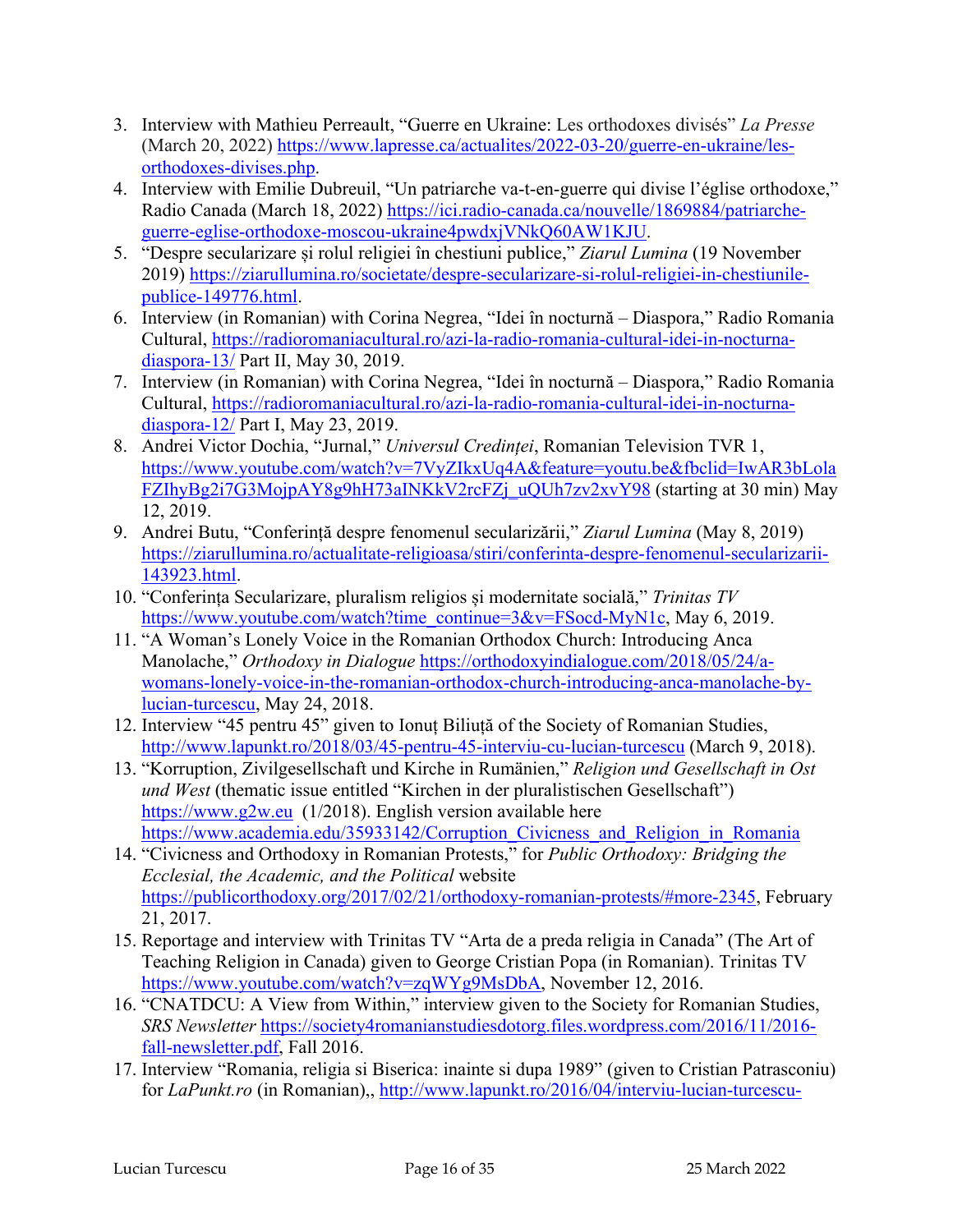romania-religia-si-biserica-inainte-si-dupa-1989/, April 2016.

- 18. Featured in the promotional video entitled "Welcome to the Department of Theological Studies," https://www.youtube.com/watch?v=0ihiI-ma4PA, March 2016.
- 19. Interviewed for "Churches Challenge Voters to Look Beyond Election Ads" with *The Western Catholic Reporter* on Canadian elections of 2015 and churches' political mobilization http://www.wcr.ab.ca/ThisWeek/Stories/tabid/61/entryid/6867/Default.aspx, Sep 14, 2015.
- 20. Interviewed by Michael Swan, "Churches Focus on Issues for Federal Elections," *The Catholic Register* (Canada) https://www.catholicregister.org/item/20367-churches-focus-onissues-for-federal-election, June 7, 2015.
- 21. Interview in Romanian with "Universul Credintei," Televiziunea Română (TVR) http://www.tvrplus.ro//editie-universul-credintei-345697 (Part 1, the interview starts around 20:00m), June 28, 2015.
- 22. Interview in French with Radio Galilée (Quebec City), Émission Guetteur d'horizons www.radiogalilée.com on religious education in public schools in Eastern Europe, Mar 27, 2015.
- 23. "A \$204,000 Study of Religion, Oppression and the Secret Police: Concordia Professor Lucian Turcescu Divines Patterns of Collaboration and Resistance in Communist Romania," http://www.concordia.ca/news/stories/cunews/main/stories/2014/12/03/a-204-000-studyofreligionoppressionandthesecretpolice.html Concordia University's *NOW*, Dec 3, 2014.
- 24. "Religia in scoli, modelul canadian si american: Unii profesori sunt atei," interview with Alex Varzaru from Ziare.com http://www.ziare.com/social/religie/religia-in-scoli-modelulcanadian-si-american-unii-profesori-sunt-atei-interviu-1322451, September 18, 2014.
- 25. Interview and presentation of conference delivered at the Ovidius University, Constanta, Romania, Trinitas TV, http://trinitastv.ro/stiri-video/conferinta-pe-teme-teologice-launiversitatea- $,$ ovidius"-46411 (May 8, 2014).
- 26. Interview given to Dr. Paul Siladi, Radio Renasterea in Cluj, Romania, 6 May 2014.
- 27. Interview on resistance and collaboration of the Romanian Orthodox Church under the communist regime. Published in the newspaper *Kristeligt Dagblad*, Copenhagen, Denmark, February 2014.
- 28. Interviewed by Maria Margarita Caicedo, "The Quebec Charter of Values Will Do More Harm than Good," *Journalists for Human Rights* (November 14, 2013).
- 29. "Exploring Interplay between Religion and Politics: Groundbreaking Study May Challenge Widespread Theories of Secularization," http://www.concordia.ca/cunews/main/stories/2011/10/17/exploring-the-interplay-betweenreligion-and-politics.html, Concordia University's *NOW*, October 17, 2011.
- 30. "Nu mă întorc în România, nu aș putea face față corupției!," *Ziarul Timpul* Bucharest, Romania, June 2011 (in Romanian).
- 31. "Experiencing the Virtual Classroom," interview in *The Concordian*, http://theconcordian.com/2011/05/experiencing-the-virtual-classroom/, May 10, 2011.
- 32. "De la votul prin corespondenţă la colaborarea Bisericii cu Securitatea," *Pagini Romanesti*, http://paginiromanesti.ca/2011/03/10/de-la-votul-prin-corespondenta-la-colaborarea-bisericiicu-securitatea/ Montreal, Canada, March 2011 (in Romanian).
- 33. Interview with *Terra Nova Magazine* Montreal, Canada, May 2008 (in Romanian).
- 34. Interview with *Adevarul literar si artistic,* Bucharest, Romania, January 3, 2007 and March 4, 2006 (in Romanian).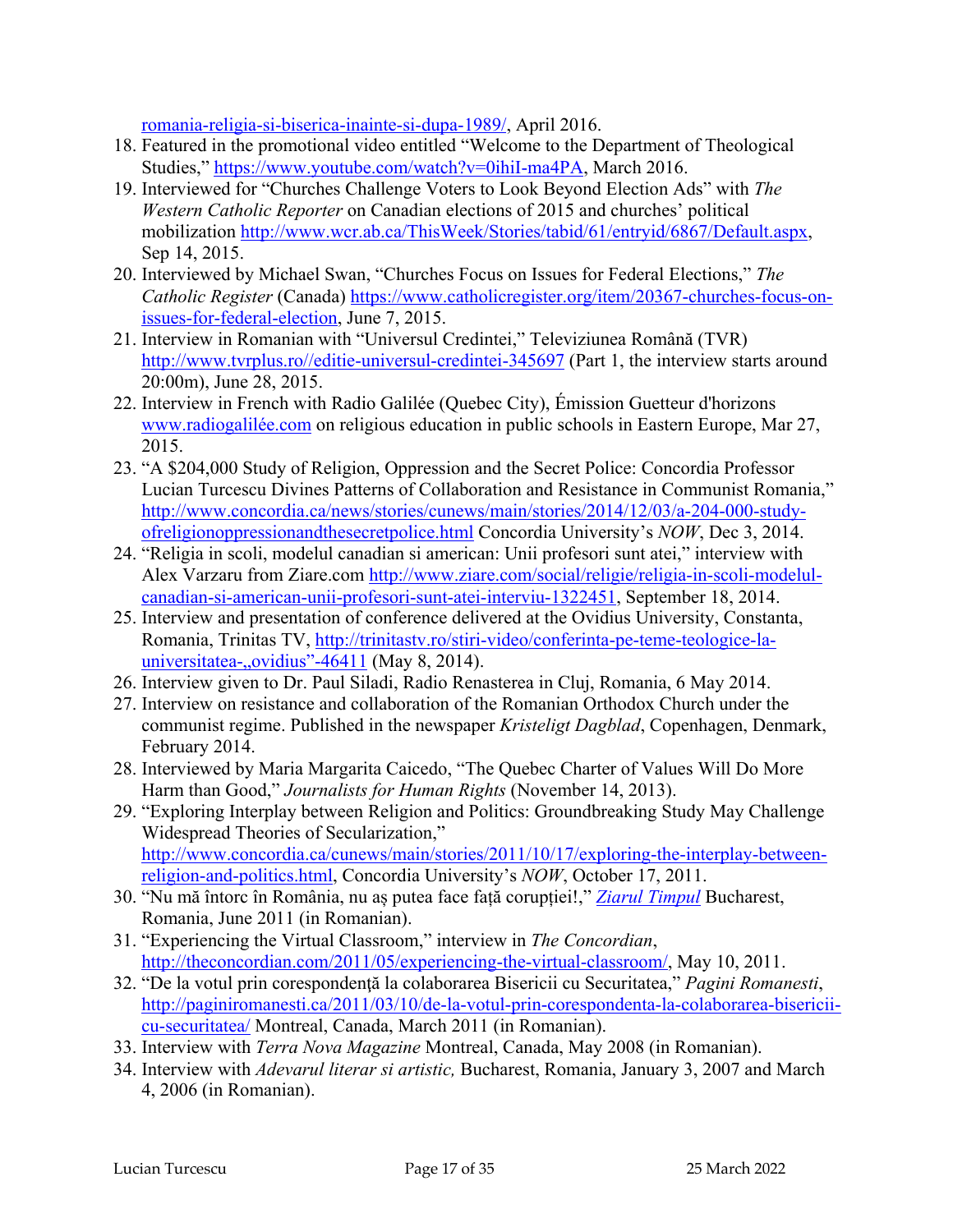- 35. Interview with Radio Trinitas, Iasi, Romania, 10 June 2004, October 6, 2005 (in Romanian)
- 36. Interview on patristic studies in Canada and my own patristic scholarship realized by Dr. Cristian Badilita (Rouen, France) for *Pe viu despre Parintii Bisericii* (*Live on the Church Fathers*) (Bucharest: Humanitas, 2003), 187-202 (in Romanian)
- 37. "Memorial Bursary Honours Late Theologian," by Monica MacKinnon, *The Casket* (Antigonish, NS), September 26, 2001.
- 38. "Community Life, Heart of Christianity," by Monica MacKinnon, *The Casket* (Antigonish, NS), November 22, 2000.
- 39. The Romanian Department of Radio Voice of America in Washington, DC. Broadcast on January 23 and 30, 2000; September 16 and 23, 2000; February 4, 11, and 18, 2001.
- 40. "St. F.X. Catholic Studies Welcomes New Prof," by Monica MacKinnon, *The Casket* (Antigonish, NS), September 1, 1999.
- 41. Radio Presentation of Rudolf Otto's book *The Idea of the Holy: An Inquiry into the NonRational Factor in the Idea of the Divine and Its Relation to the Rational*. Radio Romania 3, two-part broadcast in 1991 (in Romanian)

#### **Invited presentations for the general public**

- 1. "Religie și politică in România reflecții ale unui observator," (by zoom) Centrul Sfinții Petru și Andrei, Bucharest, Romania, June 16, 2021.
- 2. Spirituality, morality, and religion presentation to highschool and university students, Festivalul de Film si Istorii Râșnov (Festival of Films and Histories), Romania, July 22, 2019.
- 3. Panelist on education in Romania, Festivalul de Film si Istorii Râșnov (Festival of Films and Histories), Romania, July 21, 2019.
- 4. "Suferințele Bisericii Ortodoxe sub comunism în țară și diaspora" [The suffering of the Orthodox Church under Communism inside and outside Romania], Romanian Orthodox Episcopate of Canada Priestly Congress and Installation of Bishop Ioan Casian Tunaru, May 6, 2017.
- 5. "Churches and Secret Police in Communist Romania," Theological Studies Graduate Students Assoc., Concordia Univ, Thé-ologie, Aunja Café, Montreal, Nov 17, 2015.
- 6. "Person in the Cappadocian Fathers: Between Scripture and Philosophy," Lecture at The Sign of the Theotokos Orthodox church, Montreal, September 15, 2013.
- 7. Eulogy for Dr. Pamela Bright at her funeral service, Loyola Chapel, Concordia University, November 21, 2012.
- 8. Introductory remarks at the screening of Dr. Matthew Anderson's documentary "Something Grand" on the Camino de Santiago de Compostella, Loyola Chapel, Concordia University, November 19, 2012.
- 9. "Churches under the Communist Regimes in Eastern Europe," Traumas et souvernirs dans la literature et le cinema de l'Europe de l'Est (post)communiste, Université du Quebec à Montreal, November 29, 2010.
- 10. Homilist at the 2010 World AIDS Mass and Requiem, St. John the Evangelist Anglican church, organized by the Anglican Primate's World Relief and Development Fund, November 26, 2010.
- 11. Moderator of "Romanian Diaspora Votes," a debate on the introduction of electronic voting in Romania, Global Romanian Students and Young Professionals Society, Montreal, October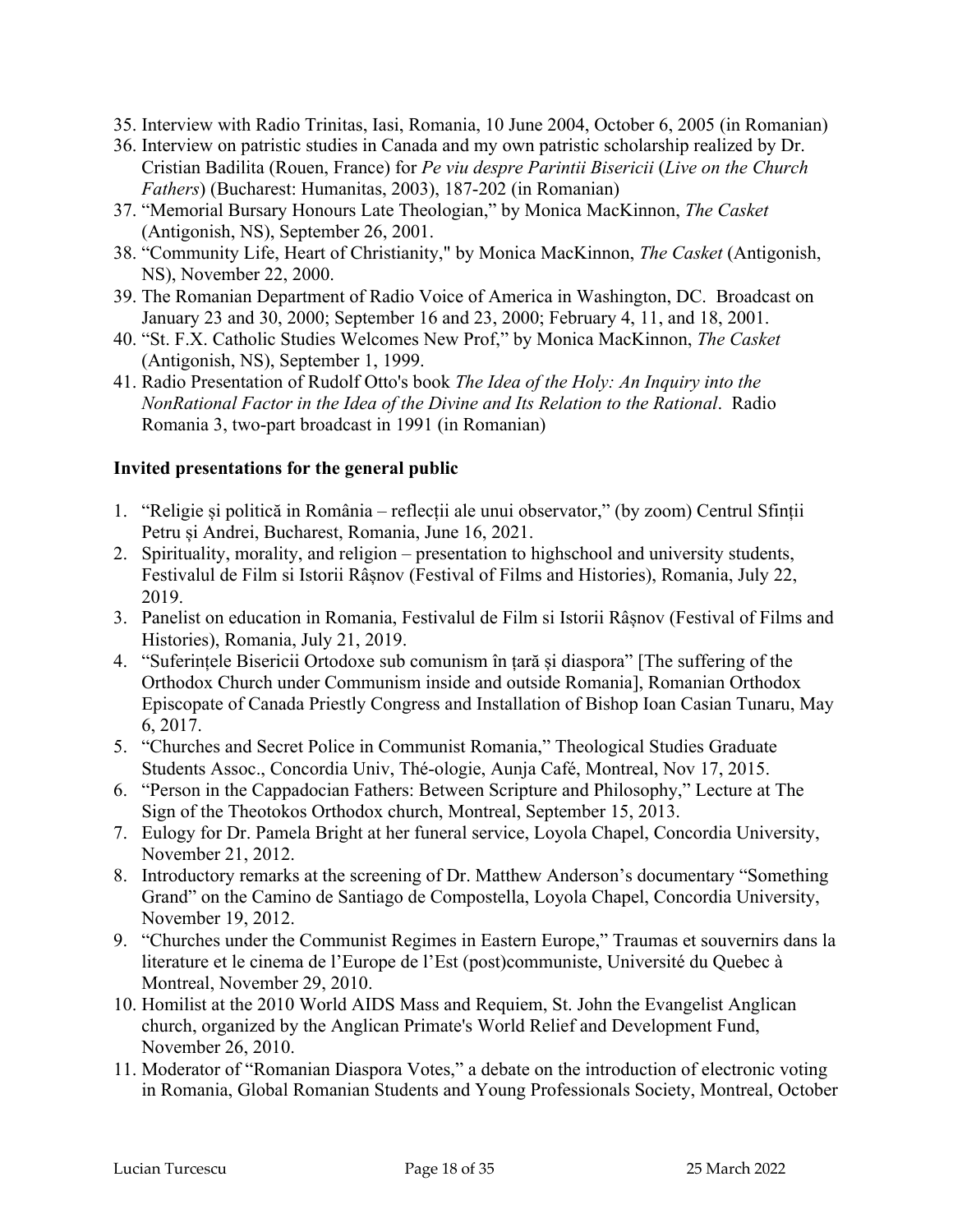23, 2010.

- 12. "Religion and Politics in Eastern Europe," Mémoire et trauma chez les écrivains et les cinéastes de l'Europe de l'Est, round table organized during the Eurofest Film Festival, Montreal, December 5, 2009.
- 13. Sermon at the Sunday of Orthodoxy, the first Sunday of the Great Lent, St. George's Antiochian Orthodox Church, Montreal. Invited by the Association of Orthodox Priests of Montreal, March 8, 2009.
- 14. "Les icônes, une tradition folklorique et religieuse chez les roumains," Musée des Maîtres et Artisans du Québec, St. Laurent (Montreal), November 21, 2008.
- 15. Biblical workshop for the Romanian Orthodox Youth Organization of America, Saint John the Baptist Romanian Orthodox Cathedral, Montreal, June 28, 2008.
- 16. "The Da Vinci Code and Early Christianity" (in Romanian), Saint John the Baptist Romanian Orthodox Cathedral, Montreal, November 25, 2006.
- 17. "The Relevance of Patristics Today" (in Romanian), Saints Archangels Michael and Gabriel Romanian Orthodox Church, Montreal, November 11, 2006.
- 18. "Referitor la Biserică și colaboraționism, cred că se poate sumariza în câteva cuvinte: oportunism, frică, și spirit de conservare" (in Romanian), *Adevărul literar și artistic* (March 4, 2006).
- 19. "Mother Mary of Egypt and asceticism," a Greek Catholic church in Toronto, 1996.

# **Books Reviews**

- 1. Roland Clark, *Sectarianism and Renewal in 1920s Romania: The Limits of Orthodoxy and Nation-Building* (Bloomsbury Academic, 2021) *Slavonic and East European Review* (July 2021) 581-583.
- 2. Aleksandra Djurić Milovanović and Radmila Radić, editors. *Orthodox Christian Renewal Movements in Eastern Europe* (Palgrave Macmillan, 2017) *Reading Religion: A Publication of the American Academy of Religion* (February 2019) http://readingreligion.org/books/orthodox-christian-renewal-movements-eastern-europe.
- 3. Radu Ioanid, *The Iași Pogrom, June-July 1941: A Photo Documentary from the Holocaust in Romania* (Bloomington, IN: Indiana University Press, 2017) *Reading Religion: A Publication of the American Academy of Religion* http://readingreligion.org/books/iasipogrom-june-july-1941 (March 2018).
- 4. Ion Popa, *The Romanian Orthodox Church and the Holocaust* (Bloomington, IN: Indiana University Press, 2017), *Reading Religion: A Publication of the American Academy of Religion* http://readingreligion.org/books/romanian-orthodox-church-and-holocaust (January 18, 2018). Review translated in Romanian at http://www.platzforma.md/arhive/37747 (February 12, 2018).
- 5. Derek Krueger, *Liturgical subjects: Christian ritual, biblical narrative, and the formation of the self in Byzantium* (Univ. of Pennsylvania Press, 2014), *Choice* vol. 52, no. 8 (April 2015).
- 6. Torstein Theodor Tollefsen, *Activity and Participation in Late Antique and Early Christian Thought* (Oxford University Press, 2012), *Journal of Early Christian Studies* 23, no. 1 (Spring 2015) 133-134.
- 7. Eugenia Scarvelis Constantinou, *Guiding to a Blessed End: Andrew of Caesarea and His Apocalypse Commentary in the Ancient Church* (Catholic University of America Press, 2013), *Choice* vol. 51 no. 1 (September 2013) 230.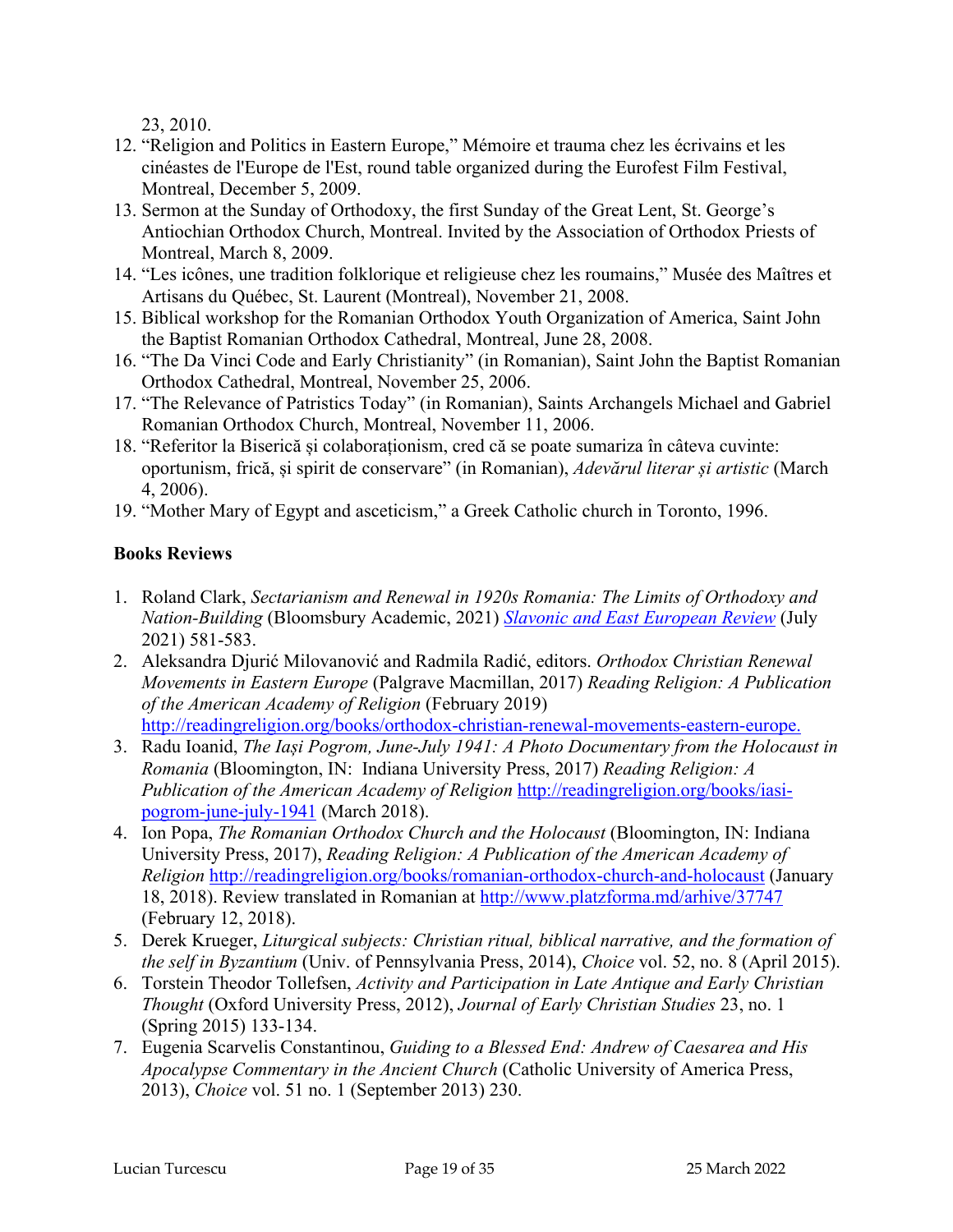- 8. Georgică Grigoriță, *L'autonomie ecclésiastique selon la législation canonique actuelle de l'Église orthodoxe et de l'Église catholique. Etude canonique comparative* (Rome: Editrice Pontificia Universita Gregoriana, 2011), *Studia Canonica* vol. 47 (2013) 251-254.
- *9.* Cristian Romocea, *Church and State: Religious Nationalism and State Identification in Post-Communist Romania* (New York: Continuum, 2011), *Religion and Politics* 6 no. 2 (June 2013): 445-447.
- 10. Vasiliki M. Limberis, *Architects of Piety: The Cappadocian Fathers and the Cult of the Martyrs* (New York: Oxford University Press, 2011), *Church History: Studies in Christianity and Culture* 81, no. 3 (Sep 2012): 665-666.
- 11. Charles Kannengiesser, *Handbook of Patristic Exegesis: The Bible in Ancient Christianity* (Leiden: E. J. Brill, 2004), *Studies in Religion/Sciences Religieuses* 41, no. 2 (June 2012): 321-324.
- 12. Paul M. Collins, *Partaking in Divine Nature: Deification and Communion* (London: T&T Clark International, 2010), *Modern Theology* 28, no. 2 (April 2012): 341–343
- 13. John H. Rosser, *Historical Dictionary of Byzantium*, 2nd ed. (Scarecrow Press, 2011), *Choice* vol. 49, no. 9 (May 2012) 4831.
- 14. Christopher A. Beeley, *Gregory of Nazianzus on the Trinity and the Knowledge of God* (New York: Oxford University Press, 2008), *Journal of Early Christian Studies* 18, no. 1 (Spring 2010) 147-48.
- 15. Douglas H. Knight, ed., *The Theology of John Zizioulas: Personhood and the Church* (Ashgate, 2007), *Logos*: *A Journal of Eastern Christian Studies* 50 (2009) 218-21.
- 16. John R. Pottenger, *Reaping the Whirlwind: Liberal Democracy and the Religious Axis* (Georgetown University Press, 2007), *Choice* vol. 45, no. 8 (2008) 4327.
- 17. Norman Russell, *The Doctrine of Deification in the Greek Patristic Tradition* (Oxford University Press, 2004) *Logos*: *A Journal of Eastern Christian Studies* (2007) 277-279.
- 18. Thomas E. Fitzgerald, *The Ecumenical Movement: An Introductory History* (Westport, CT: Praeger, 2004) in *Studies in Religion/Sciences Religieuses* 34, no. 2 (2005) 278-279.
- 19. Friedhelm Mann, ed., *Lexicon Gregorianum: Wörterbuch zu den Schriften Gregors von Nyssa*, vols. 1-2 (Leiden: Brill, 1999-2000) in *Journal of Early Christian Studies* 10, no. 4 (Winter 2002) 531-533.
- 20. Jean-François Roussel, *Paul Evdokimov: Une foi en exil* (Montreal: Mediaspaul, 1999) in *Studies in Religion/Sciences Religieuses* 30, nos. 3-4 (2001) 446-47 (review in French).
- 21. Steven D. Roper. *Romania: The Unfinished Revolution* (Amsterdam: Harwood Academic Publishers, 2000) in *Europe-Asia Studies* 53, no. 4 (2001) 645-646.
- 22. Anthony Meredith, *Gregory of Nyssa* (New York: Routledge, 1999) in *Journal of Early Christian Studies* 8, no. 3 (2000) 476.
- 23. Bernard Meunier, *Le Christ de Cyrille d'Alexandrie: L'humanité, le salut et la question monophysite* (Paris: Beauchesne, 1997) in *Studies in Religion/Sciences Religieuses* 27, no. 3 (1998) 363 (review written in French).
- 24. Lloyd George Patterson, *Methodius of Olympus: Divine Sovereignty, Human Freedom, and Life in Christ* (Washington, DC: The Catholic University of America Press, 1997) in *Church History: Studies in Christianity and Culture* 67, no. 1 (March 1998) 121-123.
- 25. *Gregorii Nysseni Oratio catechetica. Opera dogmatica minora, pars IV*, ed. Ekkehard Mühlenberg (Leiden: Brill, 1996) in *Journal of Early Christian Studies* 5, no. 4 (1997) 610-1.
- 26. William Henn, *One Faith: Biblical and Patristic Contributions toward Understanding Unity in Faith* (New York: Paulist Press, 1995) in *Journal of Early Christian Studies* 5, no. 2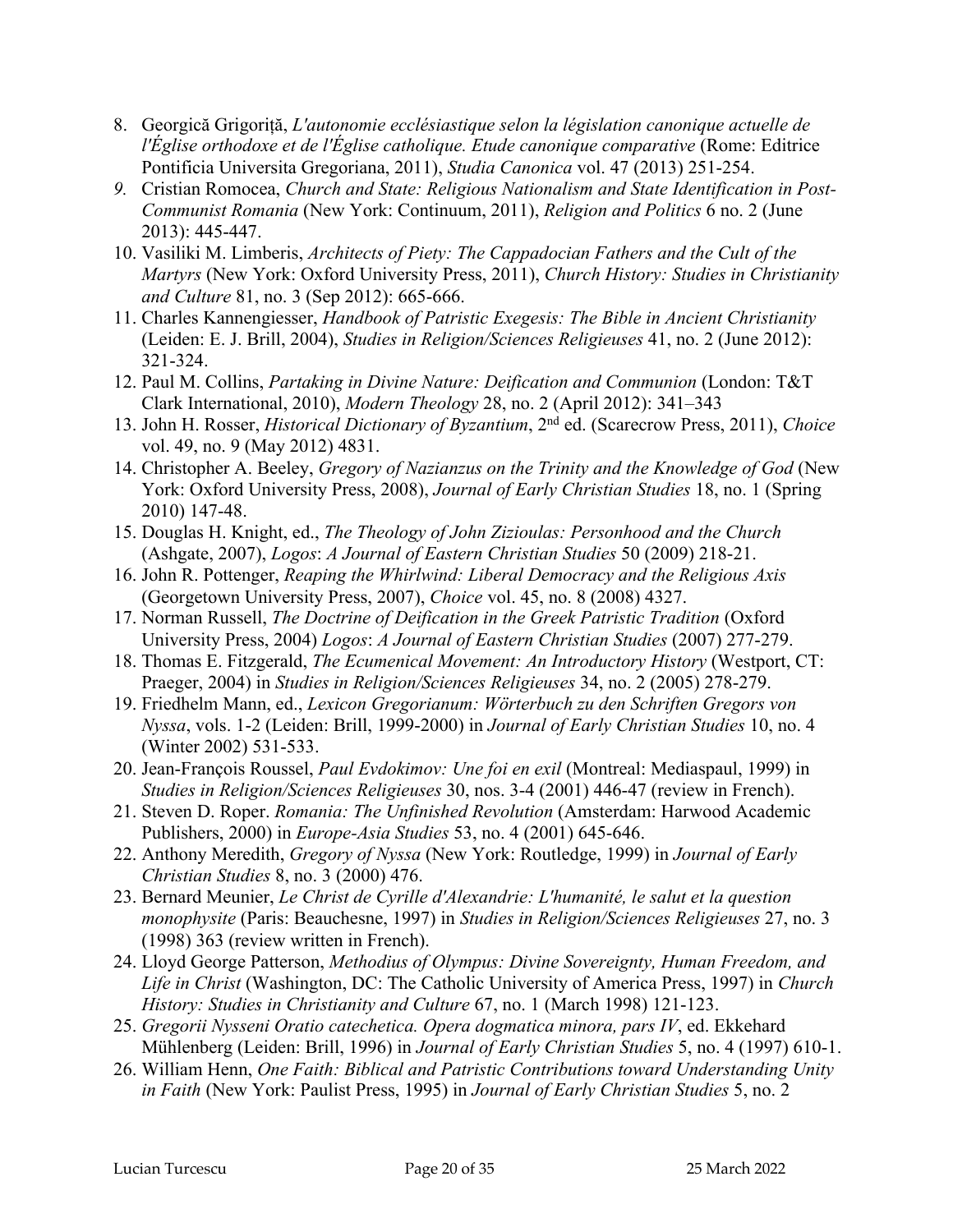(Summer 1997) 309-310.

- 27. Robert J. Daly, ed., *Origeniana Quinta--Papers of the 5th International Origen Congress* (Leuven: University Press, 1992) in *Journal of Early Christian Studies* 4, no. 4 (Winter 1996) 594-596.
- 28. Alexandru Andriescu et al., eds., *Monumenta Linguae Dacoromanorum. Biblia 1688. Pars I-Genesis* (Iasi, Romania, 1988) in *Mitropolia Ardealului* 35, no. 1 (1990) 118-120.

#### **Translation into English**

Dumitru Staniloae, Original Source materials included initially in *The Teachings of Modern Christianity on Law, Politics, and Human Nature*, 2 vols., eds. John Witte, Jr. and Frank Alexander (New York: Columbia Univ. Press, 2005) 2:537-558. The two volumes received the **Choice Outstanding Academic Titles Award for 2006**. Reprinted in *The Teachings of Modern Orthodoxy on Law, Politics, and Human Nature*, eds. John Witte, Jr. and Frank Alexander (New York: Columbia Univ. Press, 2007) 323-342.

#### **Translations into Romanian**

- 1. L. Stan and L. Turcescu, *Religion and Politics in Post-communist Romania* (New York: Oxford University Press, 2007). Romanian translation published as L. Stan and L. Turcescu, *Religie si politica in Romania postcomunista* (Bucharest: Curtea Veche, 2010), 429 pp.
- 2. L. Stan and L. Turcescu, editors and translators, *1989-2009: Incredibila aventura a democratiei dupa comunism* (Iasi: Editura Institutul European, 2010), 394 pp.
- 3. Carl Schmitt, *Politische Theologie* (introduction and translation from the German with Lavinia Stan). Bucharest: Universal Dalsi, 1996.
- 4. Cyril of Alexandria, *On the Incarnation of the Only-Begotten* (introduction and translation from the Greek) in *Studii teologice* (Bucharest) 45, nos. 3-4 (1993) 12-45.
- 5. Vladimir Lossky, "Image et ressemblance" in *Studii teologice* 43, no. 1 (1991) 54-67.
- 6. John Meyendorff, "The Theological Education in the Patristic and Byzantine Eras and Its Lessons for Today" in *Studii teologice* 43, no. 4 (1991) 120-31.
- 7. Paul Tillich, "Eine Ontologie der Liebe," *Viața românească* (journal of the Romanian Writers' Union) 85, no. 11 (1990) 86-99.

### **TEACHING, SUPERVISION, EXAMINATION**

#### *Concordia University*

#### **Graduate courses**

- THEO 604 Theological Hermeneutics (3 credits, MA, 2011-12, 2013-14, cross listed with THEO 408 "Classical Theological Texts" in 2016-17)
- THEO 653A Church, State and Democratization (3 credits, MA, 2010-2011)
- THEO 653 Christology in the Early Church (3 credits, MA, 2009-10, 2017-18, 2019-20)
- THEO 655/645 Theology and Spirituality of Cappadocians (3 credits, MA, 2008-9, 2012-13)
- THEO 651 Deification in the Greek Patristic Tradition (3 credits, MA, 2007-8)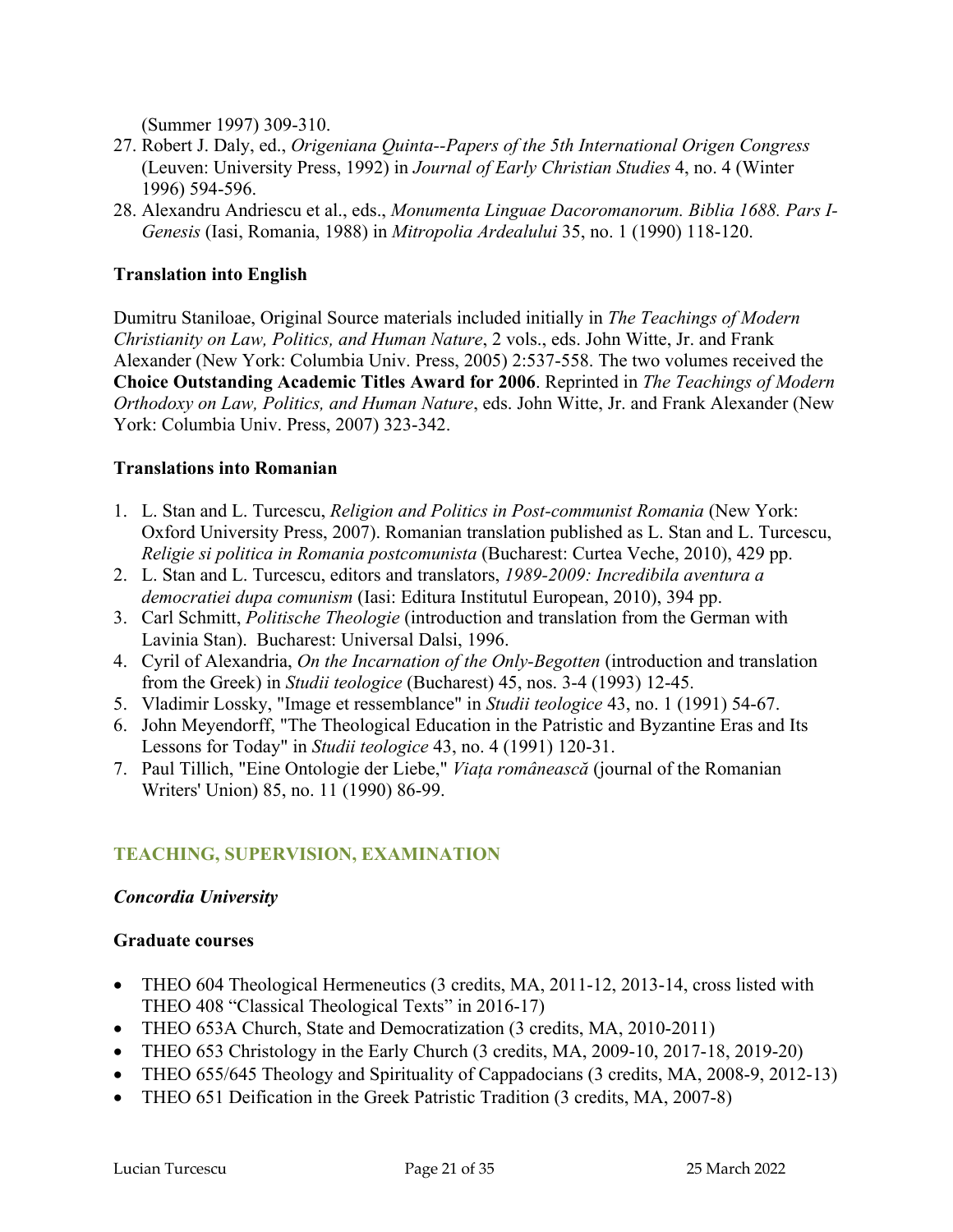- THEO 655B Christology in the Early Church (3 credits, MA, 2006-7)
- THEO 655 Theology and Spirituality of the Cappadocians (3 credits, MA, 2005-6)

### **Doctoral and MA reading courses**

- INDI 620 "Religious Pluralism in a Secular Culture" (3 cr, to Arielle Soucy, Fall 2021)
- INDI 820K/2 "Theological Hermeneutics," (3 credits, to John Walsh, Fall 2019)
- INDI 820J/2 "Religious Pluralism in a Secular Culture," (3 credits, to John Walsh, Fall 2019)
- HUMA 847/4 Collaboration and Resistance under Communism (3 cr., to C. Plamadeala, Winter 2016)
- HUMA 846/2 Collaboration and Resistance under Fascism (3 cr., to C. Plamadeala, Fall 2015)
- INDI 830D/4 Deification in the Greek Patristic Tradition (3 cr., to Brent Walker, Winter 2014)
- SPEC 826E/4 Charles Kannengiesser's Works and Patristic Hermeneutics (3 credits, to Andrew Staples, Winter 2012)
- HUMA 884J/2 Icons and Iconoclastic / Consumptive Debates: Byzantine and Contemporary (3 credits, doctoral course given to Adrian Gorea, Fall 2010)
- SPEC 835X Research in Ecclesiology: Patristic Scholarship and Ecumenism (3 credits, doctoral course given to Andrew Staples, Winter 2010)
- SPEC 818E Questions in Theological Research: 20th-Century French Patristic Scholarship (6 credits, doctoral course given to Andrew Staples, Fall 2009)
- THEO 647 Research in the History of Christian Thought: Modern Roman Catholicism (3) credits, MA, to Joseph Stemberga Fall 2018)
- THEO 651 Deification in the Greek Patristic Tradition (3 credits, MA, to Andrew Staples and Ioan Casian Tunaru, Fall 2008)

### **Undergraduate courses**

- THEO 233 Religious Pluralism in a Secular Culture (3 credits, 2015-16, 2016-17, 2017-18, 2019-20)
- THEO 343/POLI 389 Religion and Politics (3 credits, 2009-10, 2010-11, 2011-12, 2013-14, 2014-15, 2015-16, 2019-20 cross-listed to Political Science)
- LBCO 298 / SCOL 398 Great Thinkers, Great Ideas, Great Debates (3 credits, 2016-2018) – lectured in the course with physicist Dr. Calvin Kalman
- THEO 2980 Eastern Orthodox Christianity (3 credits, 2012-13)
- THEO 298C Church, State and Democratization (3 credits, 2007-9)
- Theo 206 eConcordia Introduction to Christian Origins (offered online four times a year between 2008-2018; offered once a year since 2019)
- THEO 206 Origins of Christianity (3 credits, 2005-2008)
- THEO 333 Jesus Christ in History and Faith (3 credits, 2006-7, 2017-18)
- THEO 320 History of Christianity: The First Millennium (3 credits, 2005-2007)

### *St. Francis Xavier University (undergraduate)*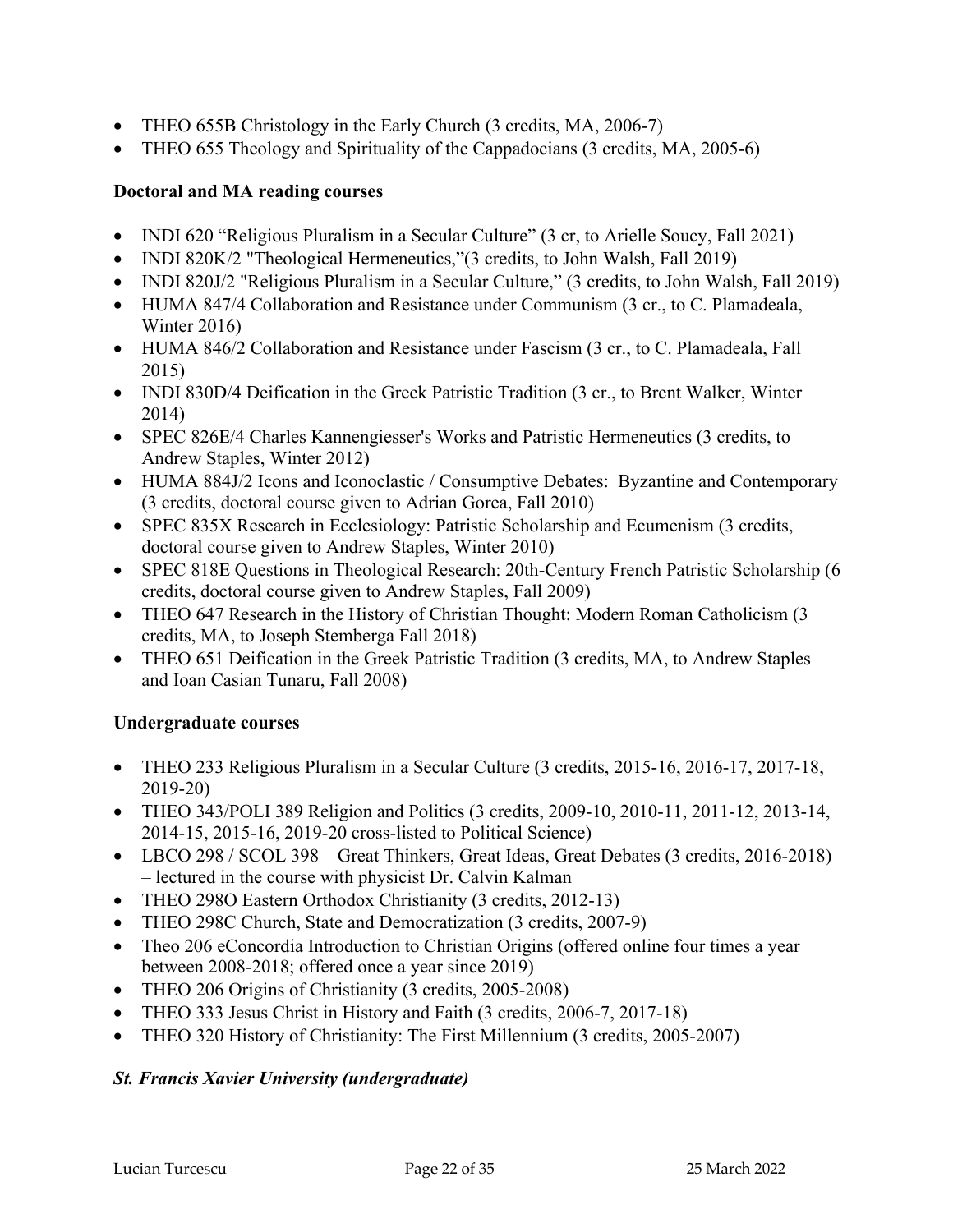- RELS 225/SOCI 226 Cults and New Religious Movements (3 credits, 2003-5)
- RELS 295/PSCI 295 Religion and Politics (3 credits, 2003-5)
- RELS 335 Religion and Violence (3 credits, 2003-5)
- RELS 110 An Introduction to World Religions (6 credits, 2000-2005).
- CATH 300 Classic texts in Roman Catholicism: Augustine and Karl Rahner (6 cr, 2002-3)
- CATH 330 Catholicism and the Arts (6 credits, 2001-2)
- CATH 200 Introduction to the Catholic Tradition (6 credits, 1999-2000, 2001-2)
- CATH 320 Christianity and Science (6 credits, 1999-2001)
- CATH 251 The End of the World in the Catholic Tradition (3 cr, 1999-2001, 2002-3)
- CATH 241 Sin and Salvation in the Catholic Tradition (3 credits, 1999-2001, 2002-3)
- CATH 245 Christ in the Catholic Tradition (3 credits, 2000-2001)

# **Other universities**

- THEO 202 Liturgical Theology: Baptism and the Eucharist (3 credits, **graduate**, Ignatius University, Staten Island, NY distance education, 1998-1999)
- THEO 867 Methodology in Theology (3 credits, graduate, Ignatius University, Staten Island, NY, distance education, 1998-1999)
- The World of the Early Christians (undergraduate, non-credit, 1998-1999, St. Michael's College, Toronto)
- THEO 2137 Eastern Christian Ecclesiology (undergraduate 3 credits, St. Paul University, Ottawa, 1996-1997).
- The Cappadocians: Framers of a Theology and Spirituality of the Holy Trinity (3 credits, **graduate**, St. Paul University, Ottawa, 1996-1997, invited to lecture in it several times).

# **Graduate Supervision**

# **Ph.D. Dissertation Supervision**

- Arockia Dhas Rayappan, INDI PhD, Concordia University, 2022-Present (co-supervisor)
- Alexadru Bosînceanu, Ph.D., "The Influence of Religion on the Shopping Behavior," School of Marketing, Academy of Economic Studies, Bucharest, Romania, October 2018-Present (co-supervisor).
- Cristina Plamadeala, Ph.D. in Humanities, "Methods and Motivations Behind the Collaboration and Resistance of Secret Informers with the Securitate in Communist Romania (1945-89)," Concordia University, September 2015-2019 (main supervisor).
- Daniel Giubega, Ph.D. in Theology, "The Trinitarian Anthropology of Romanian Orthodox Theologian Dumitru Staniloae," Dominican University College, Ottawa, ON, 2013-2018 (main supervisor) (defended successfully on March 8, 2018).
- Adrian Gorea, Ph.D. in Humanities, "A Symbolic-Realistic Guide for Image Makers: Performing the Contemporary Byzantine-Inspired Iconic Vision from the Spectacle," Concordia University, 2010- 2015. (co-supervisor; main supervisor Prof. Tim Clark) (defended successfully on April 16, 2015)
- Adriana Balaban Bara, Ph.D. in Theology, "The Political and Artistic Program of Prince Petru Rares of Moldavia (1527-1538 and 1541-1546) and the Fresco Series Depicting 'The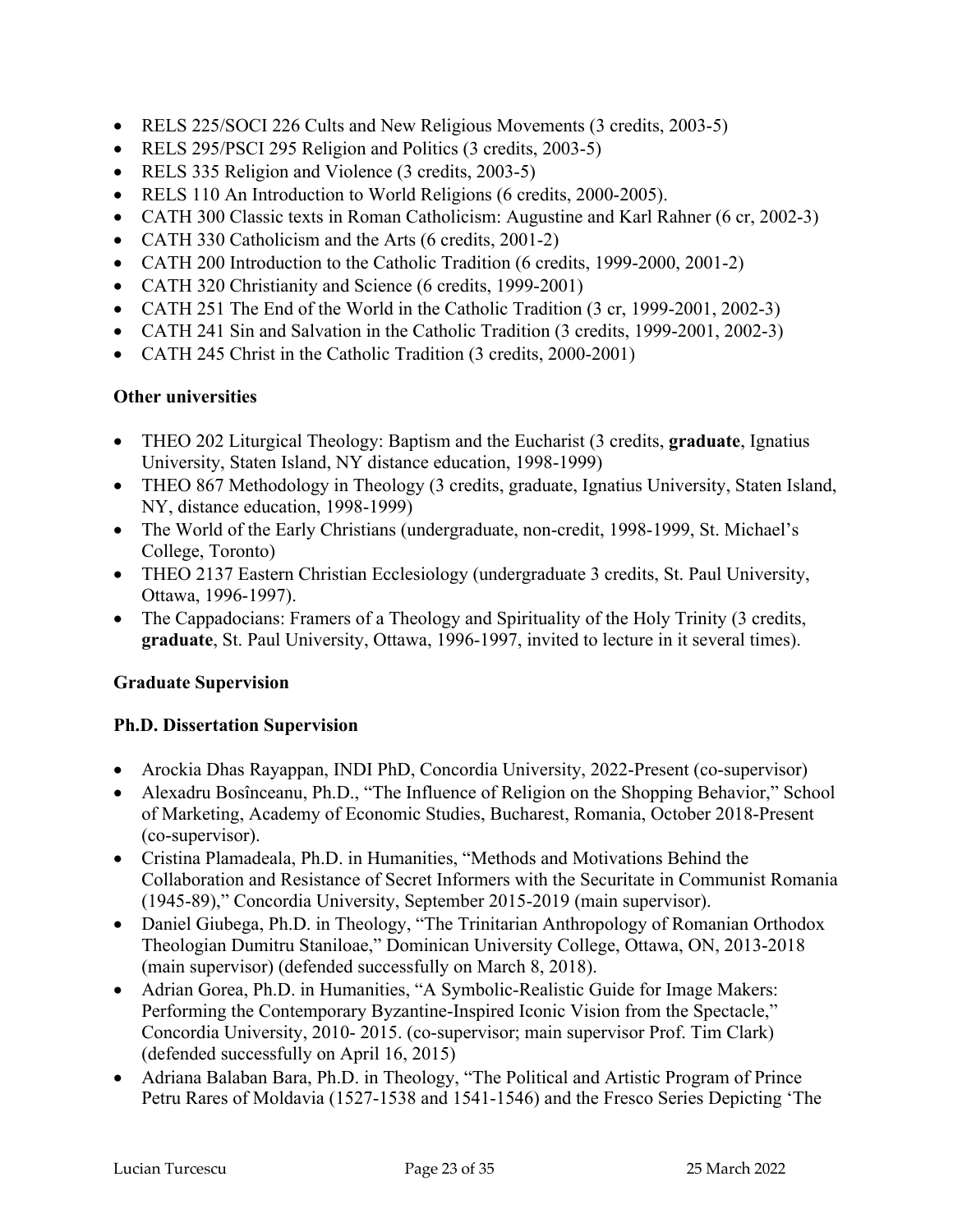Life of the Mother of God' in the Church of Humor Monastery," Faculté de Théologie et Science des Religions, Université de Montreal, Montreal, QC, Canada, 2006-2012. (cosupervisor; main supervisor Dr. Pierre Letourneau) (defended successfully on Sep 5, 2012)

### **Ph.D. Dissertation Foreign Advisor**

- Yerkin Tastankulov, Ph.D., "The Place of Religion in a Secular State of Law: Kazakh Reality and World Experience," Religious Studies, Al-Farabi Kazakh National University, Almaty, Kazakhstan, December 2014-2021.
- Kaisar Tuganbayev, Ph.D., "Secularization and Post-Secular Society in Kazakhstan: Religious analysis," Religious Studies, Al-Farabi Kazakh National University, Almaty, Kazakhstan, December 2014-2021.

## **M.A. Thesis Director**

- Arielle Soucy, "A Modern Spiritual Gathering: Reconciling Sacred Music in a Modern Context and Proposing New Reflections on Faith," INDIvidualized MA, Concordia U, 2021-.
- Jessica Nevolo, Theological Studies, Concordia U, 2021-Present.
- Maryam Najjar, Theological Studies, Concordia U, 2021-Present.
- Scott Royle, Theological Studies, Concordia U, 2019-Present.
- Bernice Lamb-Senechal, "Pilgrimage in 6<sup>th</sup>-century Ireland," Theological Studies, Concordia U, 2019-Present.
- Dang Huy (Daniel) Duong, "The Dogma of the Immaculate Conception of Mary: A Theological Study," Theological Studies, Concordia U, 2019-2022.
- Nicolas Scuralli, "The Significance of the Roman, Germanic and Christian Foundations: How Edward Gibbon Misunderstood the Fall of the Roman West," Concordia U, 2016-2018. (defended successfully on September 7, 2018).
- Ferdinando Musano, "The Destruction of the Temple in 70 CE: Rabbinic Judaism as a New Religious Movement," Concordia U, 2015-2017 (defended successfully on Jan 9, 2017).
- Cristina Plamadeala, "The Life of the Romanian Theologian Antonie Plamadeala as a Runaway from the Secret Police and as a Political Prisoner in Communist Romania," Concordia University, 2013-2015 (defended successfully Aug 25, 2015).
- Brian Cordeiro, "The Doctrine of Justification: A Biblical and Historical Analysis of the Doctrine and its Ecumenical Reception by Lutherans and Catholics in their Joint Declaration of 1999," Concordia University, 2009-2013 (defended successfully on August 28, 2013).
- Melanie Denise Perialis, "Christian Artistic Representations in the Eastern Roman Empire: Epigraphic, Artistic, and Archeological Evidence," Concordia University, 2007-2010 (defended successfully on April 12, 2010).
- Melissa Wiebe, "The Early Struggle: Understanding the Persecution of the Early Christians," Concordia University, 2008-2010 (defended successfully on Jan 7, 2010).
- Judith Foster, "Giving Birth to God: The Virgin Empress Pulcheria and Byzantine Imitation of Mary," Concordia University, 2005-2008 (defended successfully on April 9, 2008).
- Adriana Bara, "The Gospels in Icons according to the Eastern Orthodox Tradition," Concordia University, 2005-6 (defended successfully on June 8, 2006).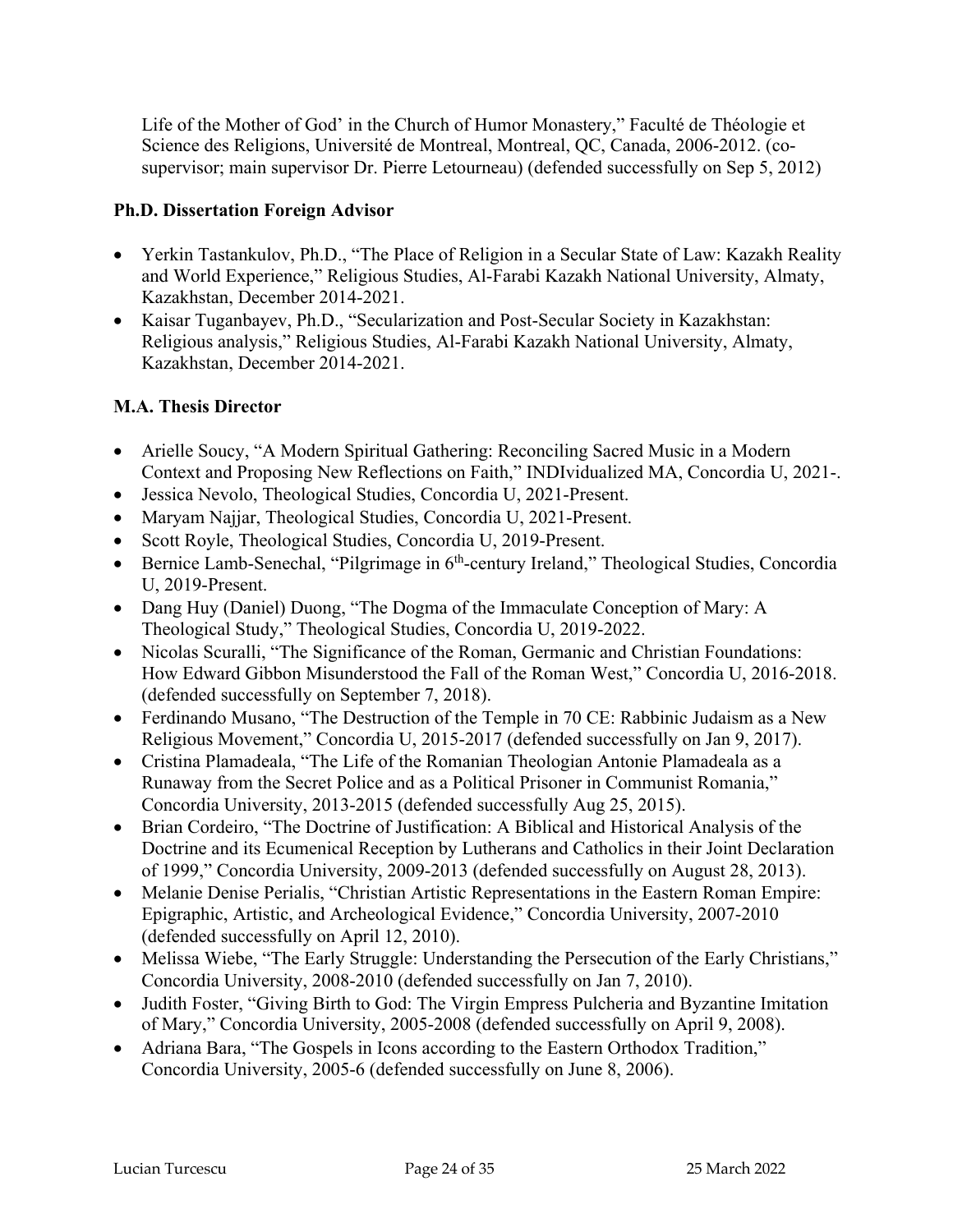## **M.A (Project Option) Research Paper Supervisor**

- Joseph Stemberga, "A 'Pius" Controversy: History in the Making Surrounding Pope Pius XII," Concordia University, 2016-19.
- Kingsley ObiOram Chukwu, "Hermeneutics and Its Relevance to Experiencing the Human Condition: Indigenous Wellbeing of a Patient—The Patient as a Teacher, as a Source of Respect and Healing, Meaning-Making and Living Life More Meaningfully," Theological Studies Department, Concordia University, 2018.
- Andrew Henry, "Barack Obama and Black Liberation Theology," Theological Studies Department, Concordia University, 2013-2015.
- Bishop Ioan Casian (Livius Ionel) Tunaru, Auxiliary Bishop of the Romanian Orthodox Archdiocese of the USA and Canada, "The Knowledge of God in Gregory of Nazianzus' *Theological Orations*," Theological Studies Department, Concordia University, 2009-2011.
- Domenico Filippis, "The Church-State Dialogue: Myth or Reality?" Theological Studies Department, Concordia University, 2009-2011.
- Terry Provost, "Revisiting the 1994 Genocide in Rwanda," Theological Studies Department, Concordia University, 2009-10.
- Sabrina Jafralie, "The New South African Dream: Forgiveness and Reconciliation," Theological Studies Department, Concordia University, 2009- 2010.
- Julia Jabre, "God Trinity: Three-in-One. A Feminist Interpretation of Scriptures Focusing on Elizabeth Ann Johnson's Work," Theological Studies Department, Concordia University, 2007-2009.
- William MacEachern, "Ecumenical Spirituality: The Example of Anglican Archbishop of Canterbury Michael Ramsey," Theological Studies Department, Concordia, 2006-2009.
- Andrew Kearns, "Facilitating Wonder about God and Religious Creativity," Theological Studies Department, Concordia University, 2007-2008.

# **M.A. (Project Option) Applied Project Supervisor**

- Rita Assaf, "Mon premier voyage vers le monde iconographique syriaque," Concordia University, 2020-21.
- Joseph Stemberga, "Understanding the Bible: A Youthful Exploration," Theological Studies Department, Concordia University, 2018-2019.
- Andrew Henry, "Project SHARE Center/ Centre PARTAGE," Theological Studies Department, Concordia University, 2013-2015.
- Bishop Ioan Casian (Livius Ionel) Tunaru, Bishop of the Romanian Orthodox Episcopate of the Canada, "A Proposal for an Eastern Orthodox Research Institute," Theological Studies Department, Concordia University, 2010-2011.
- Domenico Filippis, "Setting up a Bible school in an Evangelical Community," Theological Studies Department, Concordia University, 2009-2011.
- Sabrina Jafralie, "Teaching Ethics and Religious Culture: Fostering Critical Thinking," Theological Studies Department, Concordia University, 2009-2010.

# **Honors Thesis Supervisor**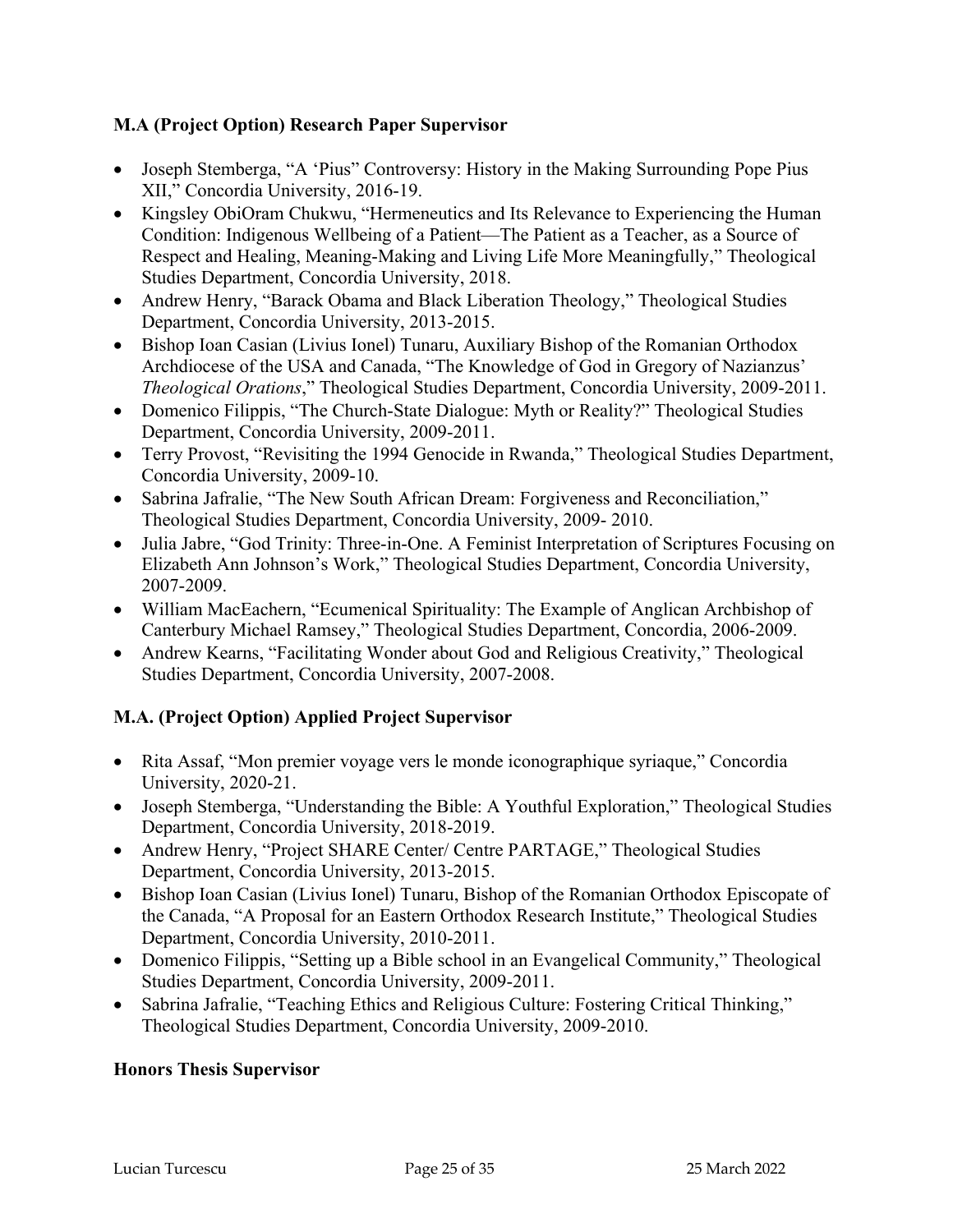- Gabriel Desjardins, "From Rallying Cry to Derogatory Label: The Taxonomical and Lexical Development of 'Fundamentalism'," Department of Theological Studies, Concordia, Montreal, 2017-18.
- Jo Ann England, "The 1999 Joint Catholic-Lutheran Declaration on Justification and Its Significance for the Future of Catholic Ecumenism," Religious Studies Department, St. Francis Xavier University, Antigonish, NS, Canada, 2002-3.

## **Ph.D. Dissertation Examiner**

- **External examiner** of Vasile Costea, Ph.D. in Theology and Religious Studies, "The Theological Justifications of Fasting in St. John Chrysostom" (in Romanian) University of Bucharest, Romania, March 26, 2021.
- **External examiner** of Ronald Bozyk, Ph.D. in Theology, "Law and Grace in the Work of St. Ilarion, Metropolitan of Kyiv (1051 – 1054 A.D.)," Centre d'Études du Religieux Contemporain, Université de Sherbrooke, Sherbrooke, QC, and Faculté de Théologie, Université Laval, QC, Canada, September 24, 2018.
- **Examiner and Supervisor** of Daniel Giubega, Ph.D. in Theology, "The Trinitarian Anthropology of Romanian Orthodox Theologian Dumitru Staniloae," College Dominicain, Ottawa, ON, March 8, 2018.
- **External examiner** of Aleksandar Prascevic, PhD in Theology, "Les relations entre chrétiens orthodoxes et musulmans en Europe du sud-est durant le XIVe siècle et XVe siècle," Centre d'Études du Religieux Contemporain, Université de Sherbrooke, Sherbrooke, QC, Canada, July 8, 2016.
- **Examiner and Co-supervisor** of Adrian Gorea, "A Symbolic-Realistic Guide for Image Makers: Performing the Contemporary Byzantine-Inspired Iconic Vision from the Spectacle," Ph.D. in Humanities, Concordia University, Montreal, April 16, 2015.
- **External-to-the-Program Examiner** of Charles Ives, "Plato's Timaeus: Physics for the Sake of Philosophy," INDIvidualized Ph.D., Concordia University, Montreal, Aug 26, 2014.
- **External Examiner** of Daniel G. Opperwall, "The Holy Spirit in the Life and Writings of Gregory of Nazianzus," Department of Religious Studies, McMaster University, Hamilton, ON, Canada, September 10, 2012.
- **Examiner and Co-supervisor** of Adriana Bara, "The Political and Artistic Program of Prince Petru Rares of Moldavia (1527-1538 and 1541-1546) and the Fresco Series Depicting the 'Life of the Mother of God' in the Church of Humor Monastery," Faculté de Théologie et Science des Religions, Université de Montreal, Montreal, QC, Canada, September 5, 2012.
- **External-to-the-Program Examiner** of Marat Grebennikov, "Ethnicity versus Religion: Conflicting Sources of Political Mobilization in the North Caucasus," Ph.D. in Humanities, Concordia University, Montreal, QC, Canada, July 25, 2012.
- **External Examiner** of Rev. Lucian Dinca, "Christocentrisme trinitaire dans la pensée d'Athanase d'Alexandrie," Université Laval, Quebec City, Canada, Nov 28, 2007.
- **External Examiner** of Rev. Mark Nicolaus, "The Augsburg Confession in Modern Ecumenical Dialogue," Ignatius University, Staten Island, NY, USA, June 30, 2004.

# **M.A Thesis Examiner**

• Karla Lise Reinhardt Falk, "The Spirituality of Feasting: An Exercise in Practical Theology,"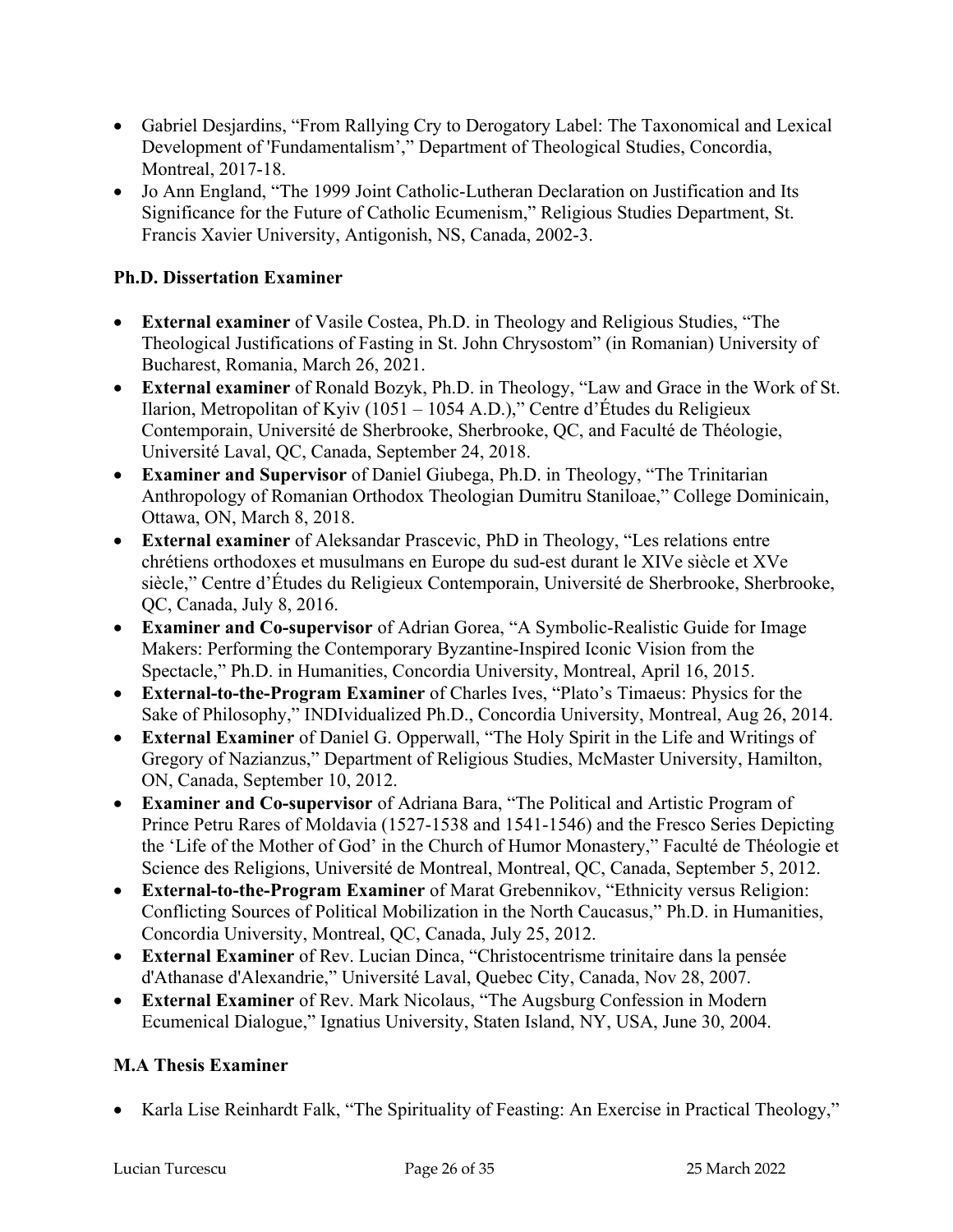February 22, 2022.

- Michael Leblanc, "Stewards of Sustainability: A Theological Analysis of the Relationship Between the Anglican Church of Canada, The Climate Change Crisis, and Sustainability," Theological Studies, Concordia U, August 30, 2021.
- Glen Shewchuk, "Medical Assistance in Dying: Exploring an Evangelical Approach to the Laws Surrounding MAID in Canada and an Application of Scripture to MAID and Suicide," Theological Studies, Concordia U, April 9, 2021.
- Gabriel Desjardins, "Crossing the Presuppositional Divide: A Problematization and Comparative Analysis of the Inerrancy Debate in Evangelicalism," Theological Studies Department, Concordia University, January 19, 2021.
- David Kajoba, "The Zero-Sum Logic: A Rationale for Religious Violence. A case in Christianity and Judaism," Theological Studies Department, Concordia University, September 4, 2020.
- Camillia Musano, "CRISPR-Cas9 and Genetic Modifications: The Science, the Ethical Questions and Theological Reflection," Theological Studies Department, Concordia University, August 19, 2020.
- Vilmar Fernandes de Oliveira Sobrinho, "Dispensationalism: A Case Study of Matthew 24 and Its Reception in Brazil," Theological Studies Department, Concordia U, March 12, 2020.
- Ina Simon, "On the Problem of Uncertainty in Thomas Hobbes's *Leviathan,*" Theological Studies Department, Concordia University, May 2, 2019.
- Robin Stanford, "The Pilgrim Corps Vivant: Closing the Gap between Foundational Typologies and Non-Locative Christian Pilgrimage Practices – Die Sionpilger as Case Study," Theological Studies Department, Concordia University, Jan 10, 2019.
- Sowah Ablorh, "Deliverance Practice in Contemporary Ghanaian Neo-Prophetic Churches," Theological Studies Department, Concordia University, January 8, 2018.
- Michael Haist, "On Ecclesiology 'The Holy Spirit and the Upbuilding of the Christian Community': Karl Barth in Dialogue with the Thought of Joseph Ratzinger," Theological Studies Department, Concordia University, May 4, 2015.
- Tsoncho Tsonchev, "The Political Theology of Augustine, Thomas Aquinas and Reinhold Niebuhr," Theological Studies Department, Concordia University, September 1, 2015.
- Joseph Vietri, "The Call for a Representative Church: General Councils of the Fifteenth Century," Theological Studies Department, Concordia University, December 5, 2013.
- Robert Smith, "Same-Sex Marriage and the Transcendental Engagement: A Method-Centered Exploration of Contemporary Debate," Theological Studies Department, Concordia University, April 16, 2013.
- Matthew Plunkett, "Understanding the 'Unforgivable Sin' in Mark 3:20-35," Theological Studies Department, Concordia University, February 27, 2013.
- Lucy Trahan, "Is there Scriptural Legitimacy for Jehovah's Witnesses' Christology of the 'Firstborn' as the First of God's Created Beings?" Theological Studies Department, Concordia University, December 13, 2012.
- Hélène Poisson, "The Programmatic Writings of Johann Sebastian Drey (1777-1853), Founder of the Catholic Tübingen School: With An Approach to Their Relevance for our Time," Theological Studies Department, Concordia University, Nov 7, 2012.
- Bishop Bagrat (Vazgen) Galstanyan, Head of the Armenian Apostolic Church in Canada (Etchmiadzin See), "The Health Care System in Armenia: The Historical, Social, and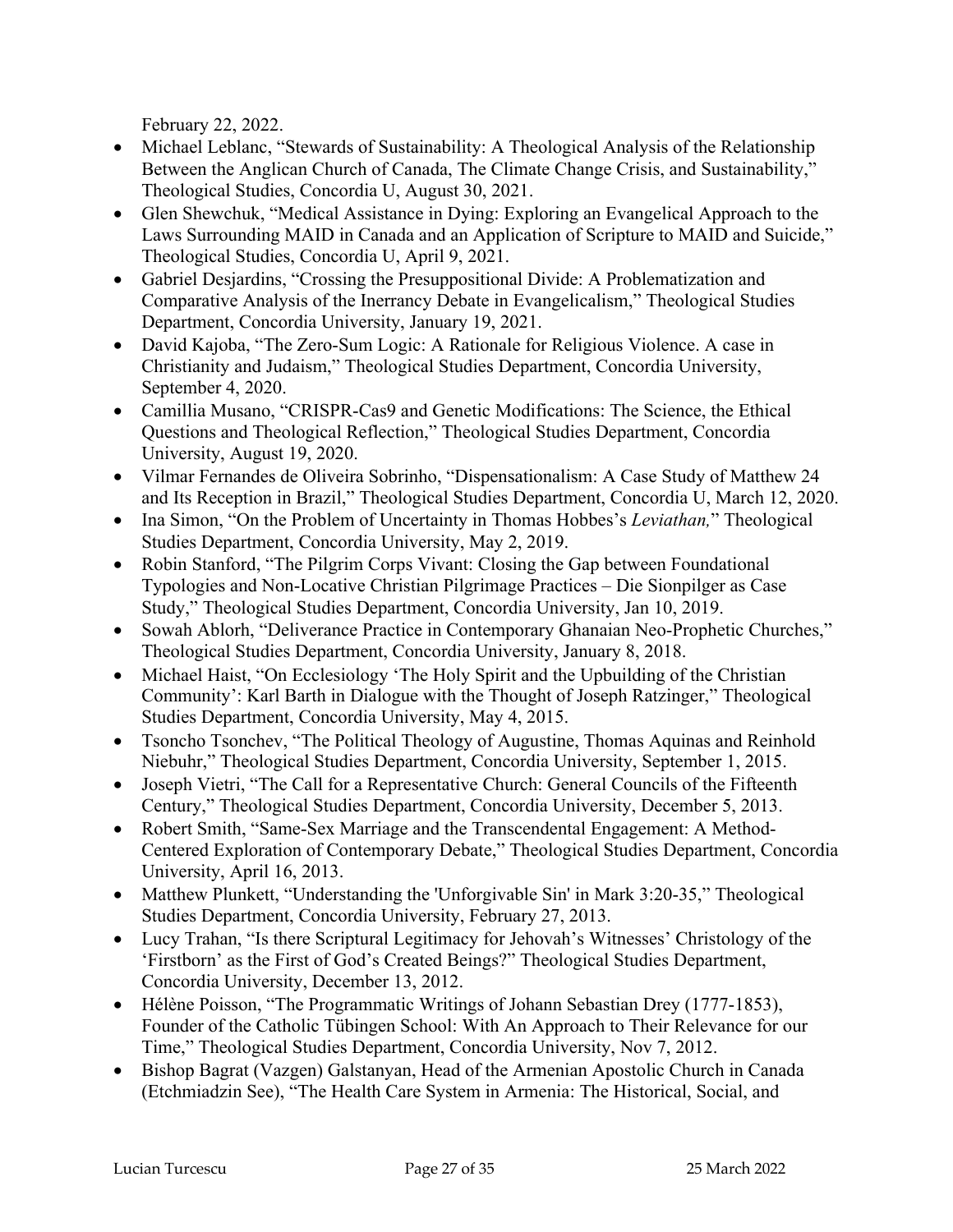Theological Perspective – Past, Present, and Prospects," Theological Studies Department, Concordia University, September 21, 2012.

- Lindsey Sandul, "Judas Iscariot as a Deuteragonist Character: A Narrative-Critical Interpretation of the Gospel of Judas," Theological Studies Department, Concordia University, July 22, 2011.
- Tanya Ivy Hershon, "The Consequence of Finding a Lost Pun for the Understanding of Genesis 21:9," Theological Studies Department, Concordia University, Jan 8, 2010.
- Gregory Melchin, "The Call to Renewal: Religion in the Rhetoric of Barack Obama," Theological Studies Department, Concordia University, August 26, 2009.
- Renée Brousseau Touma, "Beyond the Monastery Walls: The Rebirth of Lay Asceticism," Theological Studies Department, Concordia University, Sep 6, 2007.
- Marc St. Martin, "Evil and Demonological Influences in the Life and Development of St. Martin of Tours," Theological Studies Department, Concordia Univ, Sep 7, 2007.
- Asher Jacobson, "The historical and evolving perspective in religion toward 'an eye for an eye'," Theological Studies Department, Concordia University, Aug 29, 2006.
- Christopher Snook, "'Beloved, know yourselves': Theology and Scripture in Anthony's Life, Letters and Sayings," Theological Studies Department, Concordia University, Sep 14, 2005.

## **Honors Thesis Examiner**

• Elisabeth Duggan, "The Significance of the Marcan Passion Narrative," Religious Studies Department, St. Francis Xavier University, Antigonish, NS, March 30, 2003.

### **Graduate Dissertation/Thesis Proposal Committee Member/Examiner**

- **Ph.D. Thesis Proposal Examination** committee member of Mitri Choueiri, Centre d'Études du Religieux Contemporain, Université de Sherbrooke, QC, 2019.
- **PhD Comprehensive Examination** of Mitri Choueiri, Centre d'Études du Religieux Contemporain, Université de Sherbrooke, Sherbrooke, QC, 2019.
- **MA Thesis Proposal Examiner** of Michael Haist, "Karl Barth's Ecclesiology in Dialogue with the Theology of Joseph Ratzinger," Theological Studies, Concordia, February 2016.
- **MA Thesis Proposal Examiner** of Joseph Vietri, "The Call for a Representative Church: General Councils of the Fifteenth Century," Theological Studies, Concordia, June 2013.
- **Ph.D. Thesis Proposal Examination** committee member of Robert Assaly, "Confessing the Spirit as God: A re-examination of the late fourth century pneumatological controversy with special attention to Gregory Nazianzus and the Tome of Pope Damasus," Faculty of Religious Studies, McGill Univ, April 9, 2013.
- **Ph.D. Comprehensive Examination** of Adrian Gorea, "The Nietzschean Framework to Contemporary aesthetics of Christ: the Icon and Metaphysics," Centre for Interdisciplinary Studies in Society and Culture, April 2013.
- **MA Thesis Proposal Examiner** of Jonathan Raddatz, "Mind Over Matter: Altered States of Consciousness and the Narrative Rationalization of Ecstatic Visions in the Apocalypse of John," Theological Studies, Concordia University, March 2013.
- **Ph.D. Thesis Proposal Examination** committee member of Daniel Giubega, Dominican University College, Ottawa, Canada, February 2013.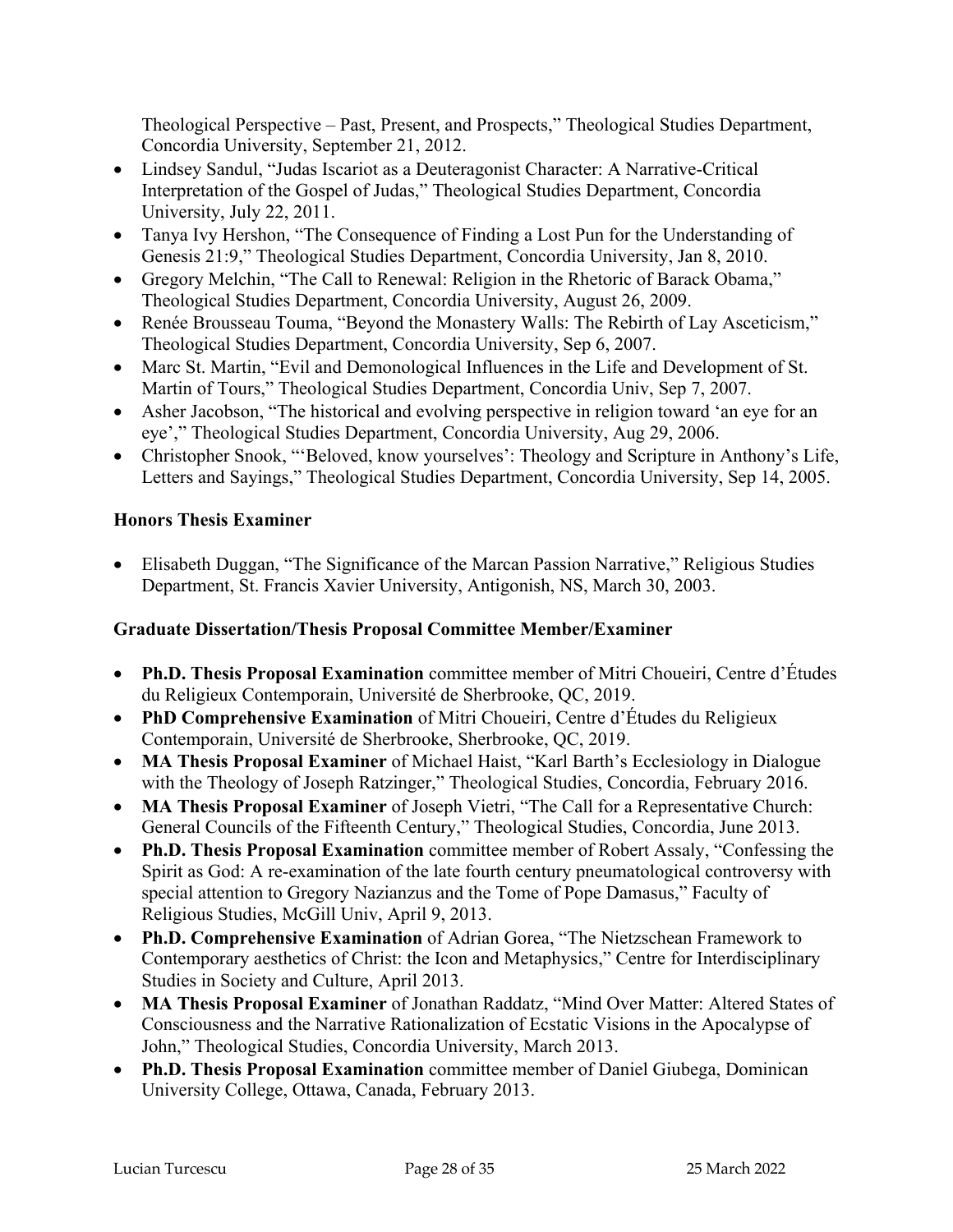- **MA Thesis Proposal Examiner** of Matthew Plunkett, "The Unforgivable Sin," Theological Studies, Concordia University, July 2012.
- **MA Thesis Proposal Examiner** of Miranda Purdy, "A Narrative-Critical Comparison of Plot Movement between Select Markan Sandwiches and their Synoptic Parallels," Theological Studies, Concordia University, July 2012.
- **MA Thesis Proposal Examiner** of Robert Daniel Smith, "Religious Views of Same-Sex Marriages in Canada and the US," Theological Studies, Concordia, May 2012.
- **MA Thesis Proposal Examiner** of Lucy Trahan, "Is there Scriptural Legitimacy for Jehovah's Witnesses' Christology of the 'Firstborn' as the First of God's Created Beings," Theological Studies, Concordia University, September 2011.
- **MA Thesis Proposal Examiner** of Gene Gauzer, Theological Studies, Concordia University, October 2010.
- **Ph.D. Thesis Proposal Examination** committee member of Adriana Bara, Faculté de théologie et de sciences des religions, Université de Montreal, June 25, 2008.
- **Ph.D. Comprehensive Examination** committee member of Adriana Bara, Faculté de théologie et de sciences des religions, Université de Montreal, April 16, 2008.

# **STUDENT / POSTDOCTORAL FELLOW TRAINING**

- Ionut Biliuta, Postdoctoral fellow, Concordia Univ (Research Assistant, SSHRC), 2018.
- Cristina Plamadeala, HUMA Ph.D. student, Concordia University (Research Assistant, SSHRC), 2015-16, 2020.
- Tyler Journeaux, MA student, Concordia University (Research Assistant, SSHRC), 2012-13.
- Andrea Powers St. Aubin, MA student, Concordia University (Research Assistant, SSHRC), 2012-13.
- Adriana Bara, Ph.D. student, Universite de Montreal, 2009-10 (Research Assistant, SSHRC).
- Andrew Staples, INDI Ph.D. student, Concordia University, 2009-10 (Research Assistant).
- Melanie Perialis, MA student, Concordia, Summer 2008 (eConcordia Research Assistant).
- Gregory Melchin, MA student, Concordia, 2007-8 (Research Assistant, SSHRC).
- Gandhar Chakravarty, MA, Concordia, 2006-7 (Research Assistants, SSHRC).
- Melanie Perialis, MA student, Concordia, 2006-7 (Research Assistants, SSHRC).
- Judith Foster, Adriana Bara, Christopher Snook (MA, Concordia), Sara Terreault, SIP Ph.D., Concordia), 2005-6 (Conference Assistants, SSHRC)
- Julia Casey, BA student, St. Francis Xavier University, 2004-5 (Research Assistant, SSHRC).
- Sarah Gallant, MA student, St. Thomas University, Fredericton, NB, 2004-5 (Research Assistant, SSHRC)
- Amber Scott, BA student, St. Francis Xavier University, Ioan Chesches, Romania 2003-4. (Research Assistant, SSHRC)
- Dylan Patrick Stagg and Leigh-Anne Miller, BA students, St. Francis Xavier University, and Stefan Constantinescu, Calgary (Research Assistants, SSHRC).
- Dorin Dobrincu, Postdoctoral fellow ,The Xenopol History Research Institute, Iasi, Romania 2002-3. (Research Assistant, SSHRC)
- Maureen Hanlon, BA student, St. Francis Xavier Univ., Summer 2002. (Research Assistant, SSHRC)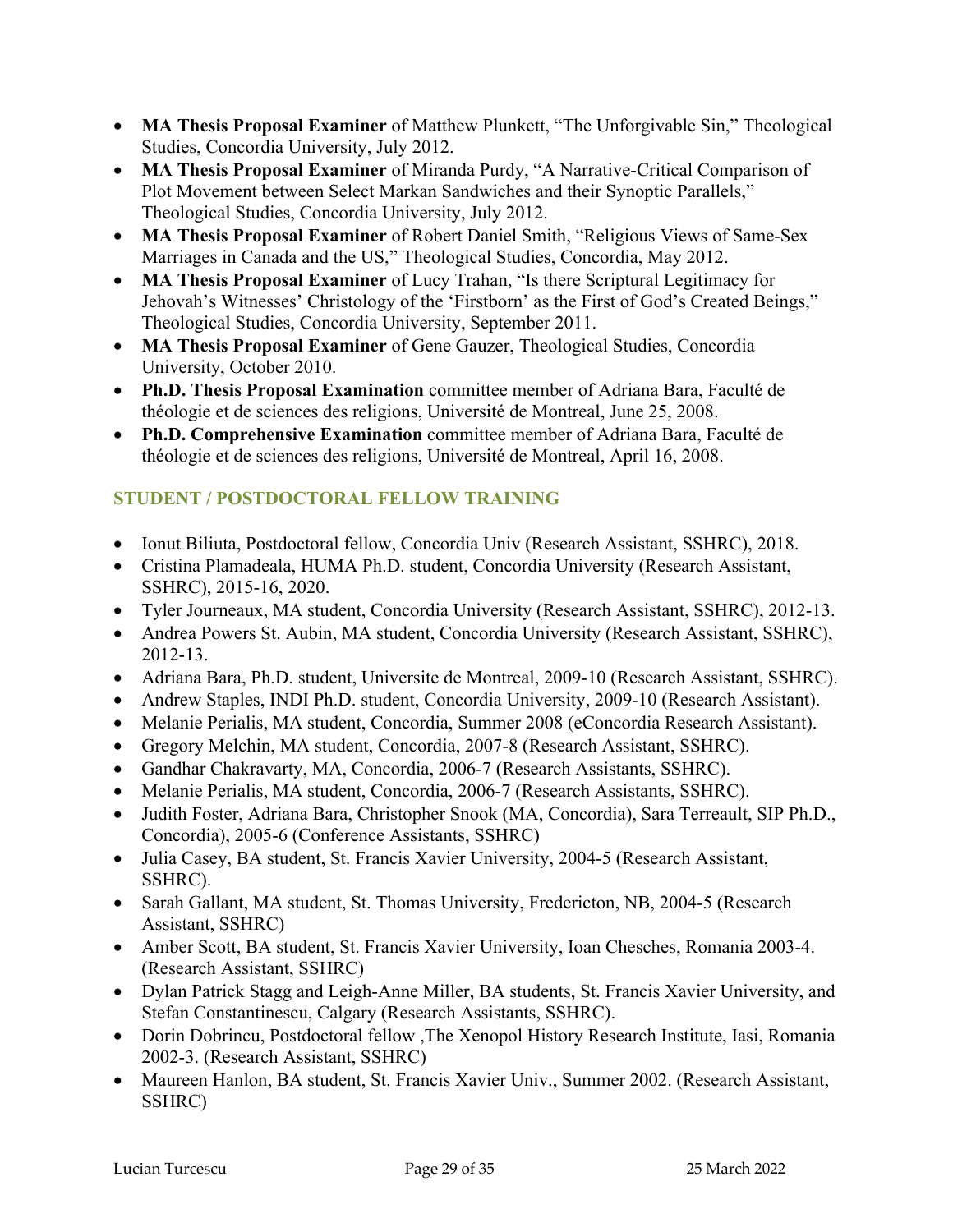• Bradley Reid and Victor de Gagne, BA students, St. Francis Xavier Univ., 2000-2. (Computer Interns)

## **SERVICE**

#### **A. Evaluation of Research Proposals, Scholarly Groups, Manuscripts**

#### **Funding and Academic Integrity Agencies**

- Member of the Romanian Agency for Quality Assurance in Higher Education (ARACIS), Ministry of Education (doctoral schools of Theology evaluated at the University of Bucharest, University of Craiova, University "Aurel Vlaicu" of Arad, 2021), https://www.aracis.ro, Romania, 2021-Present.
- Member of the Theology National Commission for the Attestation of University Titles, Diplomas and Certificates (CNATDCU), Ministry of Education, http://www.cnatdcu.ro, Romania, 2016-2020, and 2020-Present.
- Chair of the Evaluation Panel for Our Lady Seat of Wisdom College's Bachelor of Arts with majors in Classical and Early Christian Studies, History, Literature and Philosophy, Contracting Agency: The Postsecondary Education Quality Assessment Board (PEQAB) in Ontario, Canada, 2021.
- Executive Agency for Higher Education, Research, Development, and Innovation Funding (UEFISCDI - http://uefiscdi.gov.ro), Ministry of Education, Romania, 2014-15, 2016-2017, 2019-21.
- Evaluator of applications, National Science Center (https://www.ncn.gov.pl/?language=en) of Poland, 2021.
- Evaluator of Post-doctoral applications, Research Institute of the University of Bucharest (ICUB), 2021.
- Excellence Research Grants, "Lucian Blaga" University of Sibiu, 2020.
- Czech Science Foundation, https://gacr.cz/en/, The Czech Republic, 2017, 2018.
- The Virtual International Conference on the Dialogue between Science and Technology (Dialogo 2014, 2015), 2014-2018.
- The Social Sciences and Humanities Research Council of Canada (SSHRC http://www.sshrc-crsh.gc.ca), 2008-10.
- The Aid to Scholarly Publications Program http://www.ideas-idees.ca, Canadian Federation for the Humanities and Social Sciences, 2004-5.

#### **American Academy of Religion (AAR)**

• Renewal of the Eastern Orthodox Studies Group, AAR Annual Meeting, Chicago, 1-3 Nov. 2008

### **Publishers**

• Oxford University Press, Palgrave Macmillan, Bloomsbury Publishing, Fordham University Press, Pearson Education Canada (representing Prentice Hall, Allyn & Bacon, and Longman), Thomson/Nelson Publishing Company, Anthem Press (UK)

#### **Journals**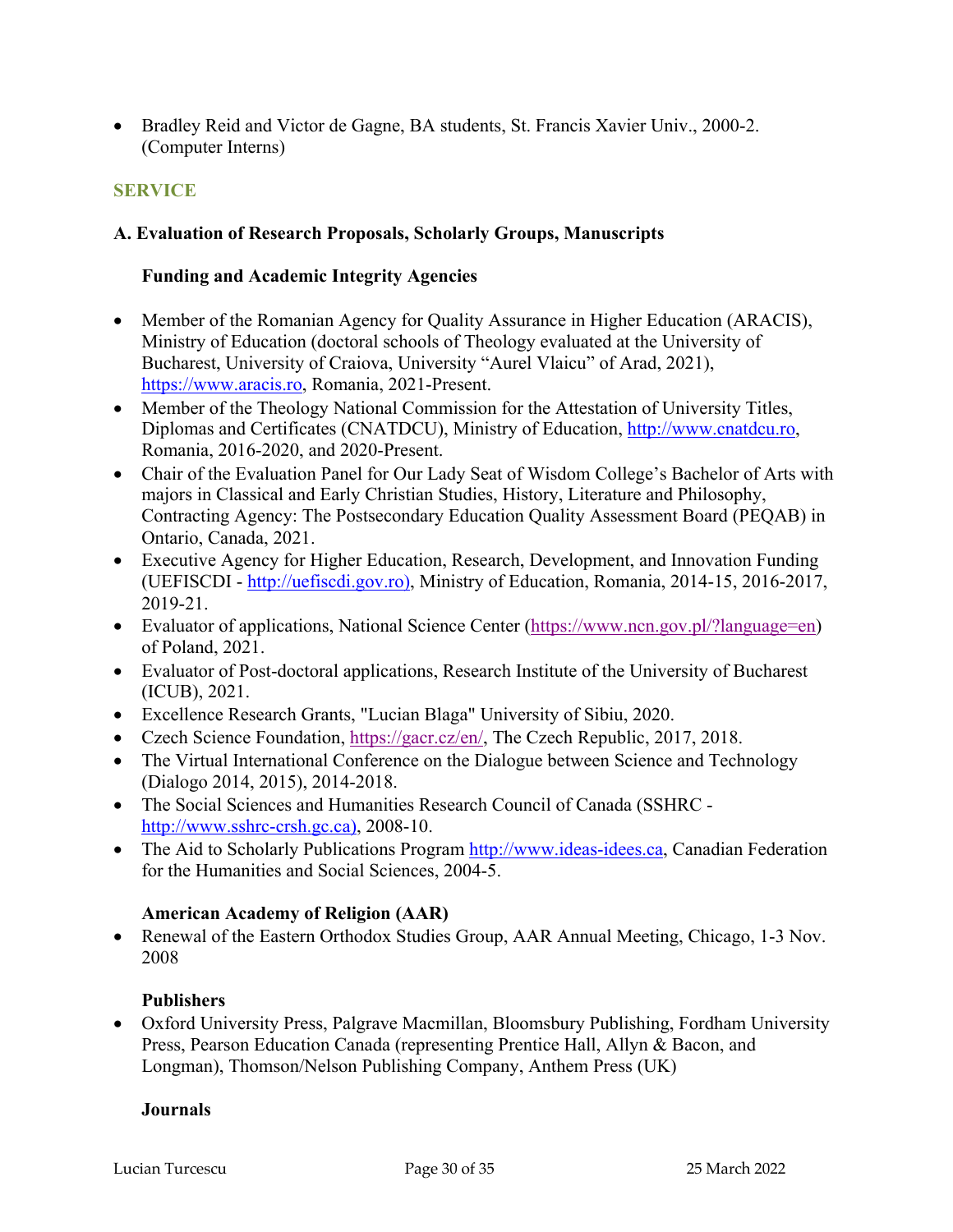• *Religion, State, and Society; Politics and Religions; Politics, Religions, and Ideologies; Religions; Modern Theology; Polish Political Science Yearbook; Southeastern Europe; Studia Theologica* (Cluj, Romania)*; Journal of Church and State*; *Theoforum*; *Women Studies International Forum*; *Aspasia: the International Yearbook of Women' s and Gender History of Central, Eastern, and Southeastern Europe*; *Journal of Ecumenical Studies*; *Logos*: *A Journal of Eastern Christian Studies*; *Theological Studies*; *Studies in Religion/Sciences Religieuses*; *Choice: Current Reviews for Academic Libraries*; *The European Legacy*; *Theologiques* (Univ. de Montreal)

#### **Conference proposals/proceedings**

• Proceedings of the 13th International Postgraduate Conference on Central and Eastern Europe, 19-21 February 2014 University College London SSEES; Dialogo-Conf 2014-18 (Science-Theology)

## **B. Service**

### **1) International**

- **Member of the Advisory Board**, *St. Vladimir's Theological Quarterly*, New York, USA, 2020-Present.
- **Member of the Editorial Board**, *Eurasian Journal of Religious Studies*, Al-Farabi Kazakh National University (Almaty, Kazakhstan), 2016-Present.
- **Associate Editor**, *Journal of Ecumenical Studies*, http://dialogueinstitute.org, USA, 2004- Present.
- **External Evaluator** for Promotion to Reader of a candidate at Loughborough University, UK, 2020.
- **Evaluator for post-doctoral Abilitation** of Dr. Ionut Alexandru Tudorie, University of Bucharest, July 2019.
- **Editor and reviewer**, http://academia.edu, USA, 2015-2021.
- **Associate Editor**, *Orizonturi Teologice*, https://teologie.uoradea.ro/?option=com\_content&view=article&id=104&Itemid=80, Oradea, Romania, 2011.
- **External Evaluator** for Tenure and Promotion to Associate Professor of a candidate at Duquesne University, Pittsburg, PA, USA, 2011.
- **Member of the Editorial Board**, *European Journal of Interdisciplinary Studies*, 2010-2011.
- **Member of the Steering Committee** of Ecclesiological Investigations, a program unit of the American Academy of Religion, USA, 2005-2006.

### **2) National**

- **Member** of the Board of Directors of the Canadian Centre for Ecumenism, Montreal, 2016- Present.
- **Member** of the Canadian Centre for German and European Studies, Université de Montreal, http://www.cceae.umontreal.ca, 2014-15.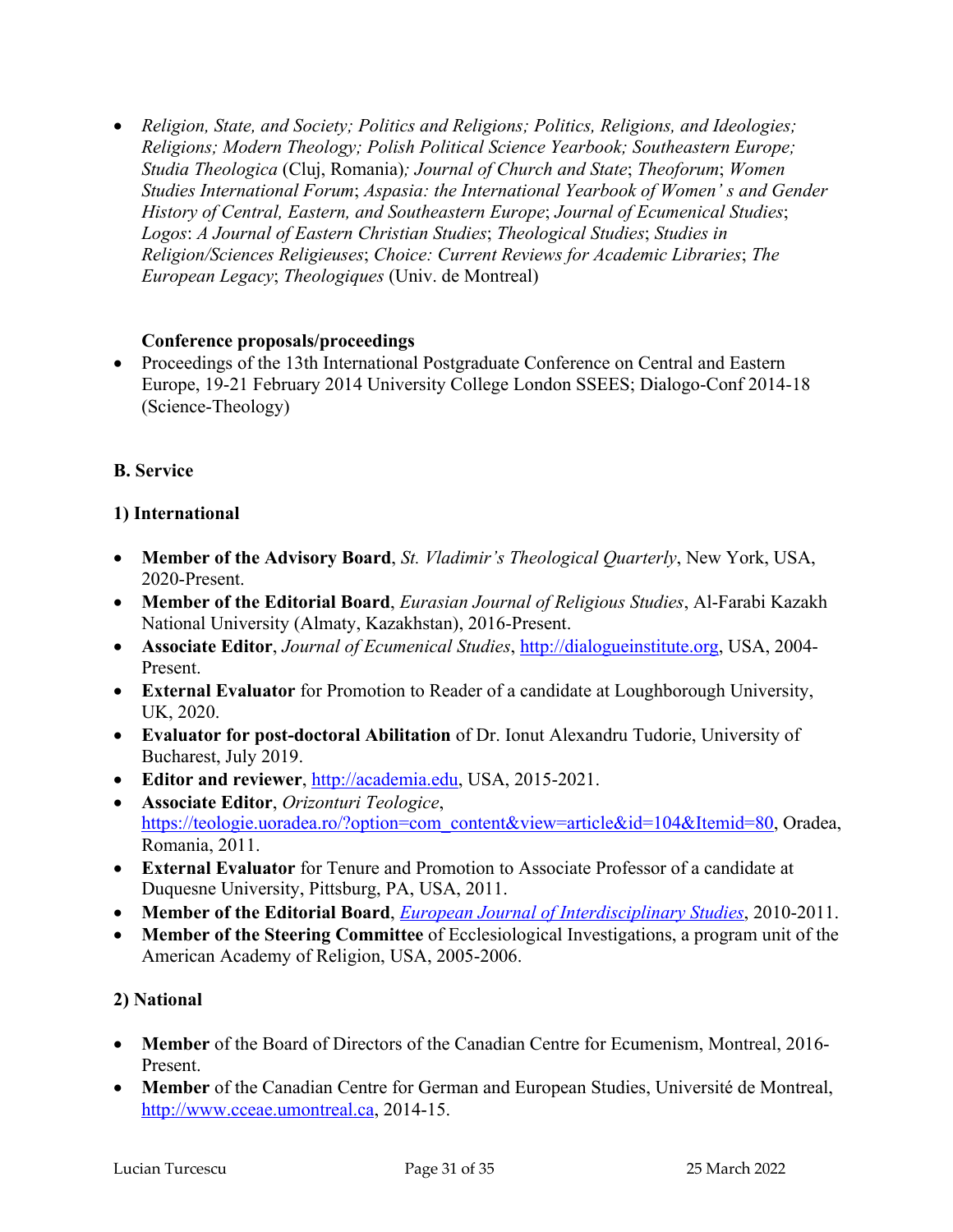- **Editorial Consultant**, *Theoforum* (St. Paul University, Ottawa), http://www.ustpaul.ca/index.php?page=514, 2011-2016.
- **Local Area Coordinator**, Canadian Society of Patristic Studies, Congress of Humanities and Social Sciences 2010, Concordia University, Montreal, 2009-10.
- **President**, Canadian Society of Patristic Studies, 2004-2008 (elected for two consecutive two-year terms).
- **Co-Editor**, *Studies in Post-Communism Occasional Paper Series* (peer-reviewed), http://people.stfx.ca/cpcs/CPCS/Welcome.html, Centre for Post-Communist Studies, St. Francis Xavier University, Antigonish, NS, 2003-2005.
- **Vice-President**, Canadian Society of Patristic Studies, 2002-2004.
- **Member-at-large** of the Board of Directors, Canadian Corporation for Studies in Religion, www.ccsr.ca, 1999-2002.
- **Combined Program coordinator**, Canadian Corporation for Studies in Religion, www.ccsr.ca, 1999-2002.
- **Local Area Coordinator**, Canadian Society of Patristic Studies, Dalhousie University, Halifax, 2001-02.
- **Program Chair** of the annual meeting, Canadian Society of Patristic Studies, 2001.
- Member of the **Program Committee**, Canadian Society of Patristic Studies, 1999-2001.
- **Editor** of the Canadian Society of Patristic Studies *Bulletin*, 1997-2001.

## **3) University**

- **Graduate Program Director**, Department of Theological Studies, Concordia University. January 2007-May 2011, June 2016-March 2018, August 2019-Present.
- **Chair**, Department of Theological Studies, Concordia University, Montreal, 1 June 2011-31 May 2014, 1 June 2014-31 May 2016.
- **Acting Chair**, Department of Theological Studies, Concordia University. July-August 2008, 17-28 February 2010, 21-28 February 2011.
- **Chair**, Department of Religious Studies, St. Francis Xavier University, Antigonish, Nova Scotia, Canada. May 2004-May 2005.

### **Committee/Centre Chair Responsibilities:**

- **Chair**, Departmental Personnel Committee, Theological Studies, Concordia, 2011-16.
- **Chair**, Departmental Curriculum Committee, Theological Studies, Concordia, 2011-16, 2017-18.
- **Chair**, Departmental Part-Time Hiring Committee, Theological Studies, Concordia, 2011- 2016.
- **Chair**, Departmental Hiring Committee, Theological Studies, Concordia, 2011-2016.
- **Chair**, Graduate Appeals Committee, School of Graduate Studies, Concordia, 2007-2008.
- **Chair**, Department of Religious Studies, St. Francis Xavier Univ, May 2004-May 2005.
- **Chair**, Departmental Evaluation Committee, Religious Studies Department, St. Francis Xavier University, 2004-2005.
- **Co-Director** and **Founder**, Center for Post-Communist Studies, St. Francis Xavier University, http://www.stfx.ca/pinstitutes/cpcs, 2002-2005.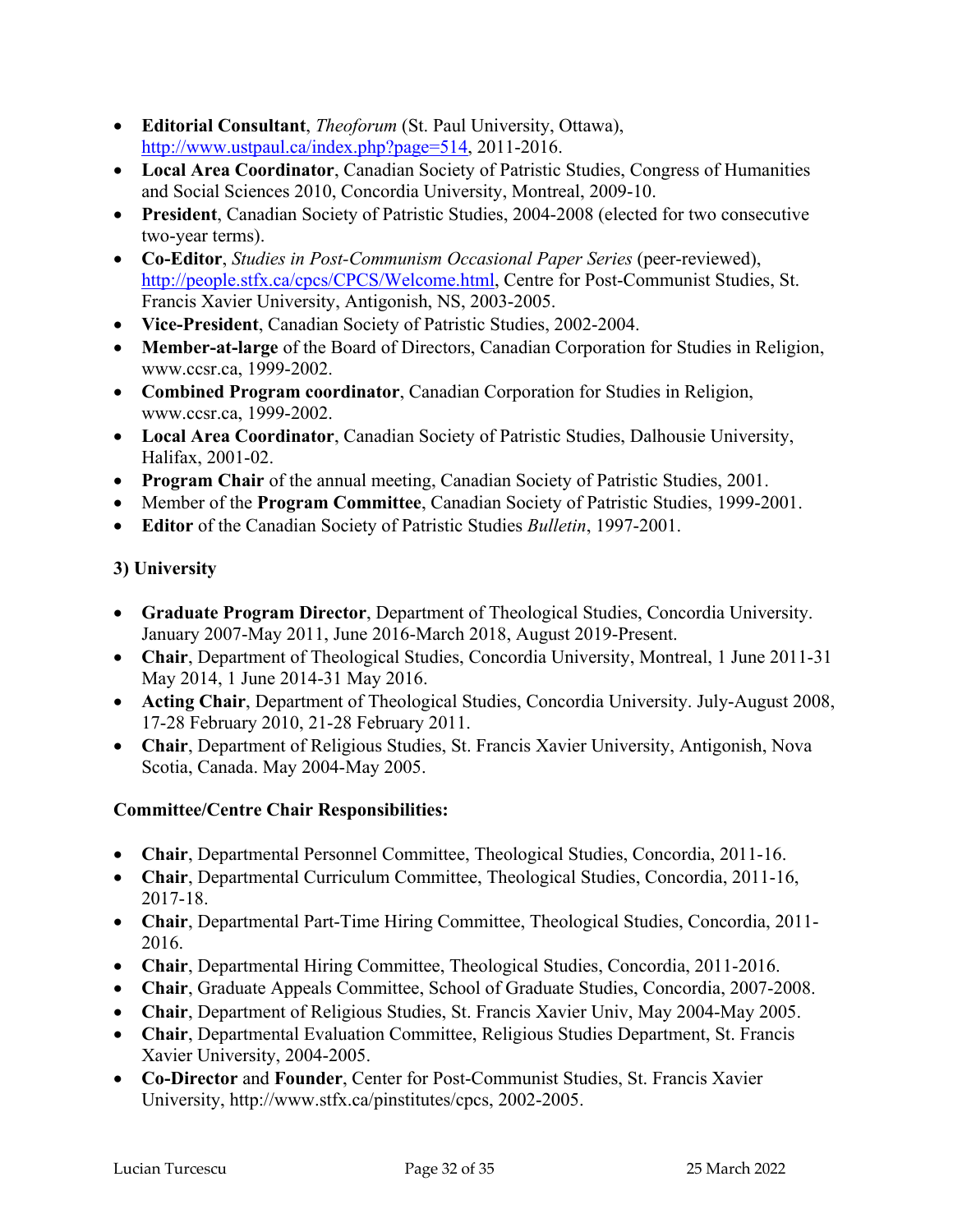• **Chair**, Christian Culture Lecture Series Committee, St. Francis Xavier Univ, 2002-3.

### **Committee Membership:**

- Advisory Search Committee for the Chair of Theology, Concordia Univ, 2017, 2020.
- Department Personnel Committee, Theological Studies, 2016-18, 2019-Present.
- Departmental Appraisal Committee, Theological Studies, 2014-15.
- Concordia University Human Research Ethics Committee, Theological Studies Disciplinary Committee, 2014-Present.
- Arts and Science Faculty Council, Concordia University, June 2011-May 2016.
- External Chair member on the Advisory Search Committee for a Chair of Philosophy, Concordia University, January-May 2013.
- Faculty advisor for the graduate student journal *Word in the World*, January 2012-.
- Emeritus Professor Committee, Concordia University, Fall 2012.
- Department representative on the Arts and Science Faculty Council, Faculty of Arts and Science, Concordia University, January-May 2010.
- Faculty of Arts and Science Dean's Award Committee, Concordia Univ, 2010-11.
- Departmental Hiring Committee, Department of Theological Studies, Concordia University, 2009-2010.
- Departmental Personnel Committee, Department of Theological Studies, Concordia University, 2007-Present.
- V. C. Saxena Student Essay Competition Adjudication Committee, 2009-10.
- Member of the Advisory Board, Center for Interdisciplinary Studies in Society and Culture, Concordia University, Montreal, Canada, 2007-2008.
- Graduate Academic Appeals Committee/Tribunal, School of Graduate Studies, Concordia University, 2007-2008.
- Departmental Representative for the Departments of Theology, Religious Studies and Philosophy, Concordia University Faculty Association (CUFA), 2007-2008.
- Part-time Hiring Committee, Department of Theological Studies, Concordia, 2007.
- Student Request Committee, Faculty of Arts and Science, Concordia University, 2007-2008.
- Departmental Curriculum Committee, Concordia University, Montreal, Canada, 2006-2007.
- Departmental representative on the Faculty Council, Faculty of Arts and Science, Concordia University, Montreal, Canada, 2006-2007.
- Departmental Library Committee, Theological Studies Department, Concordia University, Montreal, Canada, 2005-2007.
- Departmental representative, Concordia Community Fundraising Campaign, 2005-2006.
- Religious Studies Departmental Evaluation Committee, St. Francis Xavier Univ, 2004-2005.
- Departmental Hiring Committee, Religious Studies Department, St. Francis Xavier University, 2002-2005.
- University Committee on Nominations, St. Francis Xavier U, 2004-2005.
- Outstanding Teaching Awards Committee, St. Francis Xavier U, 2004-2005.
- Fr. Edo Gatto Chair in Christian Studies Committee, St. Francis Xavier U, 2001-2004.
- University Library Committee, St. Francis Xavier University, 2001-2004.
- Christian Culture Lecture Series Committee (speakers: Rev. Sarah Coakley, Rev. Dr. Allan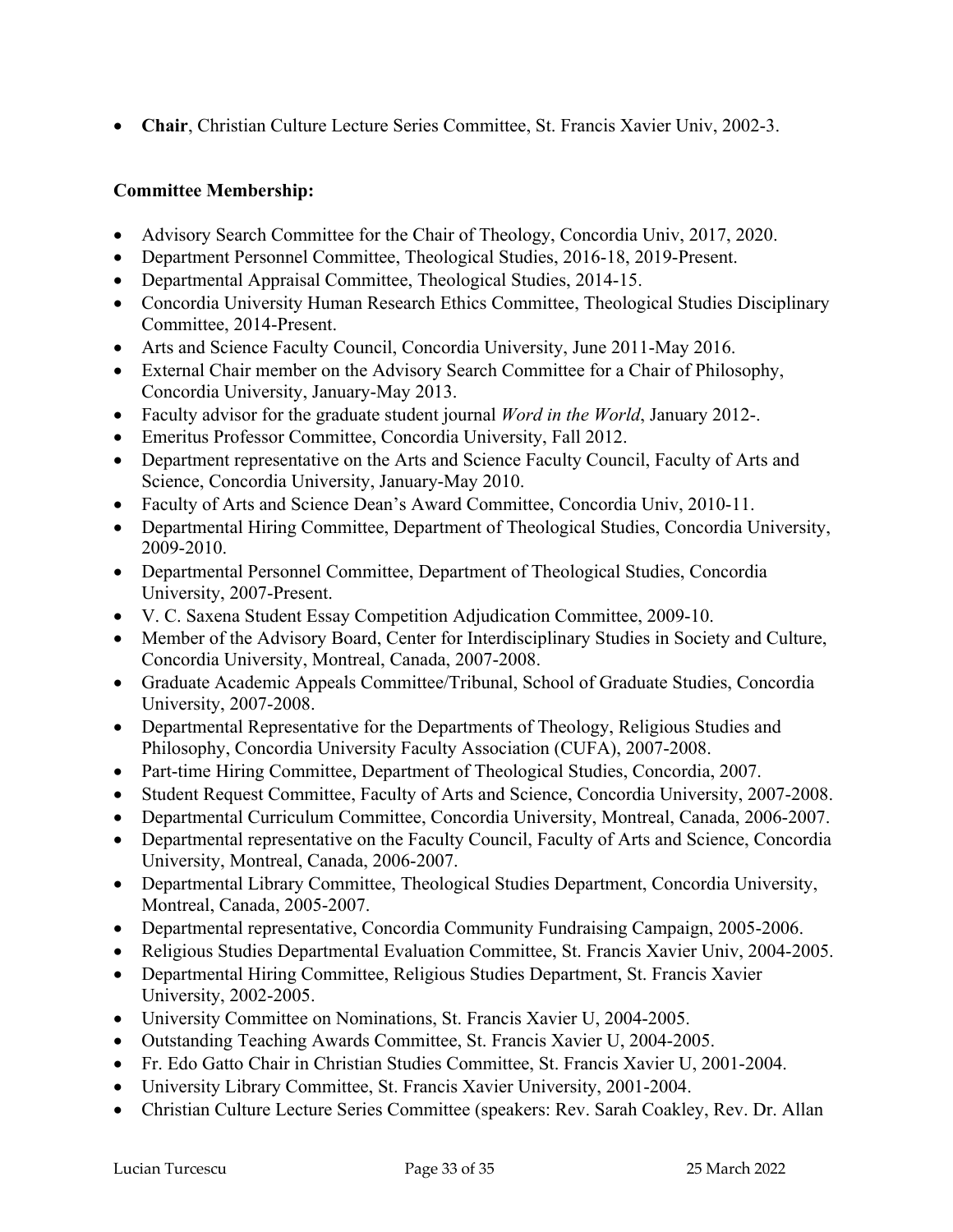Sell, Sr. Dr. Prudence Allen, Rev. Dr. Charles Curran, Rev. Dr. Arthur Peacocke), St. Francis Xavier University, 2000-2005.

- The Rev. Bernard A. MacDonald Bursary Committee, St. Francis Xavier Univ, 2000-2003.
- University Rank and Tenure Committee, St. Francis Xavier University, 2001-2002.
- Library Representative, Program in Catholic Studies, St. Francis Xavier University, Antigonish, Nova Scotia, Canada, 1999- 2003.

## **C. Other experience**

### **Newsletter editor**:

- *Studia Theologica*, the newsletter of the Theological Studies Department, Concordia University, http://theology.concordia.ca, 2005-2008.
- *Religious Studies News*, the newsletter of the Department of Religious Studies, http://www.stfx.ca/academic/religious-studies/newsletter/newsletter.html, St. Francis Xavier University, Antigonish, NS, 2001-2005.
- *Studia Catholica*, the newsletter of the Catholic Studies Program, http://www.stfx.ca/academic/catholic-studies/newsletter/index.html, St. Francis Xavier University, Antigonish, NS, 2002-2003.
- *Study of Religion*, the newsletter of the Centre for the Study of Religion, University of Toronto, Canada, 1995-1997.

**Webmaster** of the Theological Studies Department (Concordia University, 2012-), Religious Studies Department (St. Francis Xavier University, 2000-2005) and Catholic Studies Program (St. Francis Xavier University, 2000-2003) websites.

**Founding member,** Certificate Program in Orthodox Theology, Univ. de Sherbrooke, QC, 1997.

**Designer** and **webmaster** of Canadian Society of Patristic Studies website (www.ccsr.ca/csps), 1997- 2001, 2006-2008.

# **Lecture organizer** for:

- Mary Anne Levasseur, "Communities of Care: Building Responsible Partnerships of Exchange," Theological Studies Department, Concordia University, 6 November 2014.
- Judy Oatway, "St. Peter's Altar in Bwaja, Kenya," Theological Studies Department, Concordia University, Montreal, 10 February 2011.
- Judy Oatway, "Micah's Challenge: Doing International Work for the Primates' World Relief Development Fund," Concordia University, Montreal, 15 January 2010.
- "St. Francis Xavier University @ World Youth Day 2001: A Witness to Hope," An open presentation by students, co-sponsored by the Catholic Studies Program and Chaplaincy, St. Francis Xavier University, Antigonish, NS, Canada, January 31, 2003.
- Dr. Philip Wiebe (Trinity Western University, Langley, BC), "The Shroud of Turin: Authenticity and Significance for Theology," lecture sponsored by the Catholic Studies Program, St. Francis Xavier University, Antigonish, NS Canada, Sep 2002.